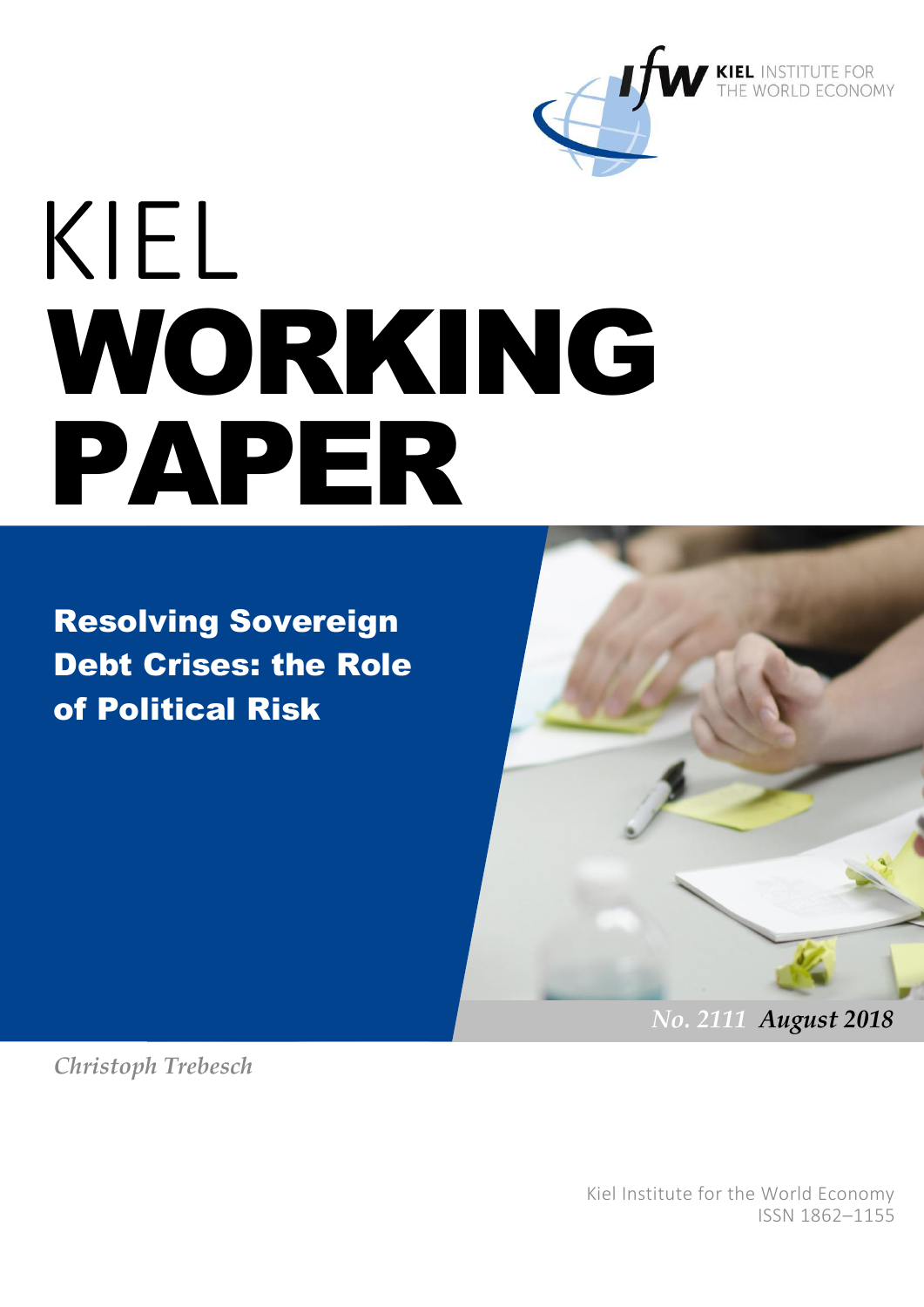



# Resolving Sovereign Debt Crises: the Role of Political Risk

*Christoph Trebesch* 

This Version<sup>1</sup>: June 2018

Sovereign defaults are bad news for investors and debtor countries, in particular if a default becomes messy and protracted. Why are some debt crises resolved quickly, in a matter of months, while others take many years to settle? This paper studies the duration of sovereign debt crises based on a new dataset and case study archive on debt renegotiations between governments and foreign banks and bondholders. Using Cox proportional hazard models, I find that domestic political instability ("political risk") is a significant predictor of negotiation delays, after controlling for macroeconomic conditions. Government crises, resignations, and street protests are particularly disruptive for a quick settlement process. Overall, the evidence suggests that debtor countries often lack the political ability to resolve a debt crisis. Governments in turmoil are unlikely to exit a default quickly.

**Keywords:** Sovereign Default, Crisis Resolution, Political Economy

**JEL classification: F34; F51; H63** 

**Christoph Trebesch**  Kiel Institute for the World Economy Kiellinie 66 D-24105 Kiel, Germany *Email: christoph.trebesch@ifw-kiel.de [www.ifw-kiel.de](http://www.ifw-kiel.de/)* 

<sup>1</sup>Email: christoph.trebesch@ifw-kiel.de. This is a heavily revised and shortened version of a chapter from my dissertation (formerly entitled "Delays in Sovereign Debt Restructurings"). For comments on that paper I am indebted to Christian Ambrosius, Helge Berger, Marcos Chamon, Daniel Dias, Henrik Enderlein, Eduardo Fernandez-Arias, Becky Nelson, Ugo Panizza, Christine Richmond, Sergio Schmukler, Moritz Schularick, Julian Schumacher, Ernesto Stein, Pierre-Louis Vézina, Mark Wright and Jeromin Zettelmeyer. I also thank participants at the Sovereign Debt Workshop at Glasgow University, Marcus Miller and two anonymous referees for excellent comments that helped to improve this draft. I thank Philipp Nickol for outstanding research assistance. Any remaining errors are mine.

*The responsibility for the contents of this publication rests with the author, not the Institute. Since working papers are of a preliminary nature, it may be useful to contact the author of a particular issue about results or caveats before referring to, or quoting, a paper. Any comments should be sent directly to the author.*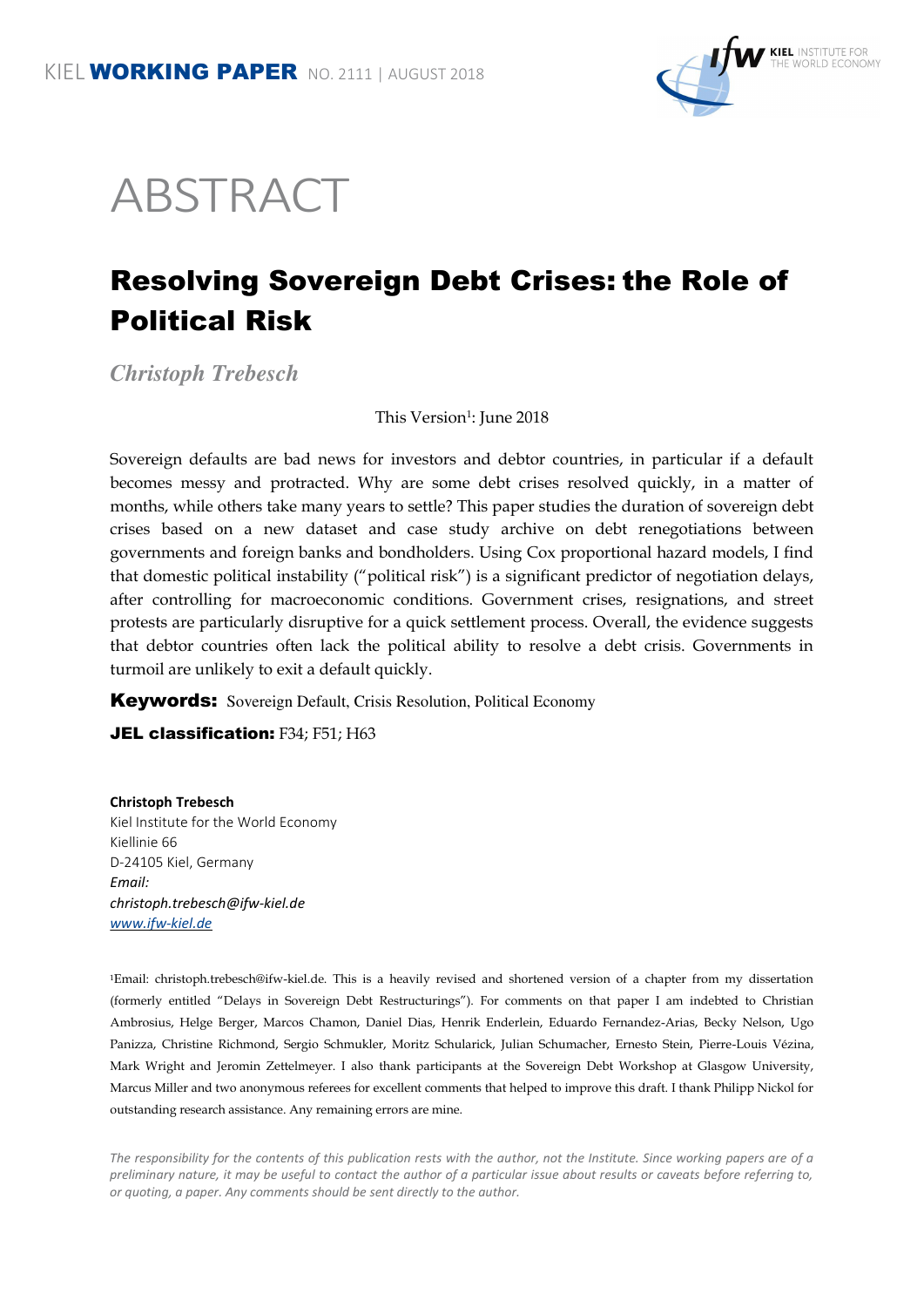'It's easy to get into a debt moratorium. It's tough to get out.' William Rhodes, senior executive of Citibank during the  $1980s<sup>1</sup>$  $1980s<sup>1</sup>$ 

## **1. Introduction**

In the absence of an international bankruptcy regime for sovereigns, the resolution of debt crises remains a difficult challenge. Defaults can be messy, sometimes spanning up to 15 years until their final resolution. Delays are costly for investors, who may be stuck with an illiquid, defaulted bond or loan that is eventually restructured with deep losses (haircuts) (Benjamin and Wright 2009, Asonuma and Trebesch 2016, Meyer *et al*. 2018). Delays can also be costly for debtor countries, due to a loss of access to international capital markets, lower growth, and less investment during debt crisis spells (Richmond and Dias 2009, Mendoza and Yue 2012, Asonuma *et al*. 2017).

A puzzling empirical fact is the large variability in the duration of defaults and debt renegotiations. In some cases, like Uruguay 2003, Pakistan 1999, Chile 1990 or Romania 1986, restructurings occurred at record speed, i.e. in only three or four months. Other restructurings, such as Argentina after 2001, Jordan 1989-1993 or Peru 1983-1997, took many years. What explains this large variation across crises? Why are some debt workouts completed in a few months, while others span more than a decade and are plagued with frequent negotiation breakdowns?

This paper is the first broad-based empirical analysis on the duration of sovereign debt renegotiations.<sup>[2](#page-2-1)</sup> I study delays in crisis resolution using a newly coded dataset by Trebesch (2011) and Asonuma and Trebesch (2016), which covers 179 sovereign debt restructurings with external private creditors between 1978 and 2010. The new data complement the restructuring database of Cruces and Trebesch (2013) by adding the starting point of each restructuring process, i.e. the month in which a default or debt renegotiation started. This procedural information was mostly coded from qualitative sources, including books, policy reports and thousands of press articles on the day-to-day debt negotiation process.

In analysing negotiation delays, I place a particular focus on political risk and domestic political economy problems in the defaulting country. This emphasis on debtor politics differs from much of the literature on crisis resolution and debt renegotiation, which

<sup>&</sup>lt;sup>1</sup> Cited in a Reuters article,  $10^{th}$  of May 1988.

<span id="page-2-1"></span><span id="page-2-0"></span><sup>&</sup>lt;sup>2</sup> My approach differs from papers studying delays in re-accessing capital markets after default, i.e. the time until new loans or bonds are placed (Gelos *et al*. 2004, Richmond and Dias 2009, Cruces and Trebesch 2013). Here the focus lays on crisis resolution and, thus, on delays *during* ongoing defaults and renegotiations.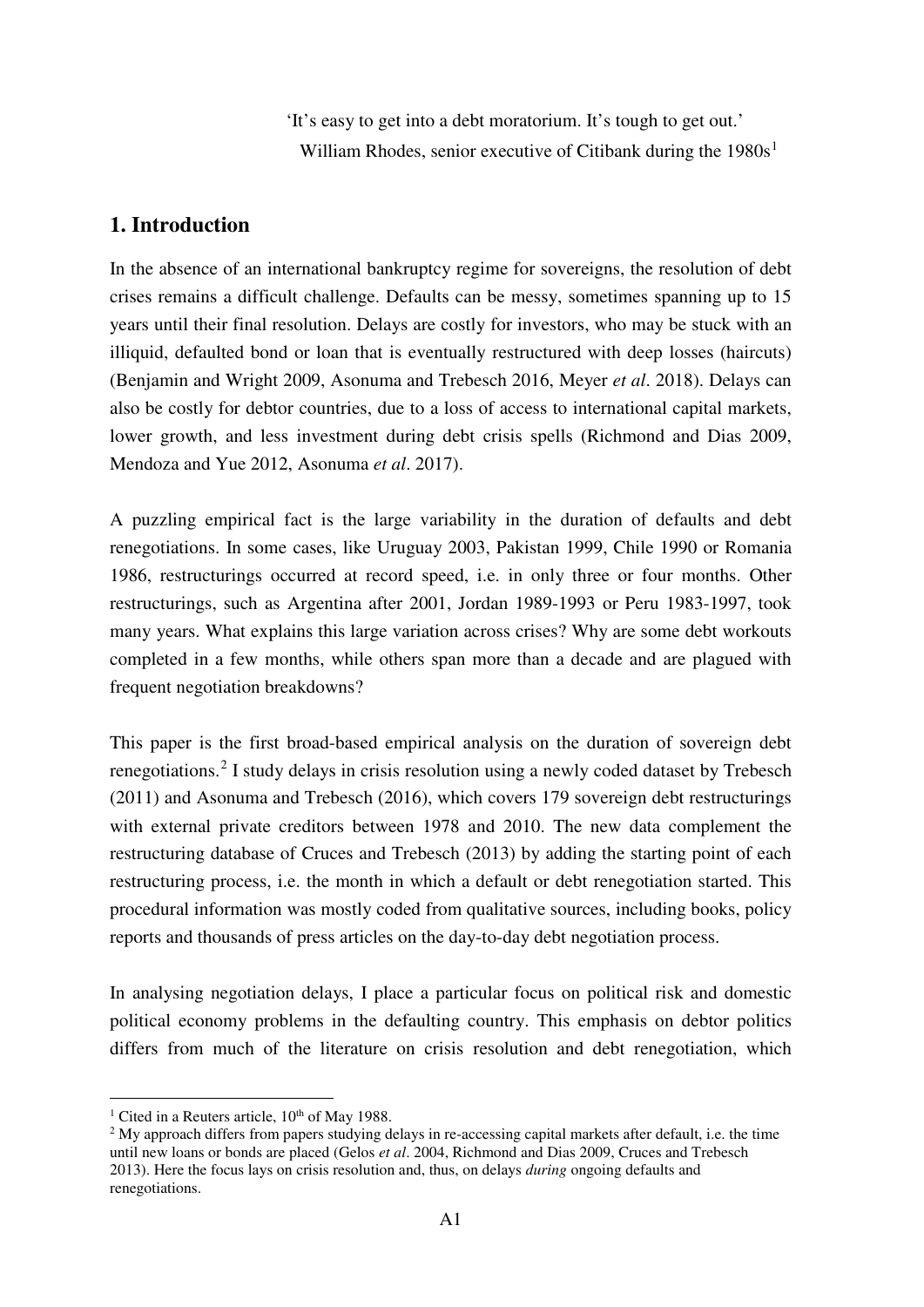typically focuses on coordination and free-rider problems on the creditor side. Indeed, Rogoff and Zettelmeyer (2002) point to the lack of work studying bad debtor incentives as a reason for disorderly crisis resolution.They emphasise that 'negotiation delays and perhaps failures could in principle arise from debtor actions as much as creditor actions - either as a consequence of strategic behaviour, or because the debtor side exhibits collective action or political economy problems of its own' (p. 49). A recent report by Moody's (2016) also emphasises political risk as an important factor for sovereign default and debt distress. To my knowledge, however, no previous empirical paper has studied the link between political risk and the resolution of sovereign debt crises.

In the quantitative analysis, I estimate the correlates of renegotiation duration using a standard Cox proportional hazards model, which is flexible and allows for time-varying covariates, such as political risk. The main empirical challenge is the endogeneity of political risks. First, there may be unobserved confounders driving both restructuring delays and political instability. Moreover, it is possible that the debt crisis and restructuring process contributes to government crises and instability, giving rise to reverse causality bias. I address these challenges by including a wide set of macroeconomic and political control variables and conduct a robustness check using initial (pre-default) levels of political stability in each case. I also control for country credit rating, a catch-all measure of country risk, which should capture many potential confounders. Nevertheless, the results should be read as showing conditional correlations and not causal effects.

To complement the statistical analysis and address some of its limitations, I also collect narrative case study evidence on restructuring delays, building on the qualitative work in Trebesch (2011). The detailed case narratives cover 90 sovereign debt restructurings for a total of 280 country-year spells in 34 defaulting countries. The cases are shown in detail in the Appendix and summarised in Section 3.

In the regressions, political risk measures, in particular the widely used ICRG risk index, have strong predictive power for the duration of debt renegotiations. A one standard deviation increase in political risk is associated with a 34% lower probability of completing a restructuring in that year. The result is robust when adding a battery of macroeconomic and financial control variables, when using initial values of political risk, and when combining consecutive restructurings into joint crisis spells, to account for the occurrence of 'serial restructurings'. The case study evidence also points to domestic politics as a main driver of delay.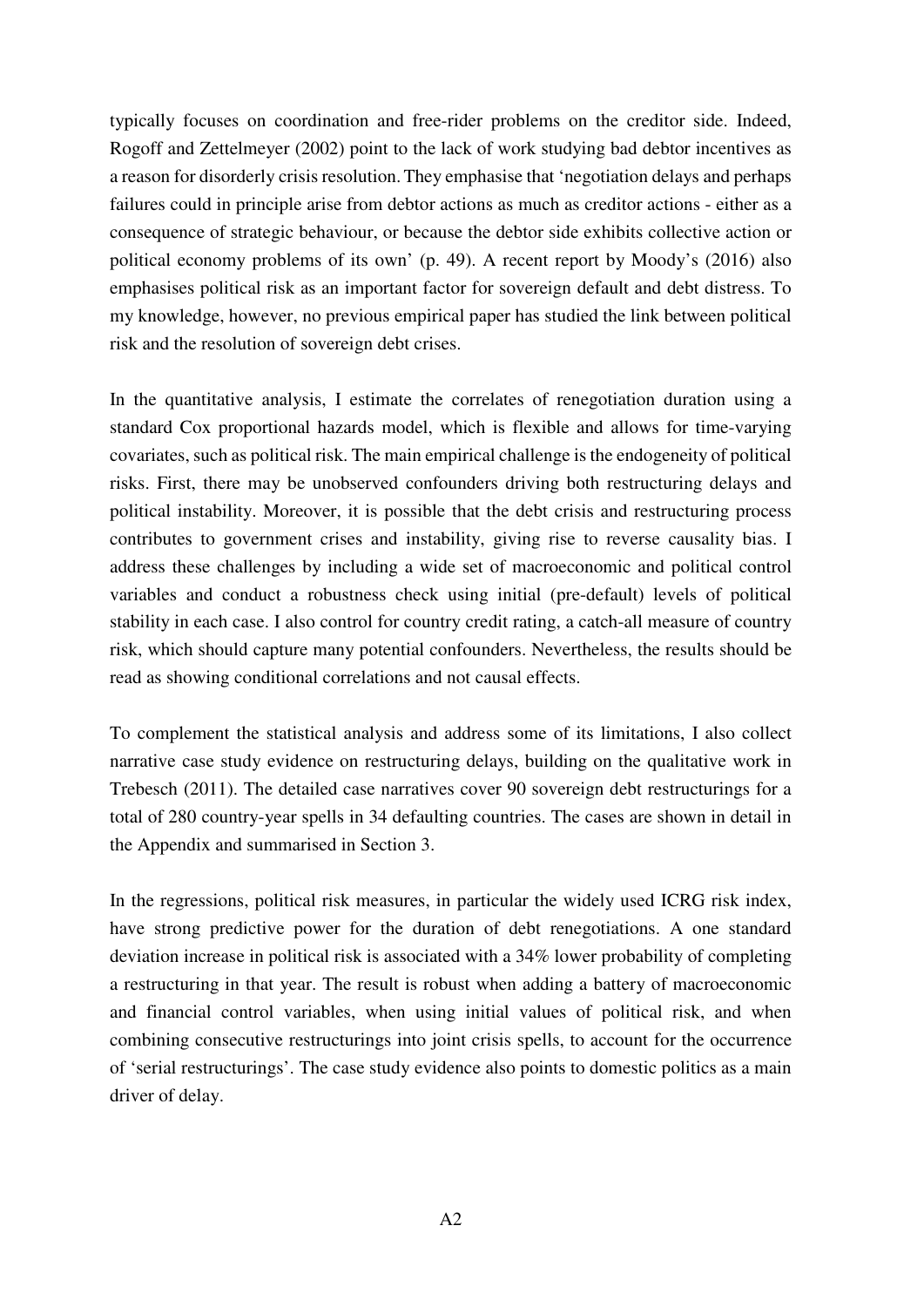To understand *why* politics is important for crisis duration, I explore two channels. First, governments could be 'unwilling' to restructure. This could be the case, for example, when a leftist or nationalist government gains power and refuses to make any further concessions to foreign creditors. Alternatively, governments could also be 'unable' to resolve a default, for example due to a war or the collapse of the incumbent government. Major political shocks can make effective crisis management all but impossible.

I find limited evidence for the unwillingness-to-restructure channel. Only a handful of cases can be easily termed as 'political defaults', defined as cases in which governments refuse to engage with creditors or impose a unilateral debt moratorium without further resolution efforts. The few episodes that clearly fall into this category include Peru after 1984, Brazil in 1987 and 1989, the Dominican Republic 1989-1992, Ecuador 1999-2000 and 2008-2009 as well as Argentina after 2001.

Both the narratives and econometric results are more supportive of the inability-torestructure channel. In dozens of cases, negotiations were delayed due to government crises and instability. Difficulties in forming a new government, resignations by key cabinet members, or political scandals all led to delays in restructurings - as did mass protests, antigovernment demonstrations and riots on the street. In the regression analysis, the variables capturing government crises, government instability and street protests all show significant coefficients. This is not the case, however, for proxies capturing government unwillingness to pay, such as government ideology or elections. Overall, these findings are in line with recent theory work by Andreasen *et al*. (2016) showing how governments may lack the *political capacity* to repay and deal with their foreign creditors in times of domestic pressure and instability. When the executive faces severe political turmoil, it proves hard to settle defaulted debt quickly.

The paper relates to a growing body of work on sovereign defaults, debt restructurings and negotiation delays. Most contributions in the literature study delays as an outcome of creditor coordination problems. Pitchford and Wright (2007) model negotiation delays as a function of creditor behaviour and creditor composition. In their model, creditors may hold out for better settlements or they may free ride on the negotiation effort of others. Pitchford and Wright (2012) also focus on creditor induced delay. They find that a larger number of creditors and the presence of 'vulture' funds increase the likelihood of strategic holdups. Asonuma and Joo (2016) show how the business cycle in creditor countries can influence creditor risk aversion and thereby the duration of debt renegotiations with foreign governments. Also Gai *et al*. (2004), Ghosal and Miller (2003) and Haldane *et al*. (2005) highlight creditor characteristics, coordination problems or moral hazard as channels driving inefficiencies and delays in crisis resolution.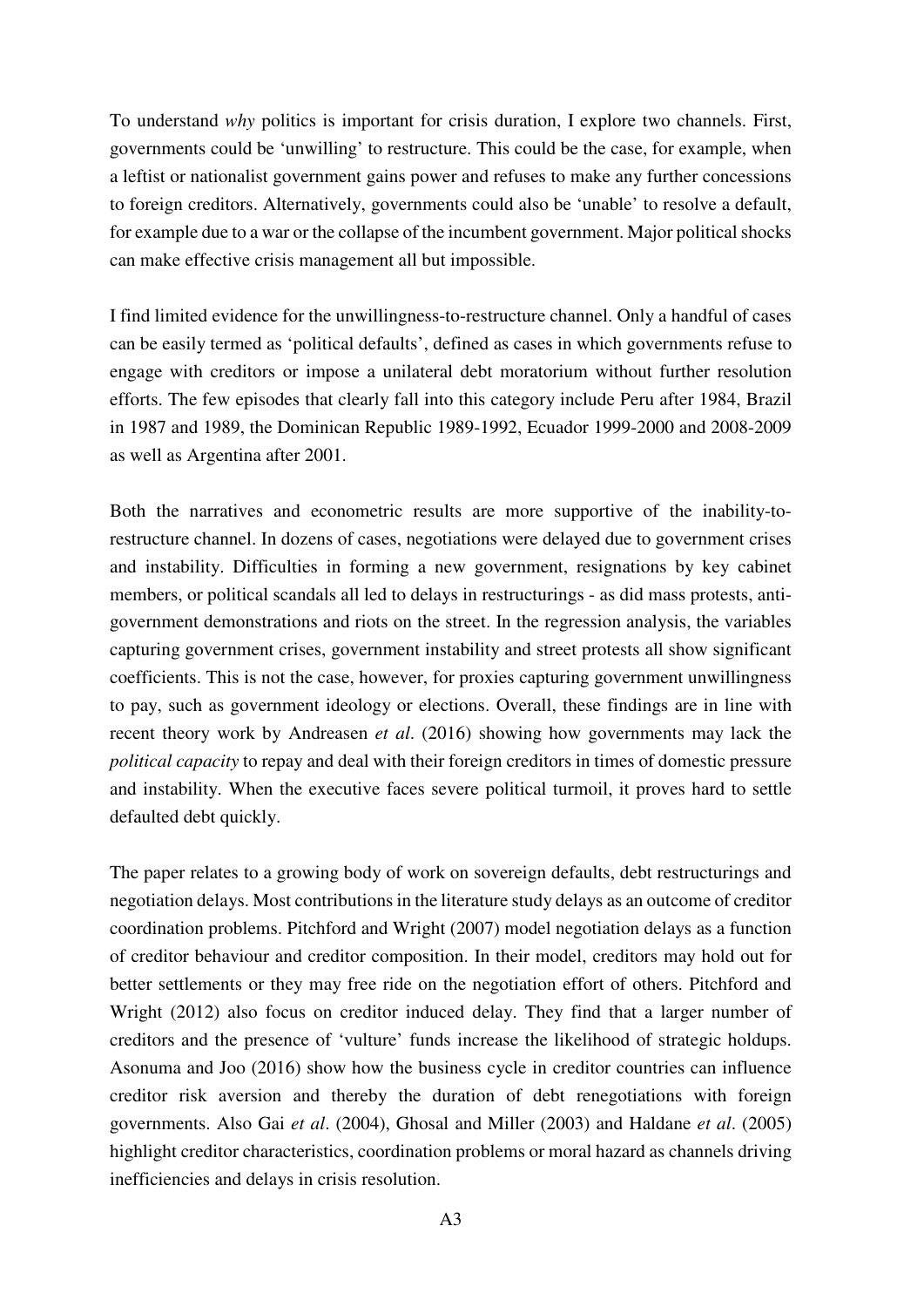A related branch of the literature analyses the role of debt characteristics and secondary markets. Bi *et al*. (2011) conclude that larger implicit haircuts (creditor losses) increase the likelihood of delayed restructurings, which is in line with the stylised facts shown in Benjamin and Wright (2009). Bai and Zhang (2012) find that liquid secondary markets can lead to shorter restructuring duration, while Broner *et al*. (2010) show that functioning secondary markets can reduce sovereign risk. Similarly, Ghosal *et al*. (2017) find that better information on growth and debt sustainability prospects shortens delays. They also show that delays may be necessary to signal the debtor's debt sustainability situation. Compared to this body of work, there is barely any theoretical research studying political economy problems as a potential driver of delays and negotiation breakdowns. The broader literature on the link between political and sovereign risk is discussed in detail in the next section.

More generally, there are only few empirical studies on crisis resolution delays and the duration of debt renegotiations. Benjamin and Wright (2009), Reinhart and Rogoff (2009), Asonuma and Trebesch (2016) and House *et al*. (2017) all show descriptives on default duration and restructuring delay. However, none of these contributions includes a systematic econometric analysis on delays and no paper studies the role of political risk or political economy problems in depth.

The remainder of the paper is structured as follows. Section 2 discusses the potential channels linking political risk and sovereign debt restructurings. Section 3 summarises the case study evidence. Section 4 presents the dataset, new stylised facts, as well as the estimation strategy. Section 5 discusses the empirical results. Section 6 concludes.

#### **2. The politics of debt restructurings: unwillingness or inability to settle?**

The literature has long recognised that political factors influence sovereign risk and the occurrence and characteristics of sovereign debt crises. In their literature review on the politics of default, Hatchondo and Martinez (2010) build on a long tradition and distinguish between a government's ability-to-pay and its willingness-to-pay (for an early treatment see e.g. Eaton *et al*. 1986, see also Manasse and Roubini 2009).

According to Hatchondo and Martinez (2010), policymakers differ in their willingness-topay. A government turnover can thus give rise to a 'political default', defined as a situation in which 'a creditor-friendly government is replaced by a debtor-friendly one'. Scholl (2017) studies this possibility in a standard Arellano (2008) type model of sovereign debt with two competing government parties. She finds that sovereign default risk increases when elections are won by a party with a stronger preference for public spending. Hatchondo *et al*. (2009) also assume that two parties alternate in power, one being more patient and investor-friendly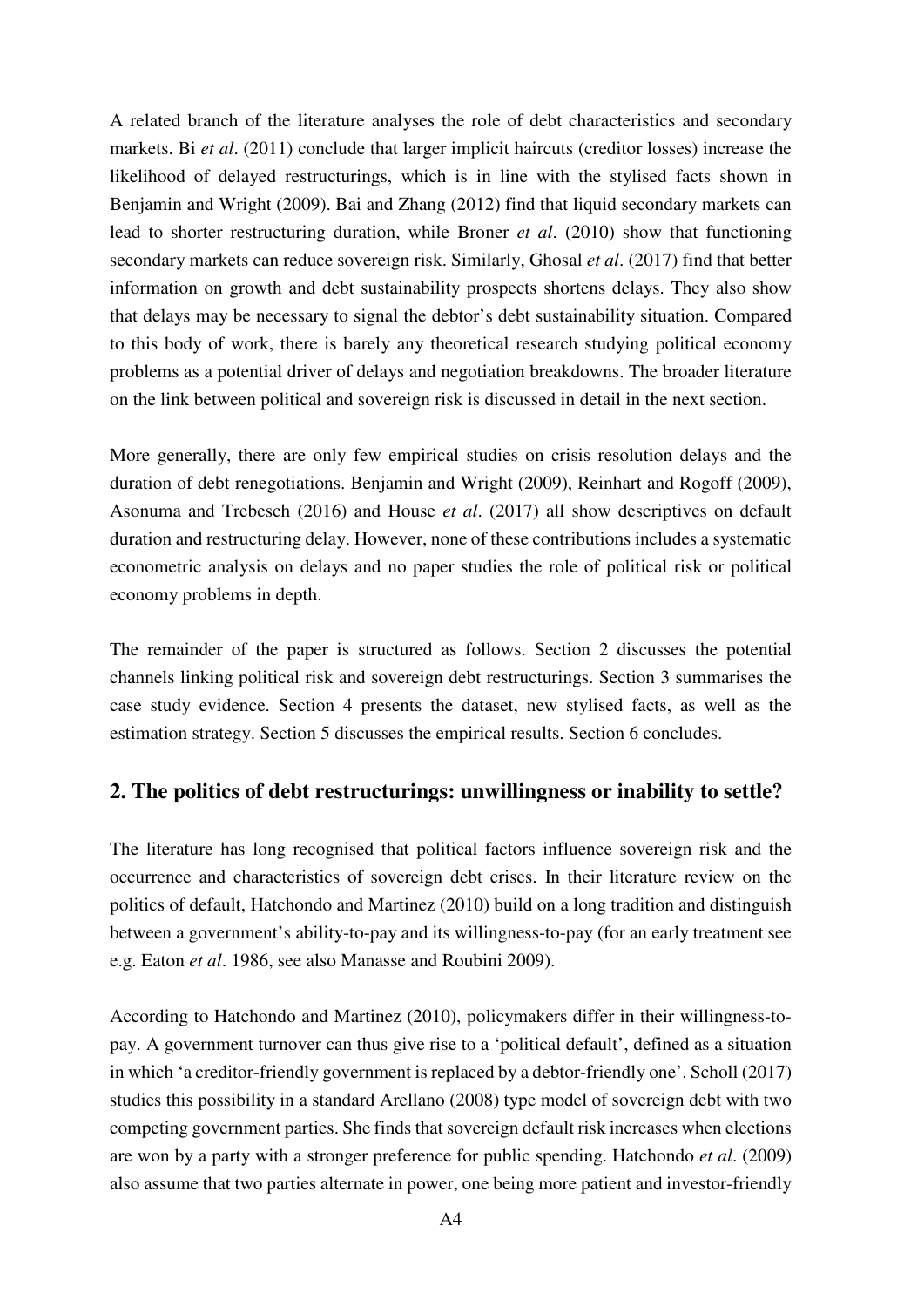than the other. The myopic party is more likely to default, resulting in higher sovereign risk levels in case this party enters government. These models are in line with Sturzenegger and Zettelmeyer (2006, p. 43) who claim that 'changes in the domestic political economy' can affect a 'country's willingness to make sacrifices in order to repay'.

Willingness-to-pay arguments have also been studied empirically. Stasavage (2007) shows historical evidence that yields on British bonds were lower whenever the creditor-friendly Whigs-party was politically strong. Hatchondo *et al*. (2009) show that the bond spread of Brazil increased drastically in 2002 before the electoral victory of the left-wing presidential candidate 'Lula' Da Silva, reflecting investor concerns that he could repudiate the country's debt.[3](#page-6-0) Moreover, Manasse and Roubini (2009) find evidence for political business-cycle effects, as the probability of entering and remaining in a default increases in election years. Relatedly, Cole *et al.* (1995) study sovereign debt renegotiations prior to the 20<sup>th</sup> century. They conclude that the exit from a default via a debt settlement should be interpreted as a 'signal of fiscal probity.' More specifically, 'by settling their old loans, governments in default could show that they were willing to make sacrifices to repay lenders.' (p. 367).

To summarise, according to this view, partisan preferences and political business cycles will affect both government willingness-to-pay and the government's willingness to reach a quick and negotiated settlement with foreign creditors.

The alternative view is that a government might be willing but unable to repay debts or to credibly commit to a debt settlement with foreign creditors. One reason for inability-to-pay can be institutional weakness, affecting both the probability of default as the speed of crisis resolution and negotiations. Reinhart *et al*. (2003) show that some countries are 'debt intolerant', in the sense that they are less able to deal with high levels of debt and financial distress. According to the authors, countries characterised by debt intolerance and serial defaults have weak institutions and every new default further weakens the institutional framework, laying the seeds for the next default (see also Asonuma 2015). Acemoglu *et al*. (2003), Kohlscheen (2007) and van Rijckeghem and Weder (2009) also find that deep political institutions - such as the degree of executive constraints - matter for the probability of default and for crisis management. For example, Acemoglu *et al*. (2003, p. 51) conclude that 'countries that inherited worse (''extractive'') institutions from European colonial powers are much more likely to experience high volatility and severe economic crises.' Against this backdrop, one may expect longer defaults in countries with weak institutions, be it due to ineffective macroeconomic policies or bad crisis management.

<span id="page-6-0"></span><sup>3</sup> Enderlein *et al*. (2012) test the link between partisanship and sovereign risk, but do *not* find that left-wing governments adopt more coercive actions during debt renegotiations.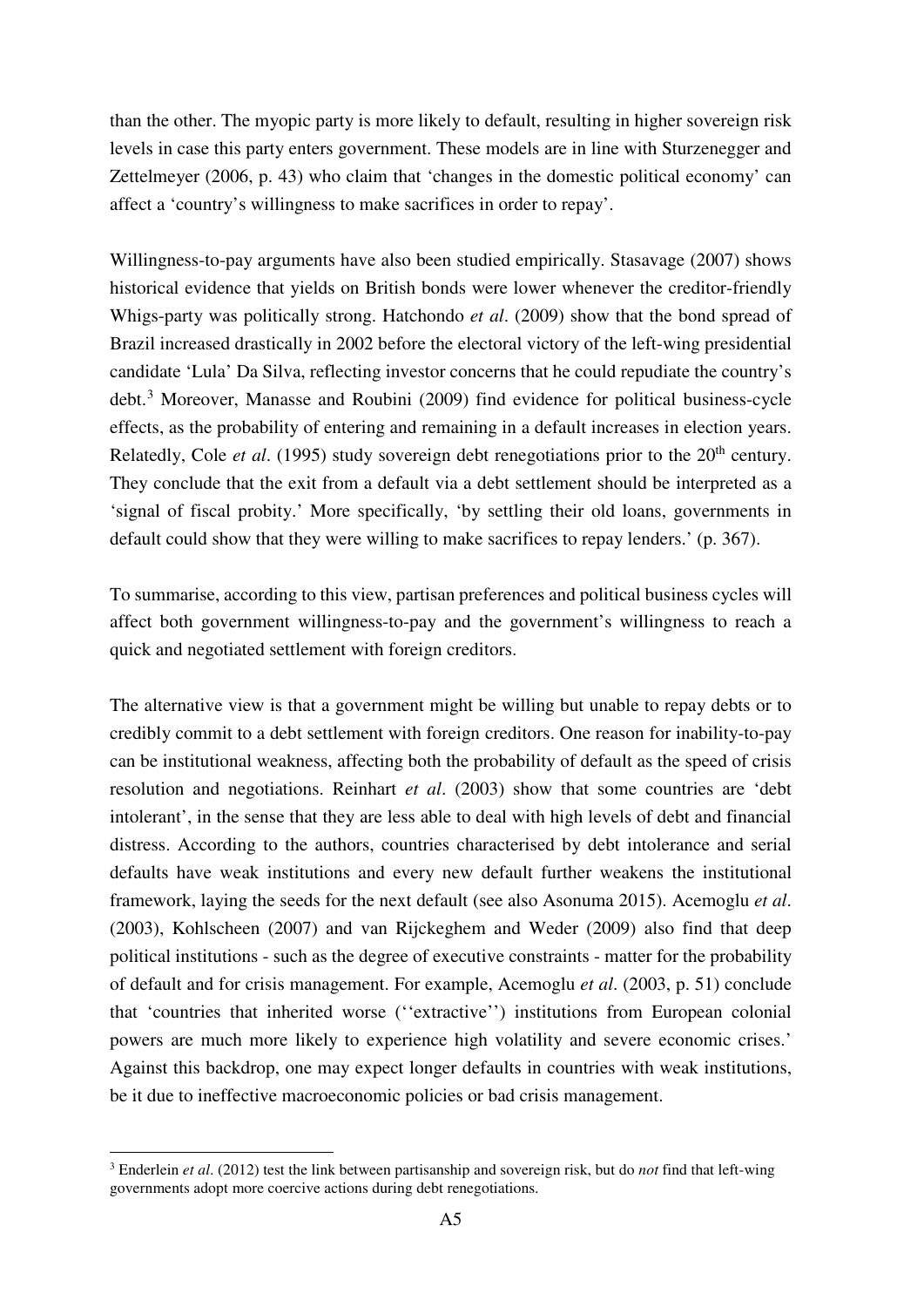One manifestation of deeper institutional problems is political instability, in the form of government crises, coups, wars, or mass protests on the street.<sup>[4](#page-7-0)</sup> In the long view of history Sturzenegger and Zettelmeyer (2006, p. 4) find that defaults have often been 'the by-product of wars, revolutions, or civil conflicts' and in some cases 'the defaults or repudiations were sideshows compared with the political and social upheavals with which they were associated'. Indeed, if a government faces deep political turmoil and risks losing power anytime soon, the settlement of debt renegotiations with foreign creditors takes the backseat. Likewise, in the midst of a revolution or war, there is limited political room to engage in negotiations over restructuring details or to resume payments. In line with this, Cole *et al*. (1995, p. 380) conclude from  $19<sup>th</sup>$  century case studies that 'the settlement of defaulted debts was, in many cases, associated with a higher degree of political stability'.

The relevance of political stability and political constraints is also reflected in recent theory work on sovereign default and restructurings. Andreasen *et al*. (2016) find that a government may lack the political support to repay foreign creditors and implement its fiscal policy plans. As a result, defaults can occur due to *political* inability-to-pay. Relatedly, in debt bargaining models, Ghosal *et al*. (2017) conclude that domestic politics can constrain a government in ways that result in settlement delays, while Benjamin and Wright (2009) find support for a 'strength through weakness' channel. In their model, when the economy (or politics) is fragile, the debtor government cannot credibly agree to concessions towards its creditors, resulting in longer debt negotiations.

In sum, according to the 'inability' view, weak institutions and political instability can result in a situation in which a government is effectively unable to resolve a debt crisis quickly.

Building on this discussion, the empirical analysis proceeds in two main steps. First, I will show evidence that domestic politics and political risk (in a broad sense) can hamper crisis resolution. Second, I will explore the channel at work and attempt to discriminate between (i) cases of inability to restructure and (ii) cases characterised by unwillingness to do so. Needless to say, it is challenging to distinguish between the two categories sharply. Inability and unwillingness are sometimes two sides of the same coin.<sup>[5](#page-7-1)</sup> Nevertheless, the distinction continues to play a prominent role in the debate on sovereign debt and I will build on previous empirical attempts to classify cases (e.g. by Sturzenegger and Zettelmeyer 2006).

<span id="page-7-0"></span><sup>4</sup> Several recent theory papers show how political turnover and uncertainty can result in elevated sovereign risk (Cuadra and Sapriza 2008, D'Erasmo 2010, Chatterjee and Eyigungor 2017).

<span id="page-7-1"></span><sup>&</sup>lt;sup>5</sup> A government could signal its unwillingness to settle when in effect it lacks the financial resources to resume payments after the exchange. Similarly, a country could signal inability to settle for political reasons, even if it does have sufficient resources to strike a compromise with foreign creditors.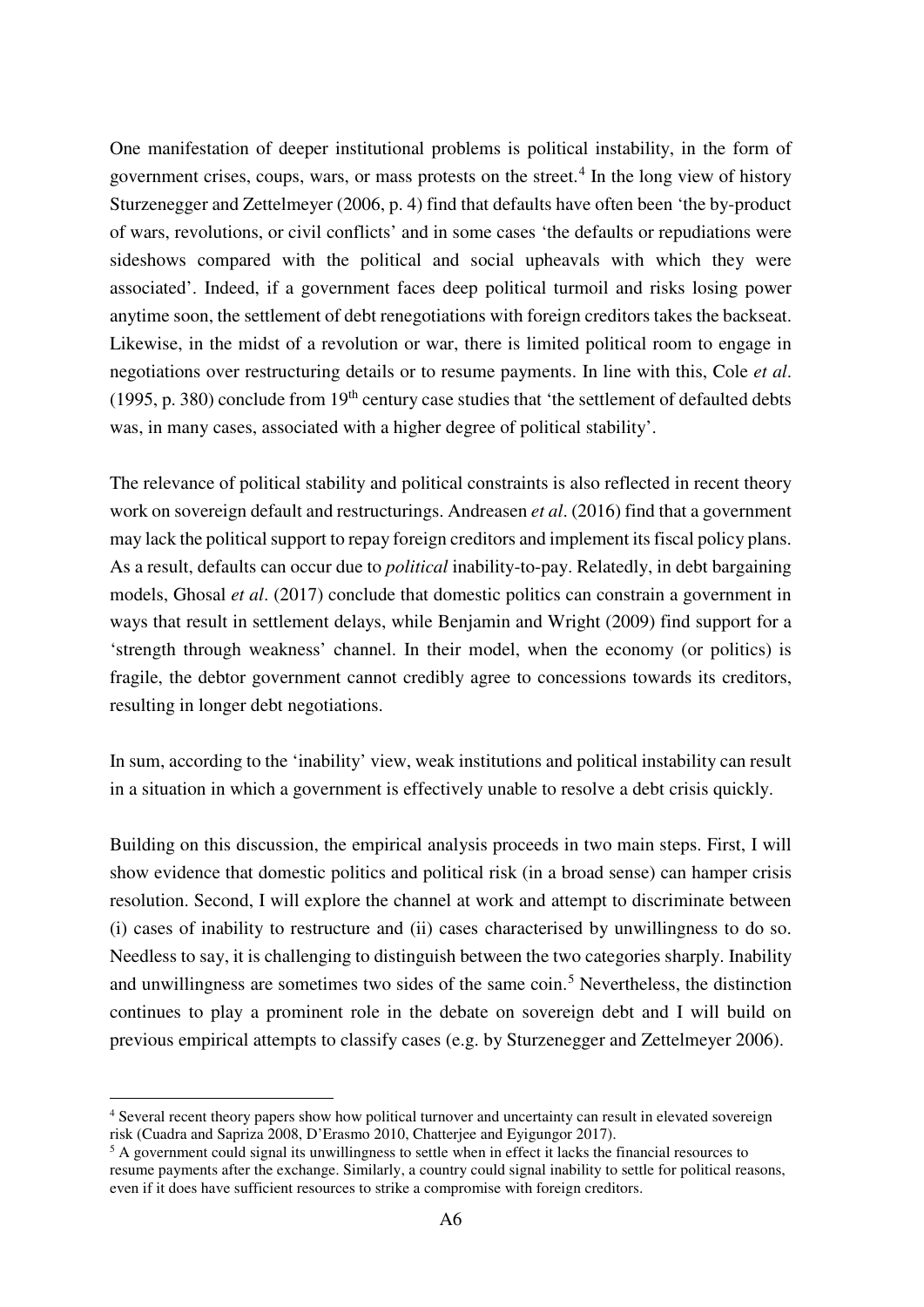## **3. Case narratives: domestic politics matters for crisis resolution**

How does domestic politics matter for the resolution of sovereign debt crises? In particular, what type of political events cause delays and breakdowns in ongoing negotiations? To shed light on these questions, the following paragraphs summarise stylised facts from a narrative database compiled for this paper.

The narratives build on day-to-day crisis reporting by the financial press, extracted from the Factiva news database and focusing on main international newspapers (Financial Times, New York Times, Wall Street Journal) and news agencies (Associated Press, Dow Jones Newswires, Reuters). Specifically, I build on and expand the earlier database by Enderlein *et al*. (2012) with regard to renegotiation delays. More details are described in Trebesch  $(2011).<sup>6</sup>$  $(2011).<sup>6</sup>$  $(2011).<sup>6</sup>$ 

Due to the extensive press coverage on debt crises and restructurings it is straightforward to identify episodes of delays and negotiations breakdowns. It is more challenging to distil the reasons for delay. Accordingly, when coding the narratives for this paper, a main objective was to differentiate between delays caused by domestic political factors and those occurring due to other reasons such as holdout litigation or inter-creditor disputes. More specifically, I summarise instances of 'political delay' in case domestic politics reportedly leads to a delay or breakdown in debt negotiations of more than 3 months during any given year. I also included instances were governments refused to initiate or continue negotiations. The Appendix summarises all narratives on political delay and the underlying reasons, with detailed sources.

In total, I evaluated 280 country-year spells in default, covering 90 debt restructuring processes in 34 countries. The sample of cases includes main emerging market economies covered in JP Morgan's emerging market bond index (EMBI). However, poor countries and those with limited access to private capital markets were not included, mainly because the press coverage for these cases was usually not detailed and reliable enough to identify delays and their drivers. Moreover, for countries with little private debts, the negotiations with foreign banks are often just a sideshow to the renegotiations of official loans under the Paris Club umbrella.

<span id="page-8-0"></span><sup>&</sup>lt;sup>6</sup> The search algorithm applied in Factiva is 'countryname w/10 debt', which identifies all articles in which the respective country name appears a maximum of ten words away from the word 'debt'. Based on this search algorithm, all relevant articles were extracted into backup documents for each crisis episode. Altogether, I extracted and evaluated more than 20,000 pages of articles from the financial press.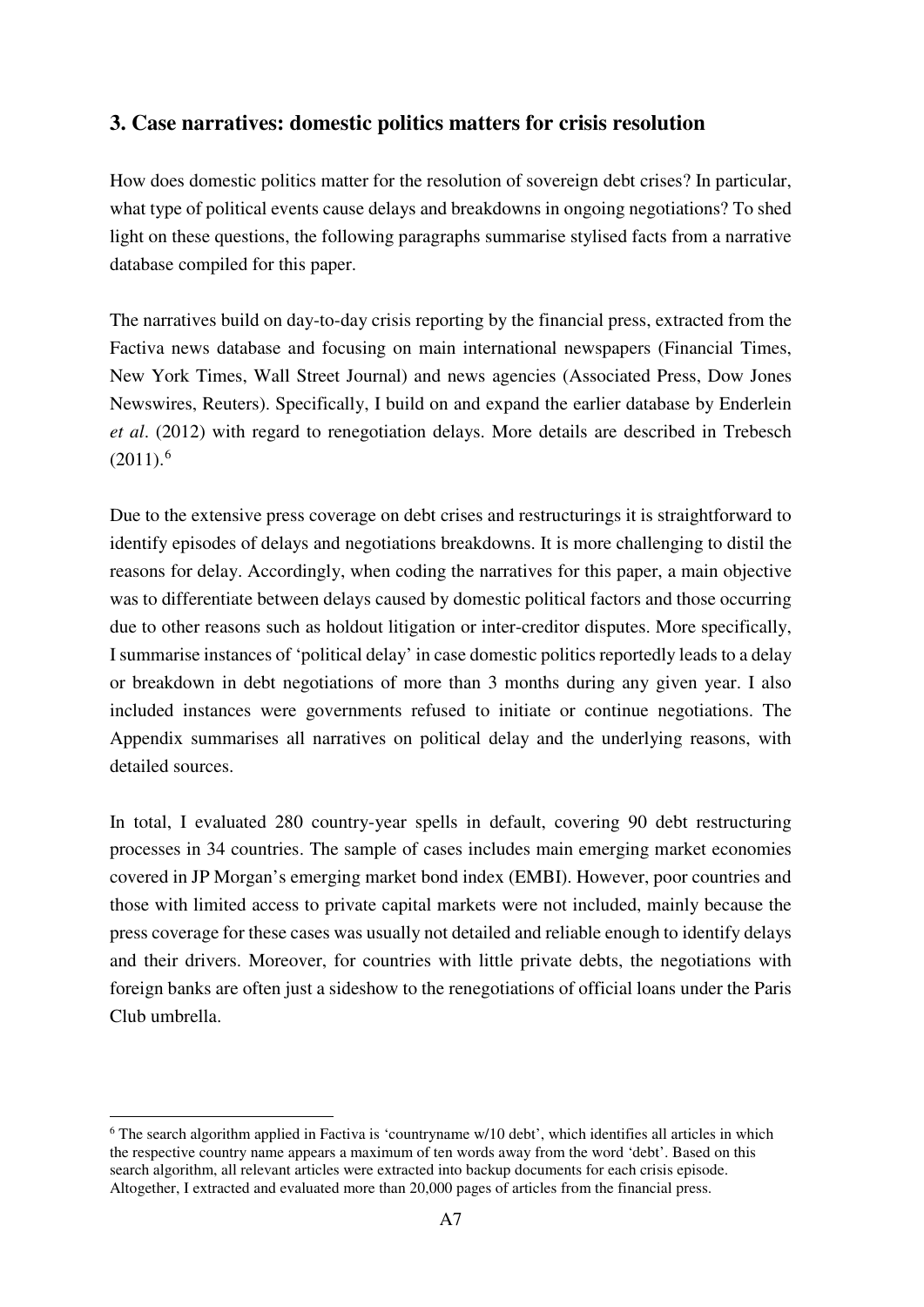Out of the 280 country-years covered, political delays were observable in 124 yearly cases. In other words, in almost every second crisis spell, I found that domestic political frictions added to delays in crisis resolution. All of these cases are listed in the Appendix and in many ways, they speak for themselves. When reading through the material, it becomes clear that domestic political frictions have been and continue to be a hurdle for quick debt restructurings. Moreover, it is evident that the reasons of delays were diverse.

With a view to the channel, I will group the delay narratives into cases where governments appeared unwilling to restructure and those in which governments were rather unable to settle with creditors.<sup>[7](#page-9-0)</sup> More specifically, I will attempt such a classification, albeit in a rudimentary way, by picking cases that appear most fitting to either of these two views.

Overall, I could identify dozens of delay narratives which are consistent with the *inability*to-restructure view. The list is too long to show in full, so I extract a few representative examples in which delays occurred due to:

- Political instability following elections, as well as coups or the death of the country's leader (e.g. Brazil 1985 and 1989, Dominican Rep. 1994 and 2004, Ecuador 1988 and 2000, Panama 1994).
- Major political scandals (e.g. in Brazil 1992 and 1993, Ecuador 1999).
- Cabinet reshuffles, in particular the resignation and/or ousting of the finance minister or chief debt negotiator (e.g. Bolivia 1984, Ecuador 1992, Mexico 1986, Nigeria 1990, Peru 1984, Poland 1988, Russia 1992-1997).
- Wars and armed conflicts (e.g. Argentina 1982, Panama 1989, Jordan 1990).
- General strikes, mass demonstrations, and riots (e.g. Bolivia 1984, Dominican Rep. 1984, Poland 1982).

In comparison, the number of narratives that clearly fit the *unwillingness*-to-restructure view was smaller. These episodes can be linked to two main types of situations:

Cases in which governments announced a payment moratorium and at the same time refused to engage in creditor negotiations (Argentina 1988-1990 and 2002-2004, Brazil 1987 and 1989, Dominican Republic 1989-1992, Ecuador 1987-1993 and 200[8](#page-9-1)-2009, Peru 1984-1993).<sup>8</sup>

<span id="page-9-0"></span> 7 I thank a referee for making this suggestion.

<span id="page-9-1"></span><sup>&</sup>lt;sup>8</sup> It is possible that debtors refuse to negotiate or settle to allow time for signalling and information acquisition, in line with the model of Ghosal et al. (2017).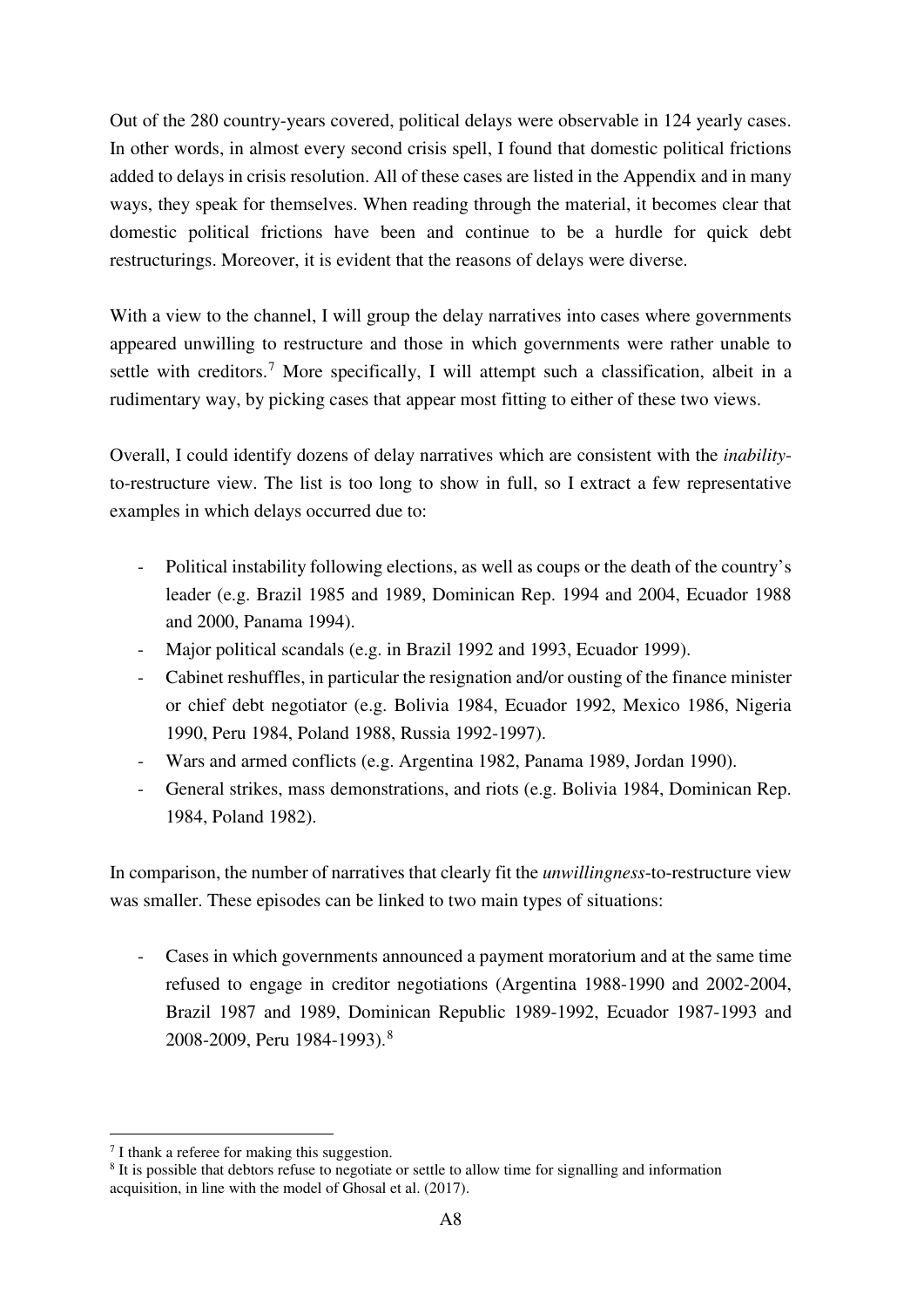Moreover, some governments refused to recognise debts or guarantees incurred by previous governments or cancelled debt settlements that had earlier been agreed on (Bulgaria 1990-1991, Jordan 1990, Peru 1984-85, Poland 1982, Russia 1992-1995).

To summarise, the narratives clearly illustrate the importance of domestic politics for crisis resolution. I find evidence supporting both the unwillingness and the inability channel. However, the number of delay episodes of the 'inability type' (with delays due to political instability, turmoil and shocks) clearly exceeds those of the 'unwillingness type' (with delays due to government refusals to negotiate). I will next test the relevance of political risk and the unwillingness vs. inability channel in a more rigorous way.

## **4. Survival analysis of restructuring duration: data and methodology**

This section introduces the dataset and stylised facts on the duration of sovereign debt restructurings. I then present the methodology to estimate correlates of restructuring delays. The main explanatory variable is a widely used aggregate measure of political risk by ICRG. Moreover, I focus on proxies for a government's political unwillingness or inability to restructure. As controls, I use standard financial and macroeconomic variables, as well as characteristics of each debt restructuring.

## **4.1. Measuring restructuring duration**

To measure the duration of sovereign debt renegotiation I use the dataset by Trebesch (2011) which was published in Asonuma and Trebesch (2016). The dataset codes the start and end dates of each of the 179 sovereign debt restructuring processes with external private creditors (foreign banks or bondholders) between 1978 and 2010 using the same set of restructurings as in the updated database of Cruces and Trebesch (2013).

The start of a restructuring process is defined as the default and/or announcement of a distressed restructuring, where distressed restructurings are those involving terms that are less favourable than the original terms of the bonds or loans (this definition follows Standard & Poor's (2006) and is also used in Cruces and Trebesch 2013). More precisely, I code the start of a restructuring whenever (i) the government misses interest or principal payments to private external creditors beyond the grace period (default month) (ii) or whenever a key member of government publicly announces a debt restructuring (announcement month). Both events indicate that the government is in severe financial distress.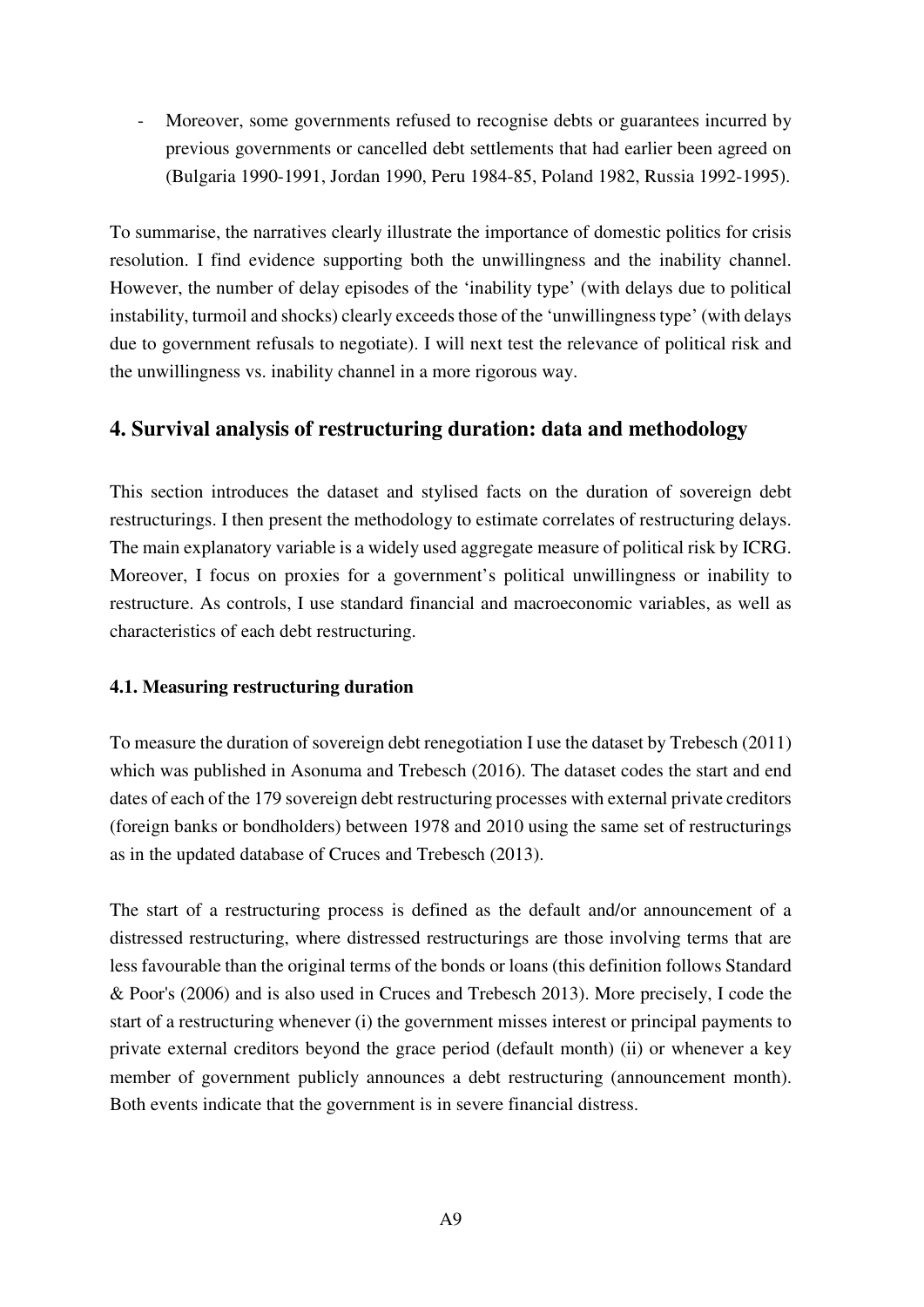The end of a restructuring is defined as the month of the final agreement and/or the implementation of the debt exchange. More precisely, I code the end month of a restructuring as the month in which either (i) an official signing ceremony took place (in the case of bank debt restructurings), or (ii) debt was exchanged on the market (in the case of bond restructurings). Thus, restructurings are defined as completed whenever the debtor comes to a final exchange agreement with the large majority of creditors.

In the robustness section, I also use an alternative definition for the end of a restructuring, by taking into account creditors that hold out and/or litigate after the main restructuring has been implemented. This applies, for example, to Argentina, where over 20 percent of creditors refused to participate in the global exchange of 2005, as well as a few additional cases in which a non-negligible share of creditors hold out, often suing for better terms (see Schumacher *et al*. 2018). To account for these cases, I extend the end date of each spell to the year in which all (or almost all) holdout creditors settled, namely Argentina to 2016 (instead of 2005), Brazil to 1996 (instead of 1994), Dominica to 2007 (instead of 2004), Ecuador to 1997 (instead of 1995), Peru to 2000 (instead of 1997) and Poland to 1995 (instead of 1994). As shown below, the results hold with this extended duration measure.

The dataset differs from existing ones by Standard & Poor's (2006) or Reinhart and Rogoff (2009) since it codes the duration of individual restructuring processes, which enables a more detailed analysis of crisis resolution processes. Specifically, S&P codes 'default' years and not the duration of negotiations and it is not possible to disentangle restructuring and renegotiation spells from spells of missed payments. Moreover, I consider individual restructurings on different types of debt as separate processes if the negotiation and debt exchange process is conducted separately (bonds or loans, or different types of bonds).

One example is the Dominican Republic, which in 2004-2005 conducted separate negotiations with its external banks and bondholders. Here, I will study both cases separately, instead of using only one default spell 2004-2005. Another example is Morocco, which restructured its debt in 1986, 1987 and 1990. I consider each renegotiation process separately (August 1983 to February 1986, October 1985 to September 1987 and February 1989 to September 1990), instead of using the S&P default spell 1983-1990. However, for robustness, I also show results when combining individual renegotiations into the same spell.

#### **4.2. Preliminary analysis**

A first insight from the dataset is the very large variation in restructuring duration. The average duration for the full sample is 52 months (4.3 years), with a standard deviation above 4 years. Particularly long renegotiations include the case of Vietnam, whose government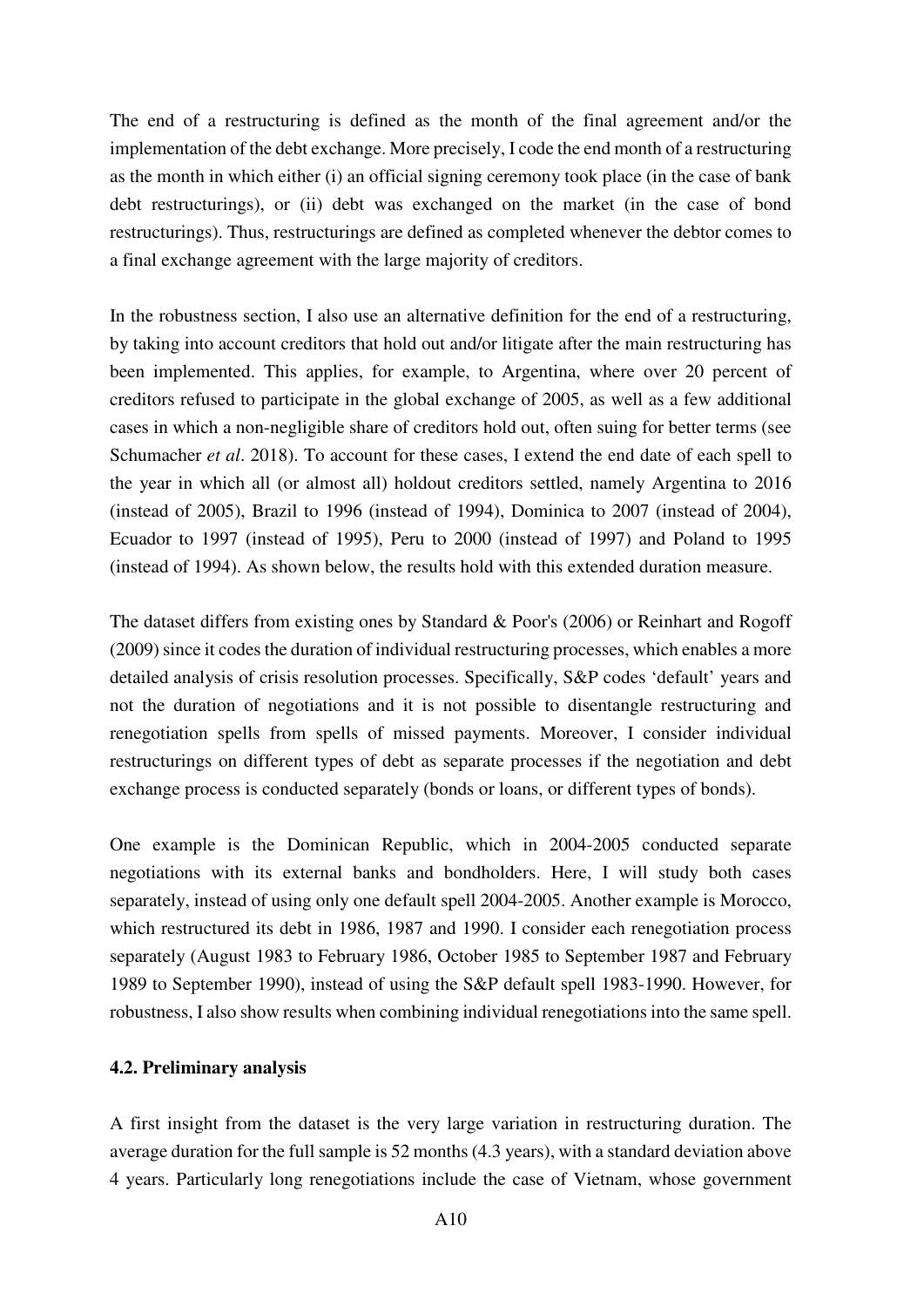defaulted in 1982 and settled its defaulted debt only in 1997, a period of more than 15 years. Further lengthy restructurings were observed in Ecuador, which was in on-and-off debt negotiations from 1986 to 1995 (8.5 years) or Panama from 1987 to 1996 (9.2 years). At the other end are cases such as Brazil in early 1983, Uruguay in 2003 or Romania in 1986, who managed to restructure in a period of only 3 months.

For a preliminary assessment, I plot an empirical survival function for restructurings in countries with high vs. low political risk (using the ICRG political risk index and cutting that at the median). Specifically, I apply the non-parametric Kaplan-Meier estimator, which plots the compound probability of remaining in default/renegotiation for each year after the start of distress. It can be defined as

$$
\hat{S}(t) = \prod_{j \mid t_j \le t} \left( \frac{n_{j} - d_j}{n_j} \right) \tag{1}
$$

where  $t_i$  denotes the time at which settlement (default exit) occurs for country-case *j*,  $d_i$  are the number of countries that settle at time  $t_j$ , and  $n_j$  is the total number that have not settled just prior to  $t_j$ .



Figure 1: Kaplan-Meier Survival Functions for Restructuring Duration

*Note*: This figure plots two survival functions for the duration of sovereign debt restructuring processes, differentiating by cases with high and low political risk. High-risk cases are those with above-median values in the ICRG political risk index (higher than 48 in the inverted index). Low-risk cases have risk values below the median. The sample consists of 109 restructurings for which ICRG political risk data is available. The y-axis denotes the Kaplan-Meier survival estimate for each function, which represents the unconditional, joint probability that countries remain in default/negotiations up to each year after the start of distress on the x-axis. The figure shows a positive correlation between the level of political risk and the probability of delays.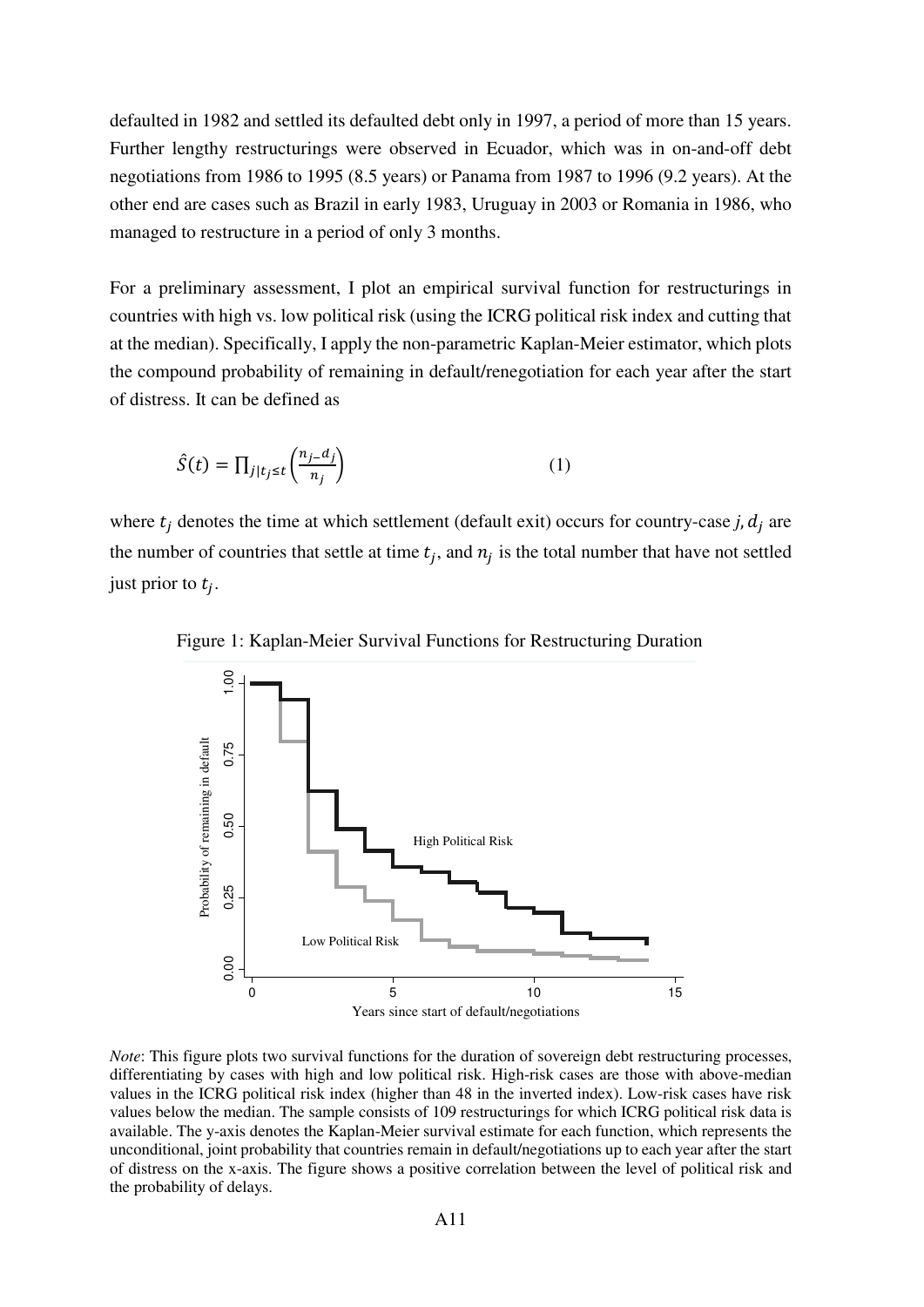Figure 1 shows the estimated survival functions, suggesting that restructurings in an environment with high political risk are more likely to be delayed. The probability of remaining in default/negotiations is significantly higher after the second year after the start of distress (at the 0.1 level).

#### **4.3. Estimation strategy**

 $\overline{a}$ 

The univariate model shows a positive correlation between political risk and restructuring duration. However, the same factors that are causing delays are likely to also affect the level of political risk of debtor countries. To control for some of the most obvious potential confounders, I next estimate semi-parametric Cox proportional hazards models which allow including constant and time-varying covariates (such as economic fundamentals) and can deal with censored observations and multiple events. As in Figure 1 above, the model is estimated with yearly data due to data availability constraints, particularly for the 1[9](#page-13-0)80s.<sup>9</sup>

The semi-parametric Cox model can be written as follows:

$$
h_i(t) = h_0(t) \exp(\beta' z),\tag{2}
$$

where  $h_0(t)$  is the baseline hazard function, *z* a set of covariates and  $\beta$  a vector of regression coefficients. In our setting, the hazard rate is the likelihood that a restructuring is successfully completed at time t, conditional on the fact that the renegotiation/default spell is still ongoing.

The advantage of the Cox model vis-à-vis parametric models such as the Weibull model or the log logistic model, is that it is not necessary to specify a functional form of the baseline hazard rate  $h_0(t)$ . Instead, the shape of  $h_0(t)$  is assumed to be unknown and is left unparametrised. Accordingly, I estimate reduced form models allowing the functional form of the hazard function to be explained by the data. Generally, the model is estimated via a partial likelihood function of the following form:

$$
L(\beta) = \prod_{i=1}^{n} \left( \frac{\exp(\beta' z_i)}{\sum_{j \in R(t_i)} \exp(\beta' z_j)} \right)^{\delta_i},
$$
\n(3)

<span id="page-13-0"></span><sup>&</sup>lt;sup>9</sup> The key variable of interest is thus the total duration of debt restructurings in years, i.e. from the start of debt distress until the finalization of the deal. If a restructuring is completed in less than 12 months, the duration is considered to be one year.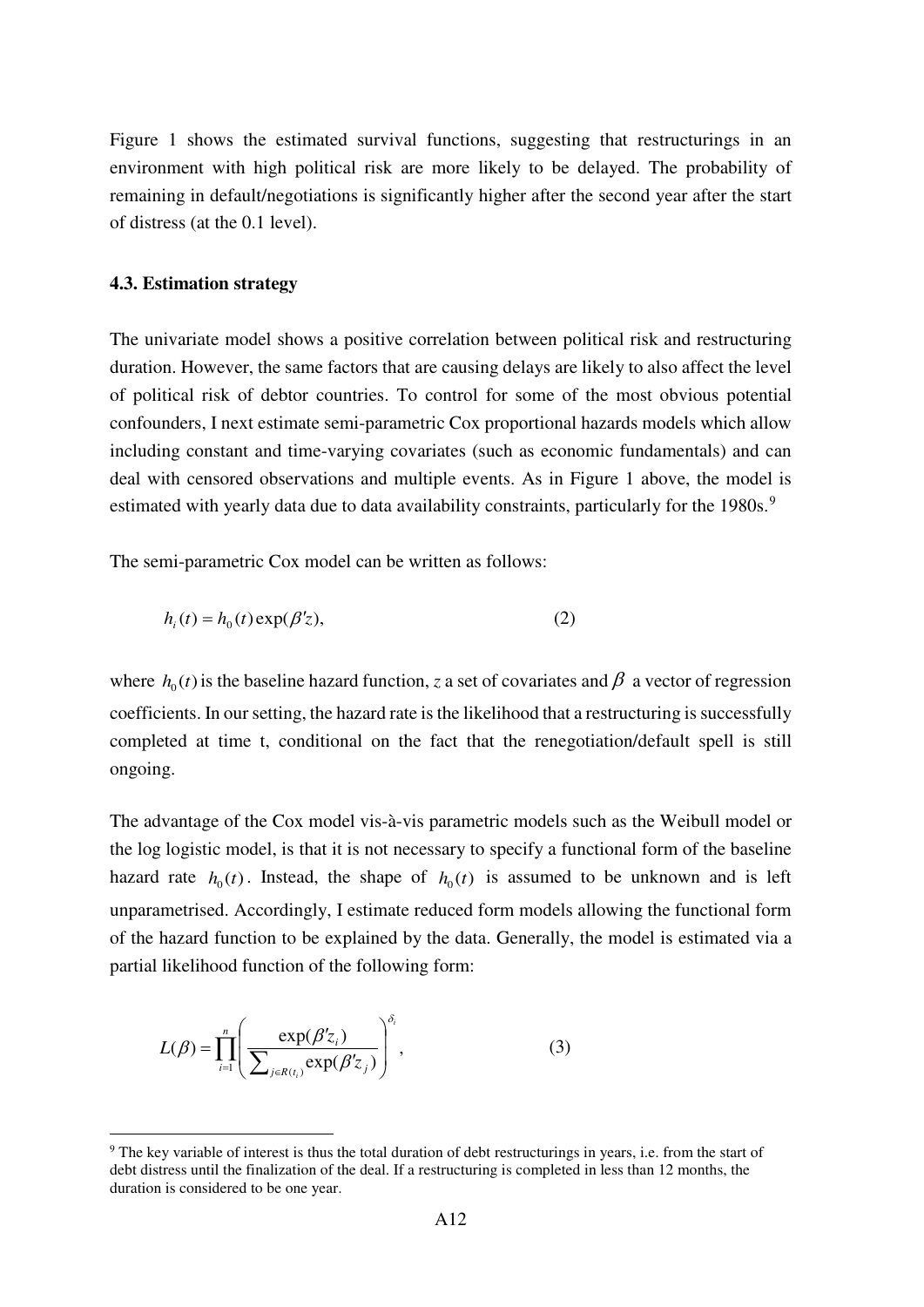where  $R(t_i) = (j : t_j \ge t_i)$  denotes the risk set (i.e. the number of cases *i* that are at risk of failure) at time  $t_i$ . The model can be extended straightforwardly once time varying covariates are included (see Lancaster 1990 for a detailed presentation). Furthermore, it is necessary to modify the likelihood function due to the problem of ties, i.e. coincident event occurrences, for which Efron's approximation method is used.

The dataset at hand contains a number of countries that experienced several restructuring processes over the period of observation. The model will thus have to allow for the prevalence of repeatable or multiple events. To avoid misleading inference, I therefore rely on the variance correction method proposed by Lin and Wei (1989). Additionally, to account for consecutive restructuring events and potential learning effects, I also include a variable on the number of years a country is in default and a variable for the number of completed restructuring deals since 1980.<sup>[10](#page-14-0)</sup> More importantly, as explained, I will conduct a robustness check in which I combine consecutive restructurings into longer crisis spells with results being stable.

#### **4.4. Explanatory variables**

 $\overline{a}$ 

I start with the most widely used proxy for domestic political risk: the aggregate ICRG index, capturing political risk on a scale from 0 to 100 (for details see ICRG 2004). One important advantage of this variable is that it is available back to 1985 for a large number of countries. Moreover, the data rely on a proven coding approach that is comparable across time, countries and political regimes. The indicator is inverted so that higher values indicate higher risk. I expect higher levels of political risk to increase renegotiation duration.

As main control variables, I include an annual measure of real GDP deviation from trend, calculated using the Hodrick-Prescott filter with a smoothing parameter of 100. Theory predicts a positive coefficient of this variable, as positive output shocks will facilitate a quicker settlement (e.g. Bi 2008 or Benjamin and Wright 2009). Further variables include the number of previous restructurings since 1980 (to capture potential learning effects), a dummy for bond restructurings (to capture the larger creditor number and dispersion as compared to bank debt restructurings), population size (to capture country size), and GDP per capita (to capture the income level of countries). Furthermore, I include a dummy variable for poorest debtor countries, namely those that were eligible for donor support under

<span id="page-14-0"></span><sup>&</sup>lt;sup>10</sup> Before interpreting the estimation results, I verify whether crucial assumptions of the model, in particular that on proportional hazards, are violated. More specifically, I derive re-scaled Schoenfeld residuals and run Therneau and Grambsch's (2000) post-estimation test of proportionality.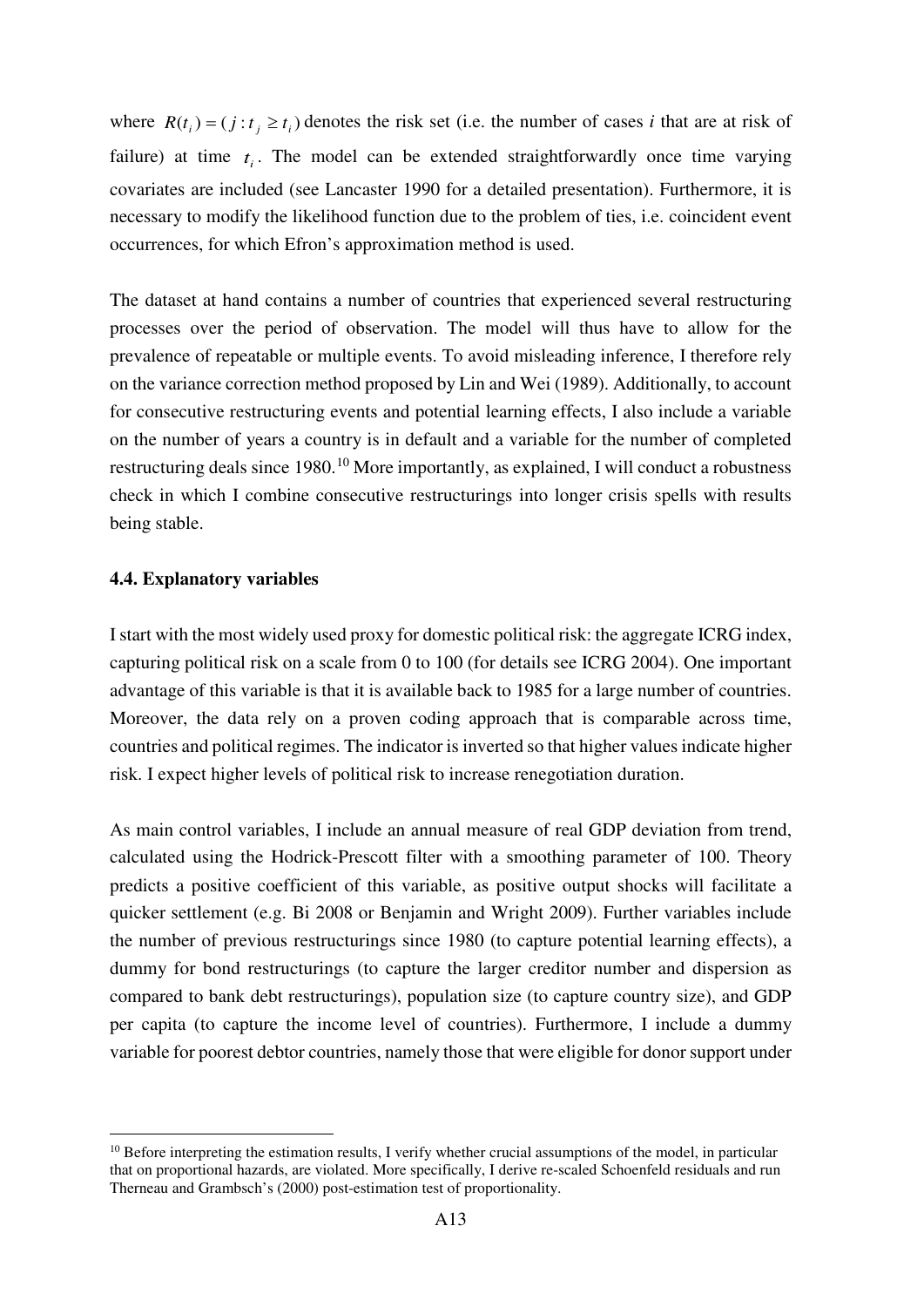the umbrella or the highly indebted poor country (HIPC) initiative and/or by the World Bank's IDA debt relief fund.

To account for additional macroeconomic and financial conditions, I build on previous empirical work on the determinants of entry into (and exit from) sovereign debt distress such as Manasse and Roubini (2009). In particular, I include the ratio of public debt to GDP as a standard measure of solvency problems and the ratio of short-term debt to reserves as a standard measure of liquidity pressure. To address the apparent endogeneity problem associated with these variables, I use initial values (choosing the year in which the default or negotiations start). I also include a measure for changes in terms of trade (to capture positive external shocks), the primary balance to GDP (to capture the government's fiscal position), annual inflation, and finally a compound measure of macroeconomic and financial risks, the country credit ratings by the Institutional Investor magazine, which range from 0 (low default risk) to 100. Table 1 shows a summary of all variables used.

With a view to Sections 2 and 3, I also attempt to disentangle why domestic politics matter for delays in crisis resolution. For this purpose, I include proxies for a country's inability to restructure and repay as well as for its potential unwillingness to do so.

To capture a country's inability to restructure I start with proxies of institutional quality, as weak institutions can undermine effective crisis management and quick resolutions. First, I include the degree of executive constraints using the Polity IV variable preferred by Acemoglu and coauthors. I also include a measure of bureaucratic quality, for which I rely on ICRG data. Furthermore, I use variables on whether a country is in an external or internal war from the Correlates of War project. Armed conflicts are likely to absorb most of a government's political capacity and activity, thus freezing any ongoing debt negotiations.

I use data on political turmoil events from the Arthur Banks data archive, in particular the yearly number of major government crises, general strikes, anti-government demonstrations and political assassinations. To reduce bias due to the high correlation of these variables, they are combined to construct a yearly measure of political disruptions based on principal component analysis, using the first principal component as index variable. Again, using the Arthur Banks data, I also include 'major government crises' as a separate variable, which is defined as 'Any rapidly developing situation that threatens to bring the downfall of the present regime - excluding situations of revolt aimed at such overthrow.' In addition, I include a broad-based measure of government instability, by inverting the ICRG subindicator of government stability defined by ICRG as 'an assessment of the government's ability to carry out its declared programme(s), and its ability to stay in office.'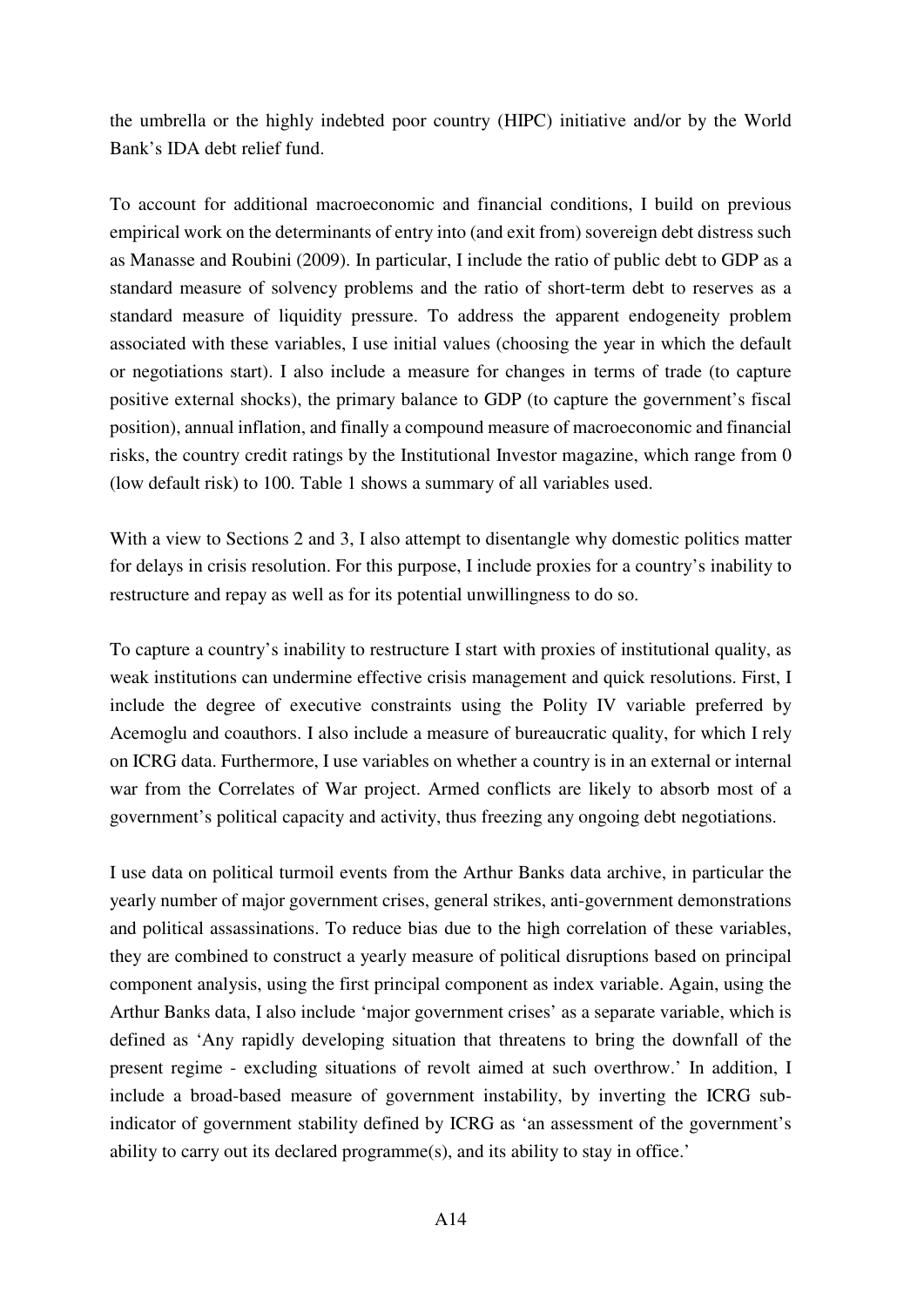| <b>Variable</b>                              | <b>Definition</b>                                                                                                                                      | <b>Source</b>                                                                |
|----------------------------------------------|--------------------------------------------------------------------------------------------------------------------------------------------------------|------------------------------------------------------------------------------|
| <b>Political and Institutional Variables</b> |                                                                                                                                                        |                                                                              |
| Political risk                               | Composite political risk index that was inverted, so that 100 indicates<br>highest risk and 0 lowest risk.                                             | <b>ICRG</b>                                                                  |
| Bureaucratic<br>quality                      | Index from 1 to 12, with high index points for countries with a strong and<br>well-trained bureaucracy that is autonomous from political pressure.     | <b>ICRG</b>                                                                  |
| Executive<br>constraints                     | Measures the extent of constitutional limits on the decision making of<br>the executive. Index from 0 to 7, with 7 representing strongest constraints. | Polity IV                                                                    |
| Wars (external and<br>internal)              | Coded as '1' in years with international wars ('inter-state') and civil wars<br>('intra-state').                                                       | Correlates of War<br>Project                                                 |
| Left-wing<br>government                      | Coded '1' for communist, socialist, social democratic, or left-wing parties.<br>Party orientation is coded with respect to economic policy.            | Database of Political<br>Institutions first coded<br>by Beck et al. $(2001)$ |
| Nationalist<br>government                    | Coded '1' if a government party's platform is nationalist (focuses on the<br>creation or defence of a national or ethnic identity)                     | Database of Political<br>Institutions first coded<br>by Beck et al. (2001)   |
| Political disruptions                        | First principal components of Banks/Wilson event data: government crises,<br>general strikes, anti-government demonstrations, assassinations.          | <b>Banks and Wilson</b><br>(2014) political events<br>database               |
| Government<br>instability                    | Indicator on the government's ability to stay in office and carry out its<br>policy programme(s). Inverted, so that 12 is highest risk and 0 lowest.   | <b>ICRG</b>                                                                  |
| Major government<br>crises                   | Any rapidly developing situation that threatens to bring the downfall of the<br>present regime, excl. situations of revolt aimed at such overthrow.    | <b>Banks and Wilson</b><br>(2014)                                            |
| Elections                                    | Coded '1' if there was a legislative or executive election that year.                                                                                  | Database of Political<br>Institutions first coded<br>by Beck et al. $(2001)$ |
| <b>Debt Renegotiation Tactics</b>            |                                                                                                                                                        |                                                                              |
| Moratorium<br>declaration                    | Coded as '1' if a key government actor publicly proclaims a debt<br>moratorium (akin to a 'declaration of war' to foreign creditors).                  | Debt Disputes Database<br>by Enderlein et al.<br>(2012)                      |
| Forced<br>restructuring                      | Coded as '1' whenever the restructuring was not negotiated with creditors<br>but unilaterally imposed by the government (no creditor consultations).   | Debt Disputes Database<br>by Enderlein et al.<br>(2012)                      |
| <b>Economic and Financial Variables</b>      |                                                                                                                                                        |                                                                              |
| GDP deviation<br>from trend                  | Deviation from trend in $\%$ , using HP filter, smoothing parameter 100                                                                                | WDI, own calculations                                                        |
| GDP per capita                               | GDP per capita, real, in logs, at start of default/restructuring                                                                                       | WDI, own calculations                                                        |
| Public debt to GDP                           | Ratio of public debt to GDP in %, at start of default/restructuring                                                                                    | GDF                                                                          |
| Short-term<br>debt/reserves                  | Ratio of short term debt to reserves in %, at start of default/restructuring                                                                           | <b>GDF</b>                                                                   |
| Change in terms of<br>trade                  | Change in terms of trade indicator, yoy, in $%$                                                                                                        | WDI                                                                          |
| Primary balance                              | Ratio of primary balance to GDP in %                                                                                                                   | WDI                                                                          |
| Inflation                                    | Annual inflation in %, in logs                                                                                                                         | WDI                                                                          |
| Credit rating (IIR)                          | Institutional Investor credit rating, from 0 (lowest) to 100 (best rating)                                                                             | <b>Institutional Investor</b><br>Magazine                                    |
| <b>Further Controls</b>                      |                                                                                                                                                        |                                                                              |
| Previous<br>restructurings                   | Number of previous debt restructurings in the country, since 1970                                                                                      | Cruces/Trebesch (2013)                                                       |
| Bond restructuring                           | Dummy variable for restructurings of sovereign bonds                                                                                                   | Cruces/Trebesch (2013)                                                       |
| Population                                   | Population size, in million, in logs                                                                                                                   | WDI                                                                          |
| Poorest countries                            | Lowest income countries eligible for IDA and HIPC debt relief funds                                                                                    | World Bank, own coding                                                       |

|  |  |  | Table 1: Variables used in the regressions |
|--|--|--|--------------------------------------------|
|  |  |  |                                            |
|  |  |  |                                            |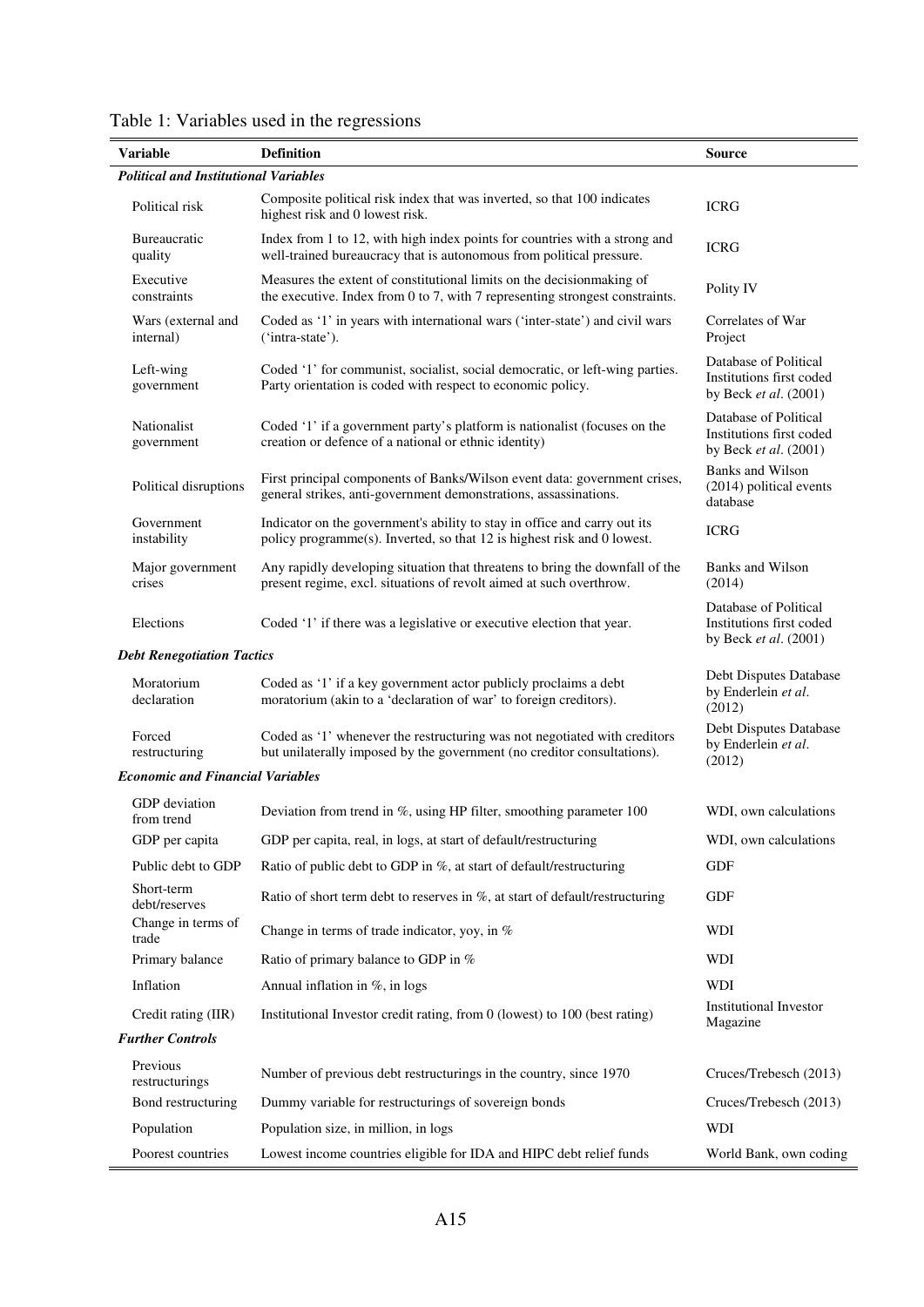To approximate government willingness to restructure I include a dummy for left-wing governments and nationalist governments as defined and coded by the Database of Political Institutions, or DPI (Beck *et al*. 2001). Both nationalist and left-leaning governments may be unwilling to make concessions to foreign creditors or resume payments to them after a successful restructuring. Moreover, to account for the fact that governments may intentionally delay negotiations before, during and after a campaign for reelection I include a dummy for years with legislative or executive elections at the national level, using DPI. All political variables are used at a yearly level and enter without a lag.

Lastly, I account for the negotiation tactics by debtor governments by drawing on the database of government coerciveness during debt negotiations by Enderlein *et al*. (2012) which covers about 60% of the restructurings in the sample here. Specifically, I use the yearly indicators on a 'moratorium declaration' and 'forced restructurings', which capture particularly coercive government actions towards foreign creditors. With regard to the former, most defaults occur silently without public announcement. In some cases, however, the government stages the decision to default publicly, often combined with theatrical, anticreditor rhetoric, resembling a public 'declaration of war' towards foreign creditors. Similarly, the large majority of restructurings are the outcome of consultations between the sovereign and its banks and bondholders. But in some cases, governments refuse to start serious negotiations and instead unilaterally impose an exchange offer without prior talks. When governments chose either of these two coercive measures, the resulting delays can be interpreted as an outcome of a government's unwillingness to restructure in good faith.

### **5. Estimation results**

#### **5.1. Interpreting coefficients**

In proportional hazards models such as the Cox model, higher hazard rates imply shorter duration. A positively signed coefficient therefore implies that increasing values of that covariate increase the hazard rate, i.e. the likelihood of failure in a given period. In the context of this analysis, a positive coefficient indicates that higher values of that variable are associated with shorter restructuring times. In contrast, a negative coefficient is associated with a longer duration relative to the baseline. To allow for a more intuitive interpretation, it is necessary to exponentiate the coefficients shown.

I start with a baseline specification with political risk as well as other explanatory variables that cover almost all restructurings. The idea behind this is to strike a balance between parsimony and performance of the model. Indeed, data availability is an important constraint, especially in the 1980s and for low-income and Post-Soviet countries. While the dataset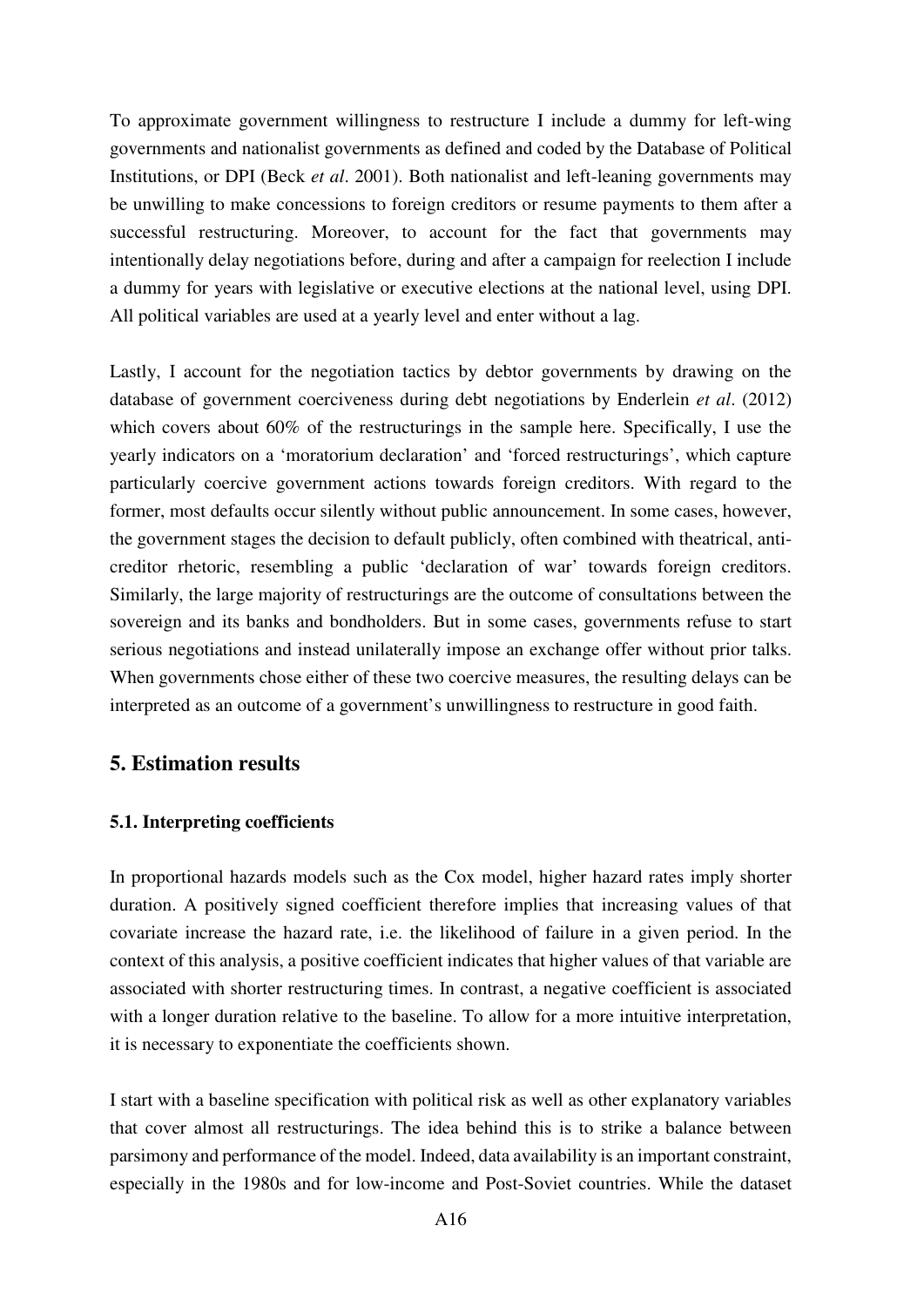covers the full sample of 179 restructurings in 70 countries back to 1978, our main specification with ICRG data (which starts in 1985) includes only 109 restructurings in 49 countries, with a total of 438 annual observations. From this baseline model (Column 1 in Table 2), I expanded the specification stepwise to include additional variables, which often decreased the sample size further.

All models are tested following standard practice in survival analysis. The suggested link test does not provide indication of misspecification in any of the estimations, as the squared linear predictor is clearly insignificant in each case. More importantly, diagnostic tests based on Schoenfeld residuals provide comfort that the crucial assumption of proportional hazards is not violated for any of the explanatory variables.

#### **5.2. Main results**

Table 2 shows that political risk is a powerful predictor for the duration of restructurings. The coefficient of the ICRG risk indicator is large and significant throughout. The point estimate of -0.04 suggests that a one-unit increase of the political risk index lowers the likelihood of settlement (default exit) in a given year by  $100*(e^{-0.04}-1) = -4\%$ . Put differently, a one standard deviation increase in political risk (10 index points) is associated with a 34% lower hazard rate (here: the likelihood of concluding the restructuring) in any given year (the calculation is  $100*(e^{[10,8*-0.04]} - 1) = -33.9$ ). The results are very similar when using initial values of the political risk index, which alleviates concerns of reverse causality.

The effect in the subsample of democracies is larger (Column 3 of Table 2), which is in line with the case narratives summarised below. Political turmoil due to government turnover and democratic street protests can seriously disrupt the crisis resolution process.

No other explanatory variable in the baseline specification is robustly significant, except for the dummy for poorest countries that benefit from donor support. The latter is no surprise, since it is widely known that HIPCs often take very long to settle their debt with private external creditors. However, it is somewhat surprising that country wealth (GDP per capita), the dummy for bond restructurings, population size and the number of previous debt restructurings all show coefficients that are not statistically significant. Even output fluctuations (GDP deviation from trend) are not systematically related to negotiation delays, despite the strong theoretical priors. Once I combine restructuring spells, however, this variable turns significant, see below.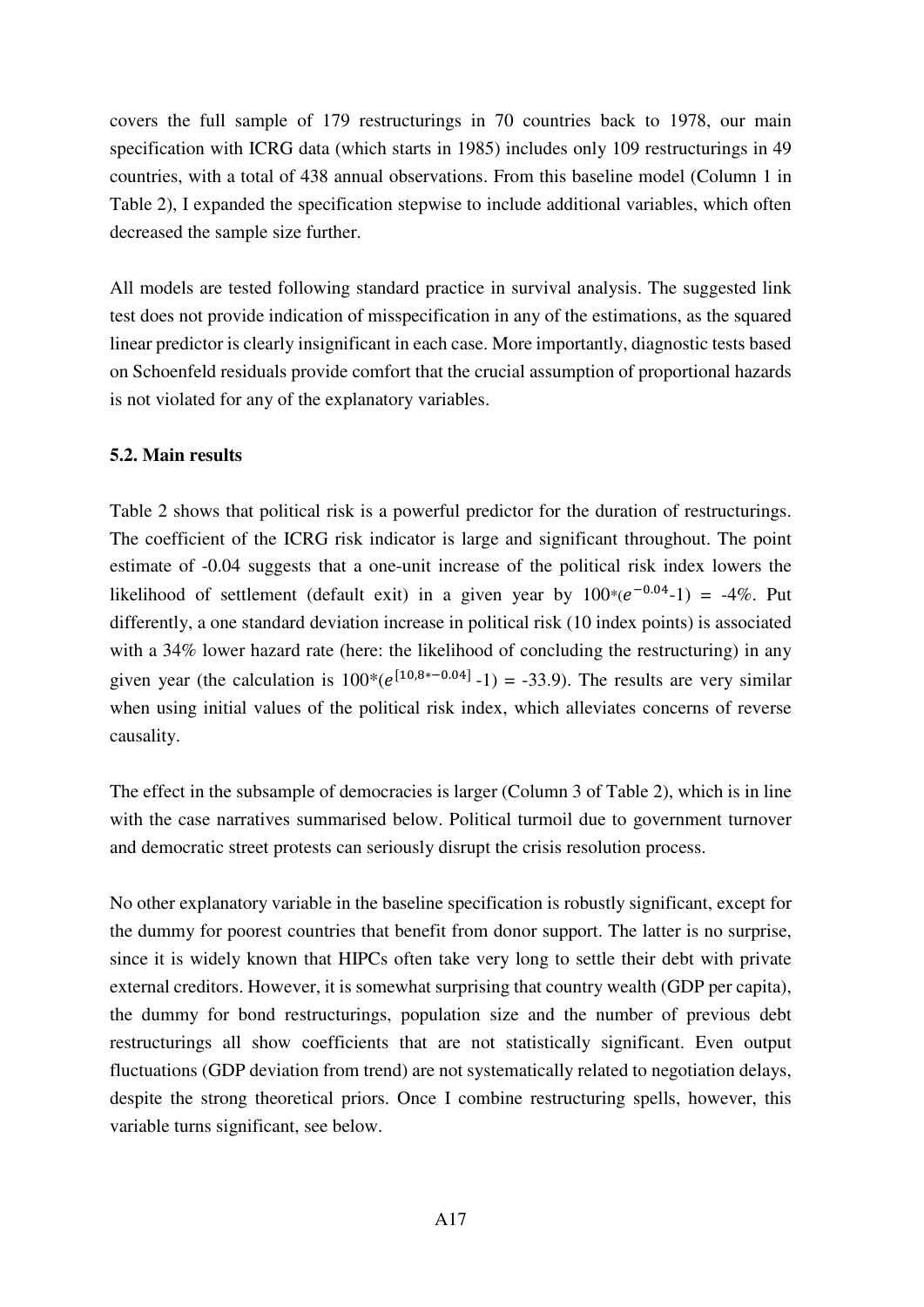The main result is unchanged when adding further macroeconomic and financial controls. Political risk remains highly significant when including proxies for government solvency and liquidity, i.e. the level and composition of debt (Column 4), terms of trade shocks (Column 5), the budget balance (Column 6), the level of inflation (Column 7), or country credit ratings (Column 7). These results are reassuring and indicate that the estimated coefficient for political risk is not merely picking up confounding factors such as economic volatility and crisis severity.

|                                                                                                  | (1)                       | (2)                          | (3)                      | (4)                                    | (5)                       | (6)                       | (7)                  | (8)                      |
|--------------------------------------------------------------------------------------------------|---------------------------|------------------------------|--------------------------|----------------------------------------|---------------------------|---------------------------|----------------------|--------------------------|
|                                                                                                  | With<br>political<br>risk | Initial<br>political<br>risk | Democ-<br>racies<br>only | Solvency<br>and<br>liquidity           | With<br>terms of<br>trade | With<br>budget<br>balance | With<br>inflation    | With<br>credit<br>rating |
| Political risk<br>(ICRG index)                                                                   | $-0.04***$<br>(0.01)      |                              | $-0.06***$<br>(0.02)     | $-0.05***$<br>(0.02)                   | $-0.04**$<br>(0.02)       | $-0.06***$<br>(0.02)      | $-0.04***$<br>(0.01) | $-0.04**$<br>(0.02)      |
| Political risk<br>(initial, ICRG index)                                                          |                           | $-0.03**$<br>(0.01)          |                          |                                        |                           |                           |                      |                          |
| Public debt to GDP<br>(initial, in $%$ )<br>Short-term debt to<br>reserves<br>(initial, in $%$ ) |                           |                              |                          | $-0.36$<br>(0.58)<br>$-0.03$<br>(0.03) |                           |                           |                      |                          |
| Change in terms of<br>trade                                                                      |                           |                              |                          |                                        | $-0.01$<br>(0.01)         |                           |                      |                          |
| Primary balance<br>to GDP (in $%$ )                                                              |                           |                              |                          |                                        |                           | 0.01<br>(0.03)            |                      |                          |
| Inflation (log)                                                                                  |                           |                              |                          |                                        |                           |                           | $-0.22***$<br>(0.06) |                          |
| Credit rating (IIR)                                                                              |                           |                              |                          |                                        |                           |                           |                      | 0.02<br>(0.02)           |
| GDP (deviation from<br>trend, in $\%$ , real)                                                    | 0.03<br>(0.03)            | 0.04<br>(0.03)               | $-0.01$<br>(0.04)        | $-0.00$<br>(0.04)                      | $0.05*$<br>(0.03)         | 0.03<br>(0.04)            | 0.01<br>(0.03)       | 0.02<br>(0.03)           |
| Bond restructuring<br>(dummy)                                                                    | 0.30<br>(0.40)            | 0.20<br>(0.40)               | $0.78**$<br>(0.32)       | 0.31<br>(0.43)                         | 0.04<br>(0.58)            | 0.13<br>(0.43)            | $-0.05$<br>(0.40)    | 0.30<br>(0.39)           |
| Previous<br>restructurings<br>(no. since 1970)                                                   | 0.06<br>(0.08)            | 0.06<br>(0.08)               | $-0.06$<br>(0.16)        | 0.02<br>(0.13)                         | 0.01<br>(0.08)            | 0.08<br>(0.08)            | 0.09<br>(0.08)       | 0.10<br>(0.08)           |
| GDP per capita<br>(log, real, initial)                                                           | $-0.18$<br>(0.14)         | $-0.14$<br>(0.15)            | $-0.27$<br>(0.22)        | $-0.26$<br>(0.20)                      | $-0.16$<br>(0.14)         | $-0.08$<br>(0.17)         | $-0.11$<br>(0.14)    | $-0.32*$<br>(0.17)       |
| Population<br>(log, in million)                                                                  | 0.26<br>(0.18)            | 0.22<br>(0.19)               | 0.25<br>(0.33)           | 0.21<br>(0.22)                         | 0.27<br>(0.19)            | 0.26<br>(0.21)            | 0.25<br>(0.18)       | $0.35*$<br>(0.20)        |
| Poorest countries<br>(HIPC, IDA eligible)                                                        | $-1.16***$<br>(0.27)      | $-0.86***$<br>(0.30)         | $-2.19***$<br>(0.64)     | $-1.22***$<br>(0.43)                   | $-1.17***$<br>(0.29)      | $-0.77**$<br>(0.35)       | $-1.22***$<br>(0.26) | $-1.09***$<br>(0.33)     |
| Observations                                                                                     | 438                       | 359                          | 177                      | 279                                    | 370                       | 266                       | 393                  | 394                      |
| Log-Likelihood                                                                                   | $-369.57$                 | $-320.04$                    | $-133.81$                | $-217.70$                              | $-285.64$                 | $-202.19$                 | $-332.43$            | $-333.22$                |
| Schwarz B.I.C.                                                                                   | 781.72                    | 681.27                       | 303.85                   | 486.08                                 | 618.59                    | 449.06                    | 712.65               | 714.25                   |

Table 2: Main results: political risk and restructuring delay

*Source:* Author's calculations

*Note*: Survival time regressions on debt restructuring duration in years. The results are shown as coefficients, not hazard rates. Accordingly, negative coefficients indicate longer durations relative to the baseline. \*\*\*/\*\*/\* denotes significance at 1/5/10 % respectively. Standard errors in parentheses.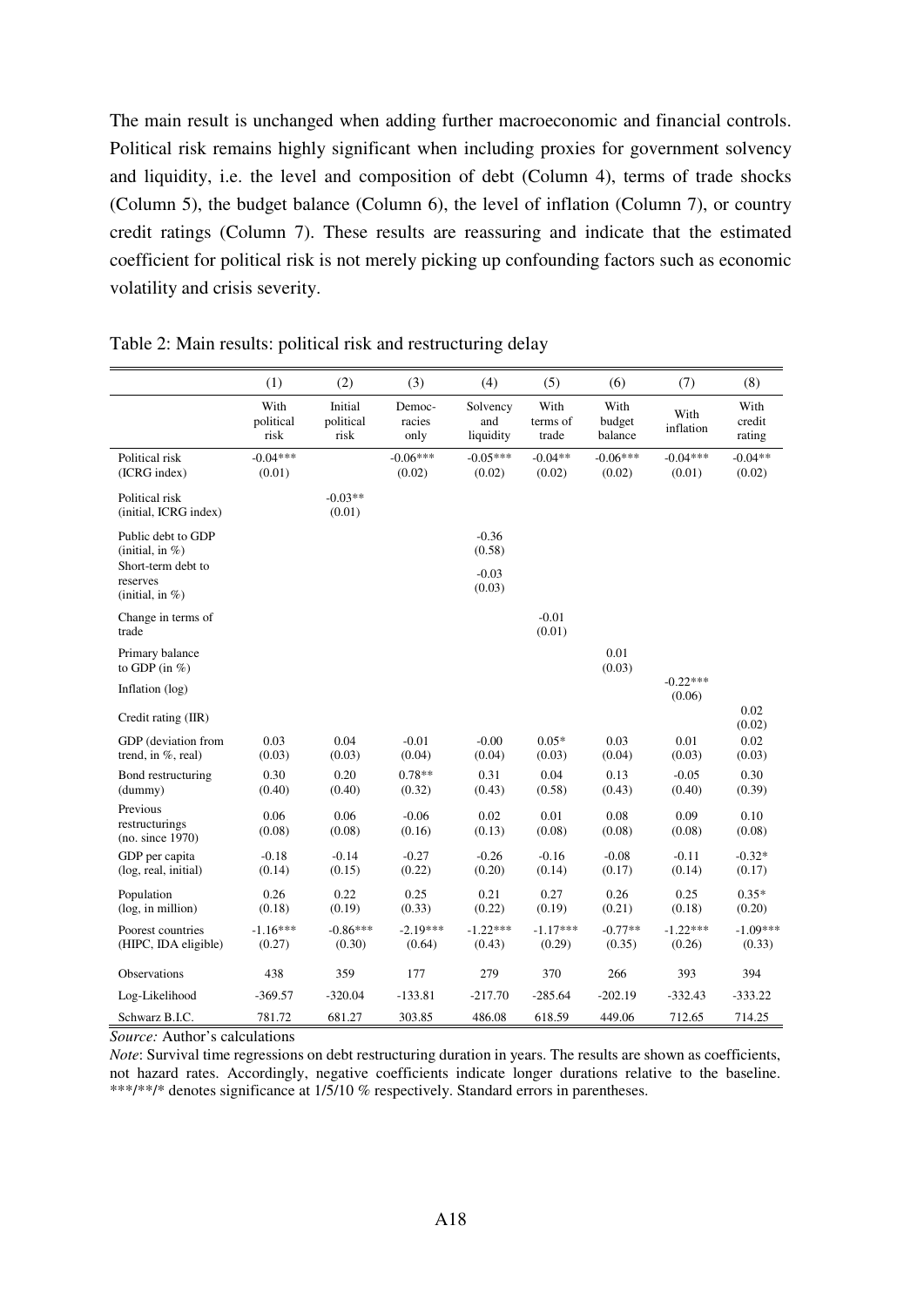#### **5.3. Robustness checks to main results**

I conduct a range of robustness checks to assess the validity of the main findings. Table 3 shows a first set of results (1) when combining follow-up restructuring spells into longer 'default episodes'<sup>[11](#page-20-0)</sup>, (2) when including year fixed effects (to account for common trends and global shocks, such as interest rates or global crises in capital flows), (3) when excluding low-income countries (IDA and HIPC eligible), (4) when including region fixed effects, and (5) when estimating a parametric survival model, instead of the more flexible semi-parametric Cox model.<sup>[12](#page-20-1)</sup> In each case political risk remains highly significant.

| Table 3: Robustness checks |  |
|----------------------------|--|
|----------------------------|--|

|                            | (1)                                           | (2)                           | (3)                               | (4)                                | (5)                            |
|----------------------------|-----------------------------------------------|-------------------------------|-----------------------------------|------------------------------------|--------------------------------|
|                            | Combining<br>restruct. into<br>default spells | With year<br>fixed<br>effects | Excluding<br>poorest<br>countries | With<br>region<br>fixed<br>effects | Weibull<br>parametric<br>model |
| Political risk             | $-0.07***$                                    | $-0.04***$                    | $-0.03**$                         | $-0.04***$                         | $-0.04***$                     |
| (ICRG index)               | (0.02)                                        | (0.02)                        | (0.01)                            | (0.01)                             | (0.01)                         |
| GDP (deviation from trend, | $0.09***$                                     | 0.03                          | 0.03                              | 0.04                               | 0.02                           |
| in $\%$ , real)            | (0.03)                                        | (0.02)                        | (0.03)                            | (0.03)                             | (0.02)                         |
| Bond restructuring         | 0.29                                          | 0.05                          | 0.24                              | 0.31                               | 0.22                           |
| (dummy)                    | (0.56)                                        | (0.36)                        | (0.40)                            | (0.37)                             | (0.40)                         |
| Previous restructurings    | $0.31***$                                     | 0.12                          | 0.04                              | 0.11                               | 0.12                           |
| (no. since 1970)           | (0.08)                                        | (0.08)                        | (0.08)                            | (0.08)                             | (0.08)                         |
| GDP per capita             | $-0.29*$                                      | $-0.18$                       | $-0.13$                           | $-0.17$                            | $-0.20$                        |
| (log, real, initial)       | (0.17)                                        | (0.14)                        | (0.14)                            | (0.17)                             | (0.14)                         |
| Population                 | $0.38*$                                       | 0.20                          | 0.20                              | 0.21                               | $0.30*$                        |
| (log, in million)          | (0.20)                                        | (0.18)                        | (0.19)                            | (0.22)                             | (0.18)                         |
| Poorest countries          | $-0.68**$                                     | $-1.44***$                    |                                   | $-1.07***$                         | $-1.33***$                     |
| (HIPC, IDA eligible)       | (0.34)                                        | (0.31)                        |                                   | (0.27)                             | (0.28)                         |
| Europe Dummy               |                                               |                               |                                   | 0.49<br>(0.47)                     |                                |
| Asia Dummy                 |                                               |                               |                                   | $0.90***$<br>(0.35)                |                                |
| Latin America Dummy        |                                               |                               |                                   | 0.07<br>(0.37)                     |                                |
| Constant                   |                                               |                               |                                   |                                    | $0.37***$<br>(0.07)            |
| Observations               | 356                                           | 438                           | 295                               | 438                                | 438                            |
| Log-Likelihood             | $-144.22$                                     | $-355.17$                     | $-312.87$                         | $-367.23$                          | $-104.93$                      |
| Schwarz B.I.C.             | 329.56                                        | 898.89                        | 659.86                            | 795.28                             | 264.59                         |

*Source:* Author's calculations

 $\overline{a}$ 

*Note*: Survival time regressions on debt restructuring duration in years. The results are shown as coefficients, not hazard rates. Accordingly, negative coefficients indicate longer durations relative to the baseline. \*\*\*/\*\*/\* denotes significance at 1/5/10 % respectively. Standard errors in parentheses.

<span id="page-20-0"></span> $11$  Restructurings are combined into one spell if they follow each other within less than 1.5 years.

<span id="page-20-1"></span> $12$  Given the uncertainty which of the parametric distributions best fits the underlying process, estimations were performed for all standard parametric models (Exponential, Weibull, Log-logistic, Gompertz, Lognormal). Even though these models impose very different behavior structures to their respective hazard

functions, the estimated coefficients were only little affected by model choice. To provide one example, the last column of Table 3 shows estimation results for the widely used Weibull model.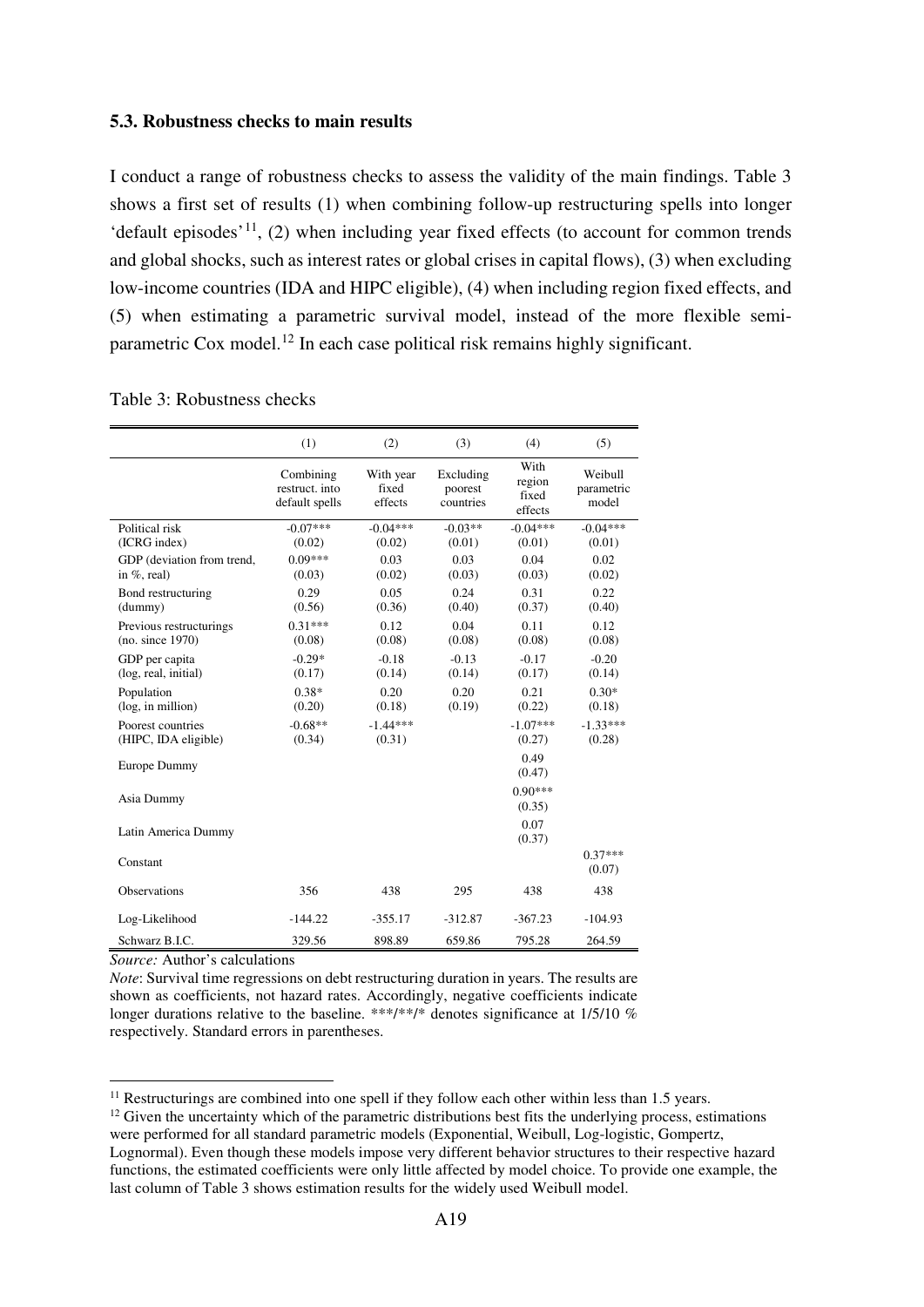I also conduct additional checks that are not shown for the sake of brevity. Most importantly, I run a robustness check that redefines the end of a restructuring in case of large-scale postrestructuring litigation and holdouts (see Section 4.1. for details). The results remained robust to this alteration of the duration variable. I also controlled for ongoing creditor litigation cases, as well as for the size of haircuts using data by Schumacher *et al*. (2018) and Cruces and Trebesch (2013), respectively. In both cases political risk remained significant with a coefficient that was very similar to the baseline. Moreover, I checked whether outliers bias the results. Specifically, I ran the full model by excluding major individual debtor countries one by one, in particular Argentina, Brazil, Ecuador, Peru, the Philippines and Russia. I also excluded outlier cases of particular long or particular short restructurings and dropped observations from the 1980s to see whether the results hold for the more recent period only. However, neither of these steps changed the main findings.

#### **5.4. Exploring the channel: inability vs. unwillingness to restructure**

This section explores the channel behind the significant results on domestic political risk. Specifically, with reference to the above, I attempt to discriminate between the possibility that governments fail to settle quickly due to their inability to do so or, alternatively, because they show unwillingness to restructure and intentionally delay the process.

Table 4 shows the results with proxies for a government's inability to restructure. Surprisingly, I do not find that weak institutions or wars are significantly related to restructuring delay, on average. One explanation is that the baseline model already includes several variables that correlate with institutional capacity and the probability of conflicts, such as GDP per capita or the HIPC dummy. Moreover, there have been relatively few outright wars in the sample of restructurings included here (the most relevant being the Falkland war, which increased tensions between Argentina and British banks).

In contrast, I find that the variables capturing political turmoil, government instability and government crises all show large significant coefficients. For example, the occurrence of a major government crisis is associated with a decline in the probability of concluding the restructuring by 37% in any given year. Similarly, a one standard deviation increase in government instability is associated with a 33% lower probability of settlement in that year. These results are in line with the delay narratives above, which show how frequent and disruptive political instability has been for crisis resolution.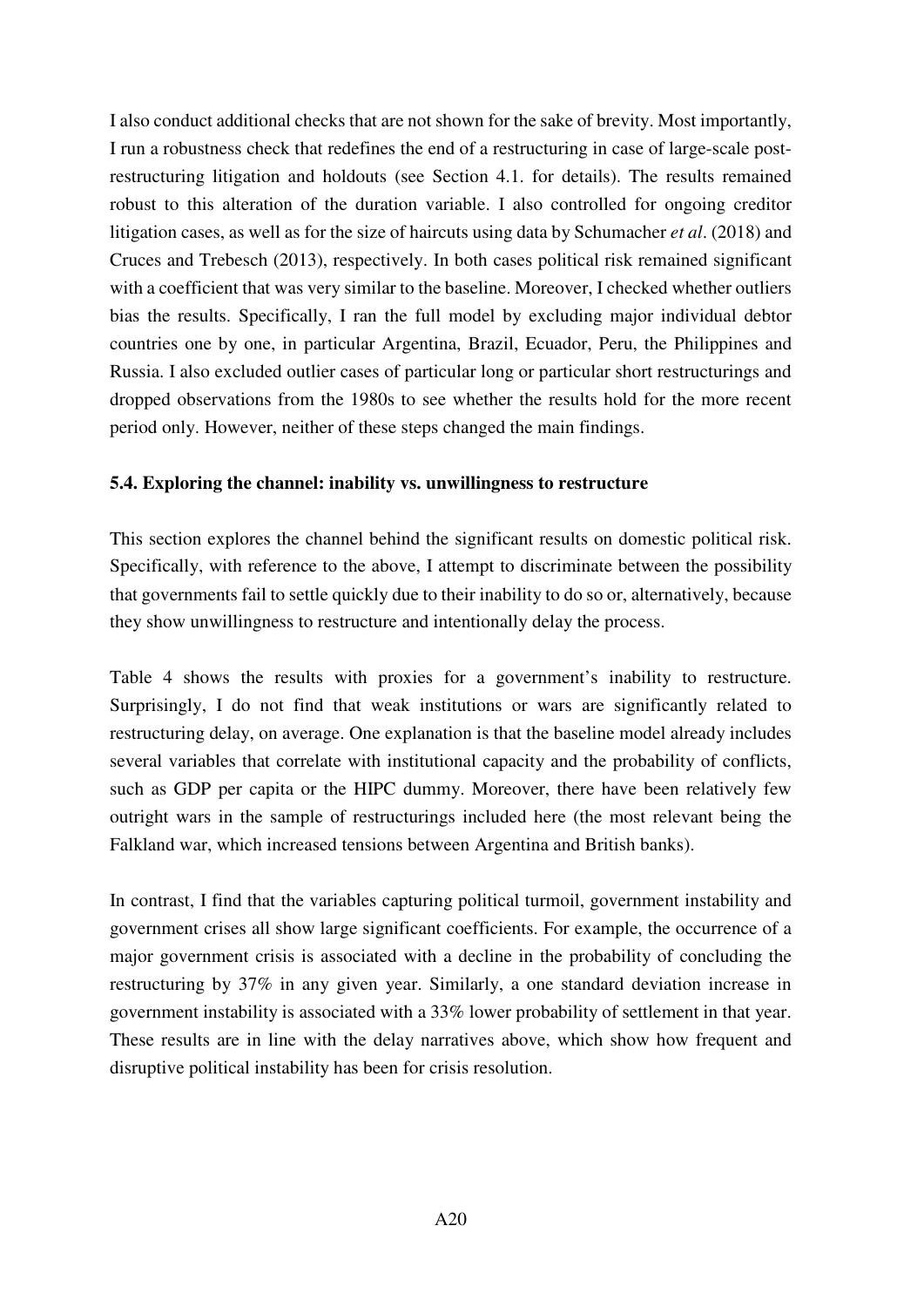|                                                    | (1)                                   | (2)                                   | (3)                              | (4)                      | (5)                  | (6)                       |
|----------------------------------------------------|---------------------------------------|---------------------------------------|----------------------------------|--------------------------|----------------------|---------------------------|
|                                                    | Weak<br>institutions<br>(constraints) | Weak<br>institutions<br>(bureaucracy) | Wars and<br>conflicts            | Political<br>disruptions | Government<br>crises | Government<br>instability |
| Executive constraints<br>(PolityIV index)          | 0.04<br>(0.06)                        |                                       |                                  |                          |                      |                           |
| Bureaucratic quality<br>(ICRG index)               |                                       | 0.12<br>(0.11)                        |                                  |                          |                      |                           |
| External war<br>(dummy)<br>Internal war<br>(dummy) |                                       |                                       | 0.64<br>(0.68)<br>0.00<br>(0.26) |                          |                      |                           |
| Political disruptions                              |                                       |                                       |                                  | $-0.27**$<br>(0.12)      |                      |                           |
| Major government crises                            |                                       |                                       |                                  |                          | $-0.47**$<br>(0.22)  |                           |
| Government instability<br>(ICRG index)             |                                       |                                       |                                  |                          |                      | $-0.19***$<br>(0.05)      |
| GDP (deviation from trend, in<br>$\%$ , real)      | $0.04*$<br>(0.02)                     | 0.03<br>(0.02)                        | $0.05**$<br>(0.02)               | $0.05**$<br>(0.02)       | $0.04*$<br>(0.02)    | 0.03<br>(0.03)            |
| Bond restructuring<br>(dummy)                      | $0.55*$<br>(0.29)                     | 0.27<br>(0.39)                        | 0.37<br>(0.38)                   | 0.37<br>(0.40)           | 0.48<br>(0.42)       | $-0.29$<br>(0.42)         |
| Previous restructurings<br>(no. since 1970)        | 0.05<br>(0.07)                        | 0.06<br>(0.07)                        | 0.03<br>(0.07)                   | 0.01<br>(0.08)           | 0.02<br>(0.08)       | 0.09<br>(0.07)            |
| GDP per capita<br>(log, real, initial)             | $-0.10$<br>(0.15)                     | $-0.04$<br>(0.12)                     | 0.02<br>(0.12)                   | 0.11<br>(0.12)           | 0.05<br>(0.12)       | $-0.00$<br>(0.12)         |
| Population<br>(log, in million)                    | 0.22<br>(0.20)                        | 0.12<br>(0.17)                        | 0.07<br>(0.16)                   | 0.06<br>(0.16)           | 0.09<br>(0.16)       | 0.09<br>(0.15)            |
| Poorest countries<br>(HIPC, IDA eligible)          | $-1.14***$<br>(0.29)                  | $-1.12***$<br>(0.27)                  | $-0.95***$<br>(0.26)             | $-0.99***$<br>(0.27)     | $-0.98***$<br>(0.26) | $-1.03***$<br>(0.28)      |
| Observations                                       | 440                                   | 439                                   | 482                              | 479                      | 479                  | 438                       |
| Log-Likelihood                                     | $-377.04$                             | $-376.32$                             | $-414.48$                        | $-408.76$                | $-410.22$            | $-370.48$                 |
| Schwarz B.I.C.                                     | 796.69                                | 795.22                                | 878.37                           | 860.72                   | 863.65               | 783.54                    |

| Table 4: Exploring the channel (part I): proxies for <i>inability</i> to restructure |  |  |  |  |
|--------------------------------------------------------------------------------------|--|--|--|--|
|--------------------------------------------------------------------------------------|--|--|--|--|

*Source:* Author's calculations

*Note*: Survival time regressions on debt restructuring duration in years. The results are shown as coefficients, not hazard rates. Accordingly, negative coefficients indicate longer durations relative to the baseline. \*\*\*/\*\*/\* denotes significance at 1/5/10 % respectively. Standard errors in parentheses.

In a final step, we move to Table 5, which includes proxies for government unwillingness to restructure. As can be seen, only few of these variables show significant coefficients. The government ideology (left-wing or nationalist) is not significantly related to restructuring duration. Also elections (and lagged elections) are not a significant predictor of delays. The only significant variables are those capturing coercive negotiation tactics by the debtor government, in particular forced restructurings, which is significant at the 0.05 level. However, in a horse race with government instability (Column 6 in Table 5), these variables are no longer significant. Moreover, the results remain stable even if we drop all countries featuring 'political defaults' in which governments declared a unilateral moratorium and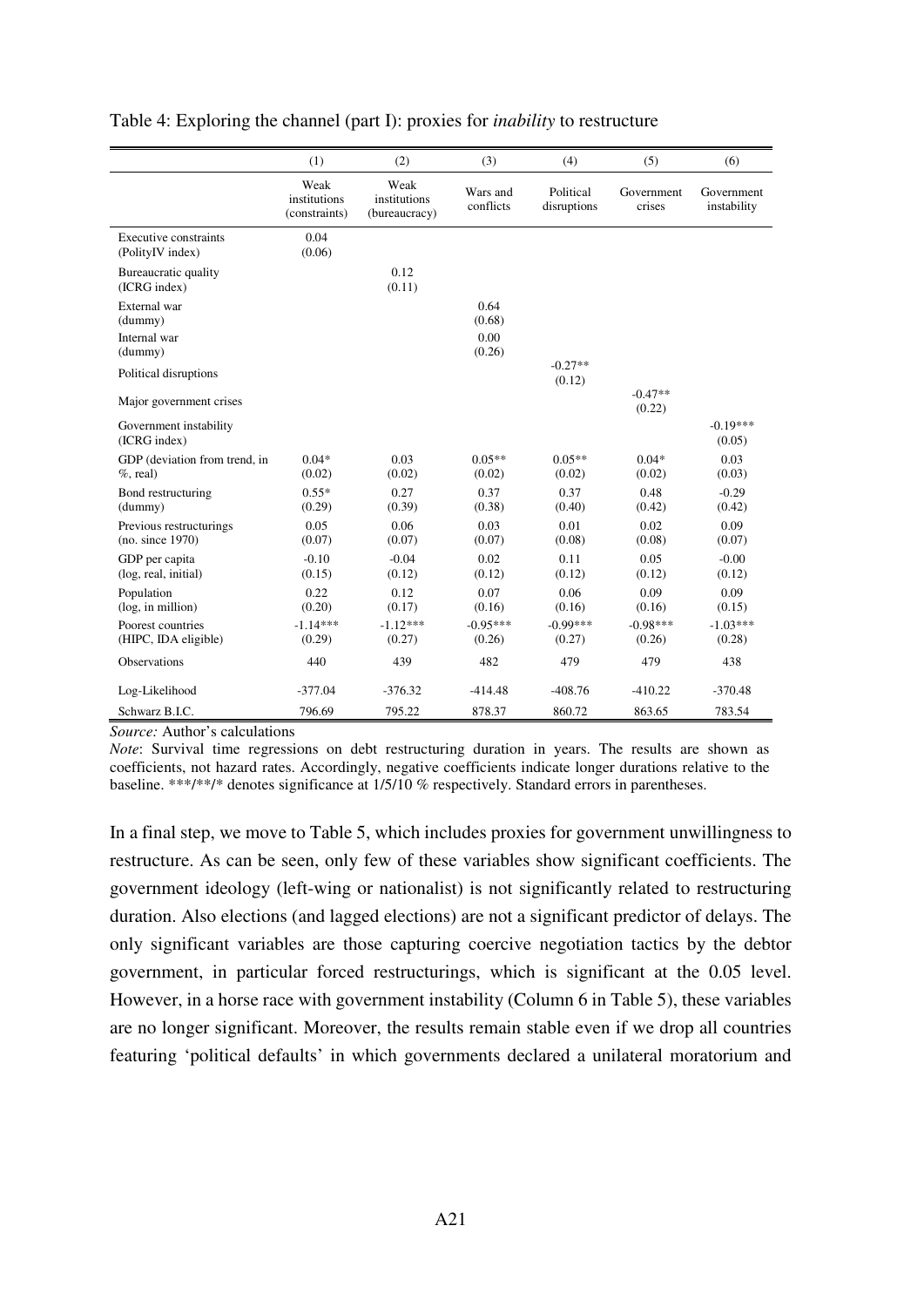openly refused to negotiate with foreign creditors (see also Section 3).[13](#page-23-0) The picture also remains the same when running further horse races between the proxies in Tables 4 and 5.[14](#page-23-1)

Overall, the results thus point to the inability channel rather than the unwillingness channel. Delays more frequently occur in times of political turmoil and instability rather than as a result of intentional delay by debtor governments. This conclusion is consistent with the qualitative evidence summarised in Section 3.

|                                              | (1)                   | (2)                     | (3)                               | (4)                       | (5)                      | (6)                                  |
|----------------------------------------------|-----------------------|-------------------------|-----------------------------------|---------------------------|--------------------------|--------------------------------------|
|                                              | Left-wing<br>governm. | Nationalist<br>governm. | With<br>elections<br>(in democr.) | Moratorium<br>declaration | Forced<br>restructurings | Horse race<br>with gov.<br>stability |
| Left-wing government<br>(dummy)              | $-0.28$<br>(0.27)     |                         |                                   |                           |                          |                                      |
| Nationalist government<br>(dummy)            |                       | 0.16<br>(0.27)          |                                   |                           |                          |                                      |
| Election year                                |                       |                         | 0.19<br>(0.27)                    |                           |                          |                                      |
| Election year<br>(lagged)                    |                       |                         | $-0.47$<br>(0.31)                 |                           |                          |                                      |
| Debt moratorium<br>publicly declared         |                       |                         |                                   | $-0.74*$<br>(0.43)        |                          | $-0.56$<br>(0.43)                    |
| Forced restructuring                         |                       |                         |                                   |                           | $-0.71**$<br>(0.29)      | $-0.27$<br>(0.30)                    |
| Government instability<br>(ICRG index)       |                       |                         |                                   |                           |                          | $-0.22***$<br>(0.08)                 |
| GDP (deviation from trend, in<br>$%$ , real) | $0.04*$<br>(0.02)     | 0.04<br>(0.03)          | 0.00<br>(0.04)                    | 0.02<br>(0.02)            | 0.02<br>(0.02)           | 0.03<br>(0.03)                       |
| Bond restructuring<br>(dummy)                | 0.34<br>(0.37)        | 0.31<br>(0.38)          | $0.81***$<br>(0.31)               | $0.86**$<br>(0.33)        | $0.82**$<br>(0.33)       | 0.45<br>(0.39)                       |
| Previous restructurings<br>(no. since 1970)  | 0.08<br>(0.08)        | 0.08<br>(0.08)          | 0.02<br>(0.15)                    | $-0.03$<br>(0.08)         | $-0.05$<br>(0.08)        | $-0.05$<br>(0.10)                    |
| GDP per capita<br>(log, real, initial)       | $-0.02$<br>(0.13)     | 0.01<br>(0.12)          | $-0.17$<br>(0.19)                 | $-0.15$<br>(0.18)         | $-0.17$<br>(0.17)        | $-0.05$<br>(0.25)                    |
| Population<br>(log, in million)              | 0.07<br>(0.16)        | 0.06<br>(0.16)          | 0.20<br>(0.27)                    | 0.26<br>(0.23)            | 0.26<br>(0.22)           | 0.20<br>(0.33)                       |
| Poorest countries<br>(HIPC, IDA eligible)    | $-1.08***$<br>(0.26)  | $-1.05***$<br>(0.27)    | $-2.01***$<br>(0.70)              | $-0.67**$<br>(0.29)       | $-0.36$<br>(0.32)        | $-0.35$<br>(0.36)                    |
| Observations                                 | 455                   | 455                     | 191                               | 257                       | 257                      | 218                                  |
| Log-Likelihood                               | $-381.56$             | $-382.24$               | $-152.84$                         | $-272.38$                 | $-272.97$                | $-202.15$                            |
| Schwarz B.I.C.                               | 805.96                | 807.31                  | 347.70                            | 583.60                    | 584.78                   | 452.75                               |

| Table 5: Exploring the channel (part II): proxies for <i>unwillingness</i> to restructure |  |  |
|-------------------------------------------------------------------------------------------|--|--|
|                                                                                           |  |  |

*Source:* Author's calculations

 $\overline{a}$ 

*Note*: Survival time regressions on debt restructuring duration in years. The results are shown as coefficients, not hazard rates. Accordingly, negative coefficients indicate longer durations relative to the baseline. \*\*\*/\*\*/\* denotes significance at 1/5/10 % respectively. Standard errors in parentheses.

<sup>13</sup> Specifically, I drop Argentina, Brazil, Dominican Republic, Ecuador and Peru.

<span id="page-23-1"></span><span id="page-23-0"></span><sup>&</sup>lt;sup>14</sup> Relatedly, it is difficult to integrate the narrative evidence on inability vs unwillingness summarized in Section 3 into the econometric analysis, also because the narratives only cover a subset of the cases in the regressions. The qualitative and quantitative results can be seen as complementary pieces of evidence, both pointing in the same direction.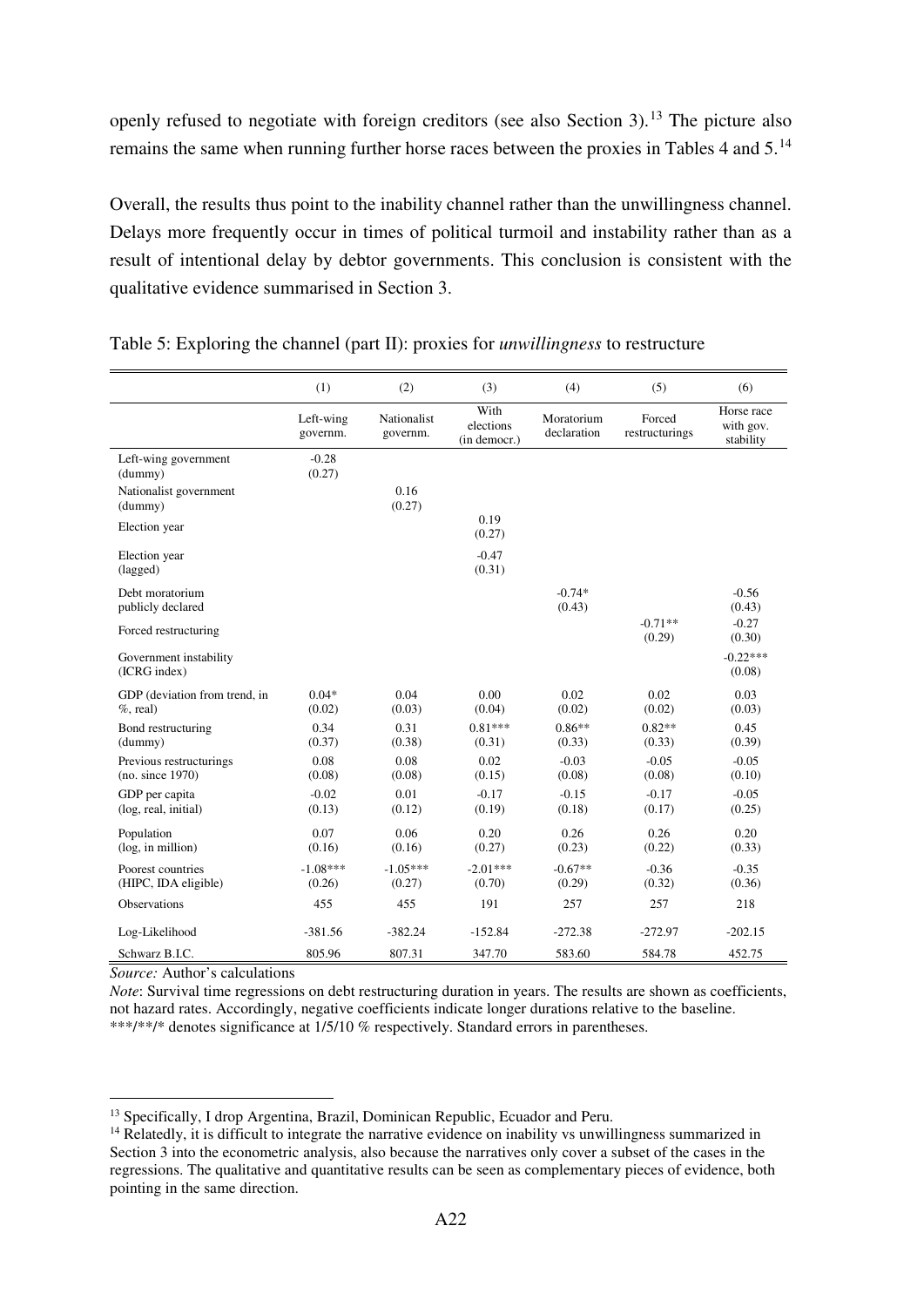## **6. Conclusion**

The resolution of sovereign debt crises is, and has always been, a difficult process. It remains a challenge to understand why some restructurings are implemented swiftly and without major hurdles, while others become messy and delayed. This paper sheds light on the issue, by using new data on the duration of debt restructurings and by focusing on domestic politics.

The results underline the importance of debtor incentives and political risk for crisis resolution. Governments facing severe political turmoil, street protests, and resignations are unlikely to exit a sovereign default quickly. The recent crises in Argentina and Greece are a case in point, illustrating how unstable politics at home can cause costly delay in crisis resolution with creditors abroad.

Looking forward, the role of political frictions for the resolution of financial crises deserves further study. In particular, future research could explore the channels at work in more depth, such as the role of elections and political turnover or the impact of political business cycles.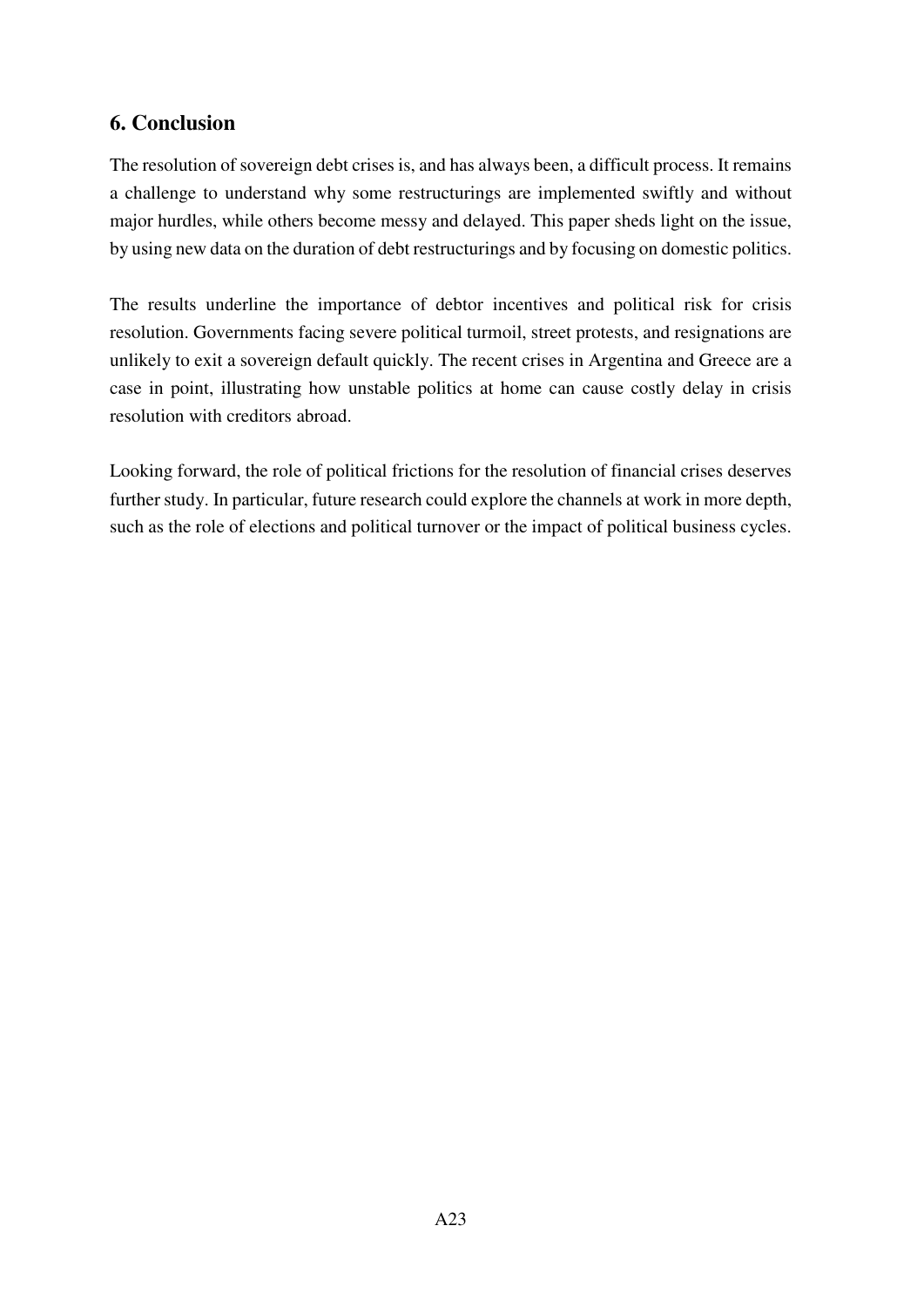## **References**

Acemoglu, D., Johnson, S., Robinson, J., and Thaicharoen, Y. 2003. "Institutional Causes, Macroeconomic Symptoms: Volatility, Crises and Growth." *Journal of Monetary Economics*, 50: 49–123.

Andreasen, E., Sandleris, G., and Van der Ghote, A. 2016. The Political Economy of Sovereign Defaults, Mimeo.

Arellano, C. 2008. "Default risk and income fluctuations in emerging economies." *American Economic Review*, 98: 690–712.

Asonuma, T. 2015. "Is Banks' Home Bias Good or Bad for Debt Sustainability?" IMF Working Papers WP 15/44. IMF, Washington, DC.

Asonuma, T., and Joo, H. 2016, "Sovereign Debt Restructurings: Delay in Renegotiation and Risk-Averse Creditors," manuscript, International Monetary Fund. IMF, Washington, DC.

Asonuma, T., and Trebesch, C. 2016. "Sovereign Debt Restructurings: Preemptive or Post-Default" *Journal of the European Economic Association*, 14: 175-214.

Asonuma, T., Chamon, M., Erce, A., and Sasahara, A. 2017. "Costs of Sovereign Defaults: Restructuring Strategies, Bank Distress and the Credit-Investment Channel." Unpublished.

Bai, Y., and Zhang, J. 2012. "Duration of Sovereign Debt Renegotiation," *Journal of International Economics*, 86: 252–268.

Banks, A. S., and Wilson, K. 2014. Cross National Time-Series Data Archive. Databanks International, Jerusalem.

Beck, T., Clarke, G., Groff, A., Keefer, P., and Walsh, P. 2001. "New tools and new tests in comparative political economy: The Database of Political Institutions". Policy Research Working Paper, No. 2283, Development Research Group, World Bank. World Bank, Washington, DC.

Benjamin, D., and Wright, M. 2009. "Recovery Before Redemption? A Theory of Delays in Sovereign Debt Renegotiations," Mimeo.

Bi, R. 2008. "Beneficial Delays in Debt Restructuring Negotiations," IMF Working Papers WP 08/38. IMF, Washington, DC.

Bi, R., Marcos C., and Zettelmeyer, J. 2011. "The Problem that Wasn't: Coordination Failures in Sovereign Debt Restructurings." IMF Working Papers WP 11/265. IMF, Washington, DC.

Broner, F., Martin, A., and Ventura, J. 2010. "Sovereign Risk and Secondary Markets." *American Economic Review*, 100: 1523-1555.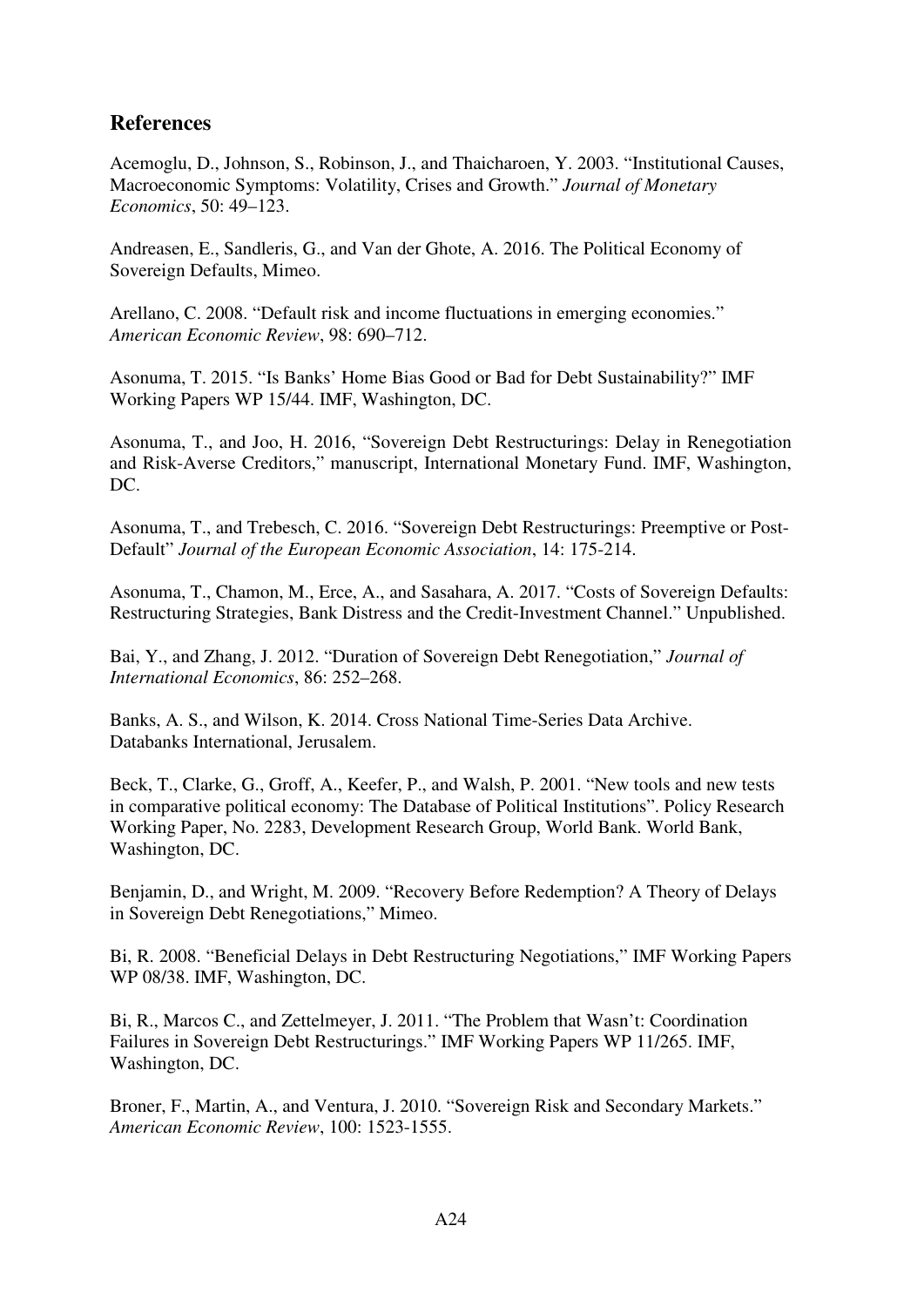Chatterjee, S. and Eyigungor, B. 2017. "Endogenous Political Turnover and Fluctuations in Sovereign Default Risk," Working Papers 17-1, Federal Reserve Bank of Philadelphia. Philadelphia, PA.

Cole, H. L., Dow, J. and English, W.B. 1995. "Default, settlement, and signalling: lending resumption in a reputational model of sovereign debt." *International Economic Review*, 36: 365–385.

Cruces, J. and Trebesch, C. 2013. "Sovereign Defaults: The Price of Haircuts." *American Economic Journal: Macroeconomics,* 5: 85–117.

Cuadra, G., and Sapriza, H. 2008. "Sovereign Default, Interest Rates and Political Uncertainty in Emerging Markets." *Journal of International Economics*, 76: 78–88.

D'Erasmo, P. 2010. "Government reputation and debt repayment in emerging economies." Manuscript. University of Texas at Austin, Austin, TX.

Eaton, J., Gersovitz, M., and Stiglitz, J. E. 1986. "The Pure Theory of Country Risk." *European Economic Review: International Seminar on Macroeconomics,* 30: 481–514.

Enderlein, H., Trebesch, C., and von Daniels, L. 2012. "Sovereign Debt Disputes: A database on government coerciveness during debt crises." *Journal of International Money and Finance*, 31: 250–266.

Gai, P., Hayes, S., and Shin, H. 2004. "Crisis Costs and Debtor Discipline: The Efficacy of Public Policy in Sovereign Debt Crises." *Journal of International Economics,* 62: 245– 262.

Gelos, G.R., Sahay, R., and Sandleris, G. 2004. "Sovereign Borrowing by Developing Countries: What Determines Market Access?" IMF Working Paper WP 04/221. IMF, Washington, DC.

Ghosal, S., and Miller, M. 2003. "Co-ordination Failure, Moral Hazard and Sovereign Bankruptcy Procedures." *Economic Journal,* 113: 276–304.

Ghosal, S., Miller, M., and Thampanishvong, K. 2017. "Delay and Haircuts in Sovereign Debt: Recovery and Sustainability." Mimeo.

Haldane, A., Penalver, A., Saporta, V., and Shin, H. 2005. "The Analytics of Sovereign Debt Restructuring." *Journal of International Economics,* 65: 315–333.

Hatchondo, J. C., and Martinez, L. 2010. "The politics of sovereign defaults." *Economic Quarterly*, 96: 291–317.

Hatchondo, J. C., Martinez, L., and Saprita, H. 2009. "Heterogeneous Borrowers in Quantitative Models of Sovereign Default." *International Economic Review*, 50: 1129- 1151.

House, B., Joy, M., and Sobrinho, N. 2017. "Sovereign Debt Restructurings: The Costs of Delay". Mimeo.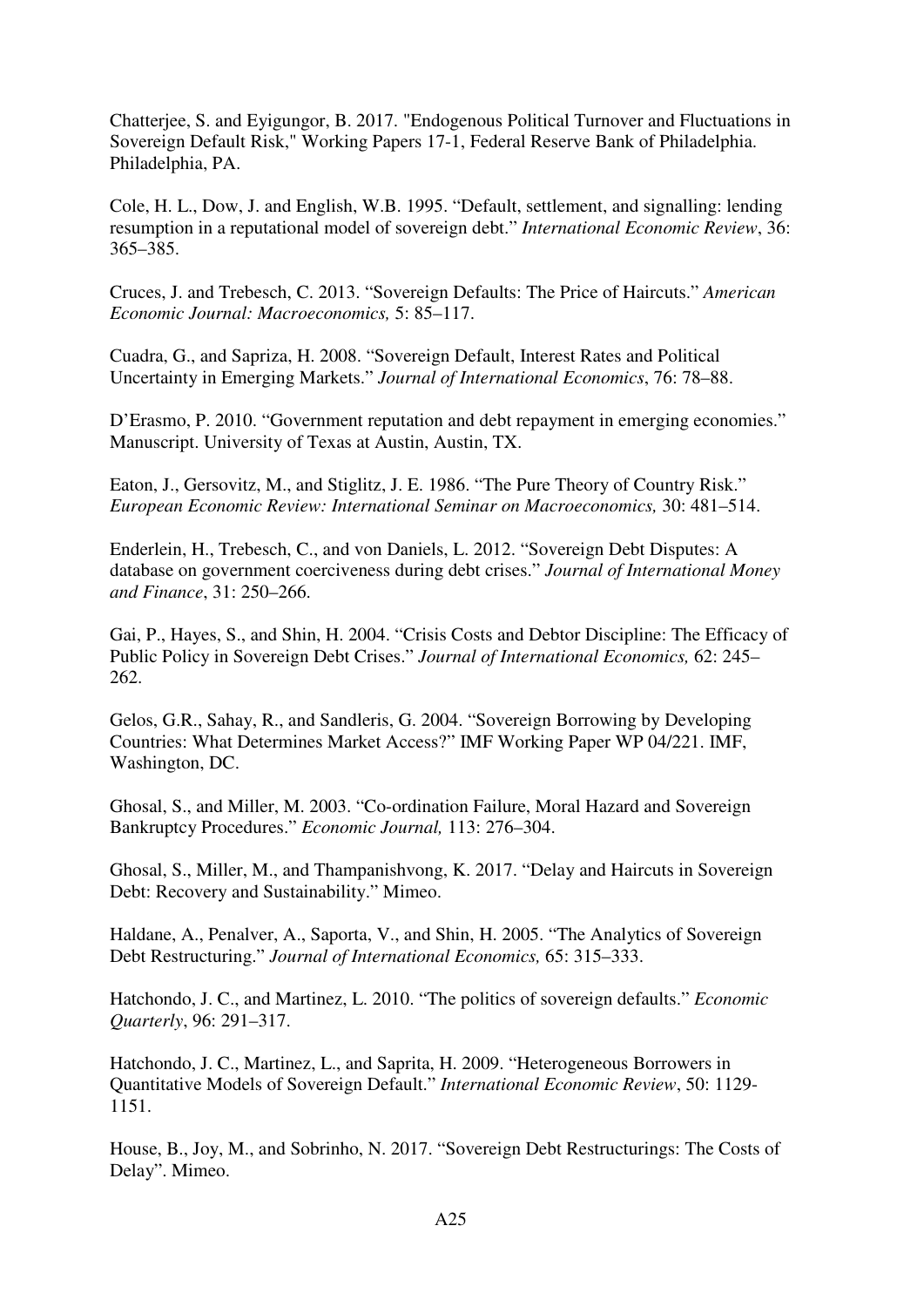ICRG. 2004. International Country Risk Guide Methodology. The PRS Group, East Syracuse, NY.

Kohlscheen, E. 2007. "Why are there Serial Defaulters? Evidence from Constitutions." *Journal of Law and Economics*, 50: 713–30.

Lancaster, T. 1990. *The Econometric Analysis of Transition Data.* Cambridge University Press, New York, NY.

Lin, D. Y., and Wei, L.-J. 1989. "The Robust Inference for the Cox Proportional Hazards Model." *Journal of the American Statistical Association,* 84: 1074–1078.

Manasse, P., and Roubini, N. 2009. "'Rules of thumb' for Sovereign Debt Crises." *Journal of International Economics*, 78: 192–205.

Mendoza, E. and Yue, V. 2012. "A General Equilibrium Model of Sovereign Default and Business Cycles," *Quarterly Journal of Economics*, vol. 127: 889-946.

Meyer, J., Reinhart, C. and Trebesch, C. 2017. "Sovereign Bonds since Waterloo," Mimeo.

Moody's. 2016. "Political and Geopolitical Risk and Sovereign Creditworthiness." Report.

Pitchford, R., and Wright, M. L. J. 2007. "Restructuring the Sovereign Debt Restructuring Mechanism." Unpublished.

Pitchford, R., and Wright, M. L. J. 2012. "Holdouts in Sovereign Debt Restructuring: A Theory of Negotiation in a Weak Contractual Environment." *The Review of Economic Studies,* 79: 812–837.

Reinhart, C. and Rogoff, K. 2009. *This Time is Different. Eight Centuries of Financial Folly.* Princeton University Press, Princeton.

Reinhart, C.M., Rogoff, K., and Savastano, M.A. 2003. "Debt Intolerance." *Brookings Papers on Economic Activity* 1, 1–70.

Richmond, C., and Dias, D. A. 2009. "Duration of Capital Market Exclusion: An Empirical Investigation." Unpublished Paper. UCLA, Los Angeles, CA.

Rogoff, K., and Zettelmeyer, J. 2002. "Bankruptcy Procedures for Sovereigns: A History of Ideas, 1976–2001" *IMF Staff Papers*, 49: 470-507. IMF, Washington, DC.

Scholl, A. 2017. "The Dynamics of Sovereign Default Risk and Political Turnover" *Journal of International Economics*, 108: 37–53.

Schumacher, J., Trebesch, C., and Enderlein, H. 2018. "Sovereign Defaults in Court" CEPR DP 12777.

Standard & Poor's. 2006. "Default Study: Sovereign Defaults at 26-Year Low, to Show Little Change in 2007." Report.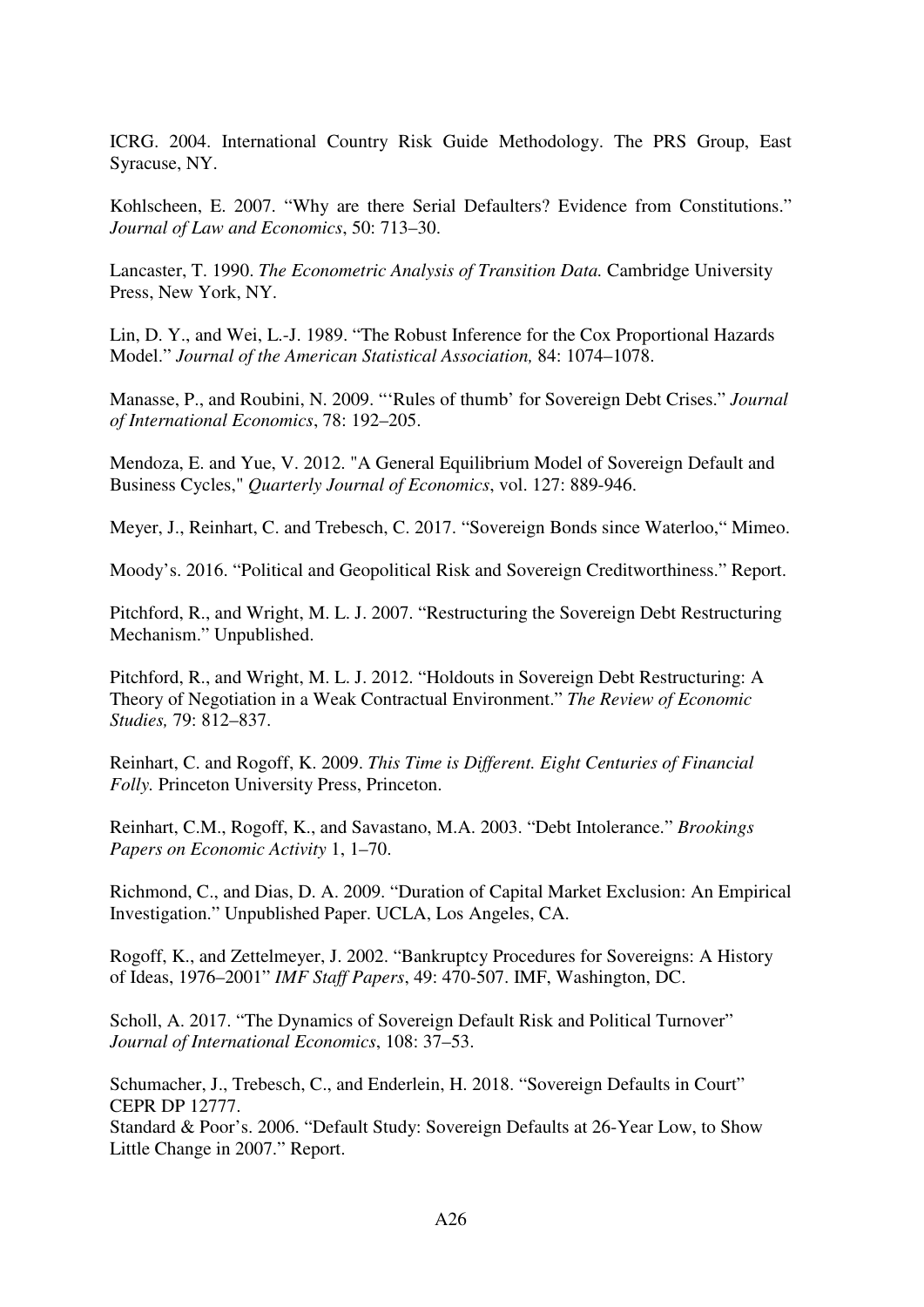Stasavage, D. 2007. "Partisan politics and public debt: the importance of the Whig supremacy for Britain's financial revolution." *European Review of Economic History,* 11, 123–153.

Sturzenegger F., and Zettelmeyer, J. 2006. *Debt Defaults and Lessons from a Decade of Crises.* MIT Press, Cambridge, MA.

Therneau, T. M., and Grambsch, P. M. 2000. *Modeling Survival Data: Extending the Cox Model.* Springer, New York, NY.

Trebesch, C. 2011. *Sovereign Default and Crisis Resolution*. Dissertation. Free University Berlin.

Van Rijckeghem, C., and Weder, B. 2009. "Political Institutions and Debt Crises." *Public Choice*, 138: 387–408.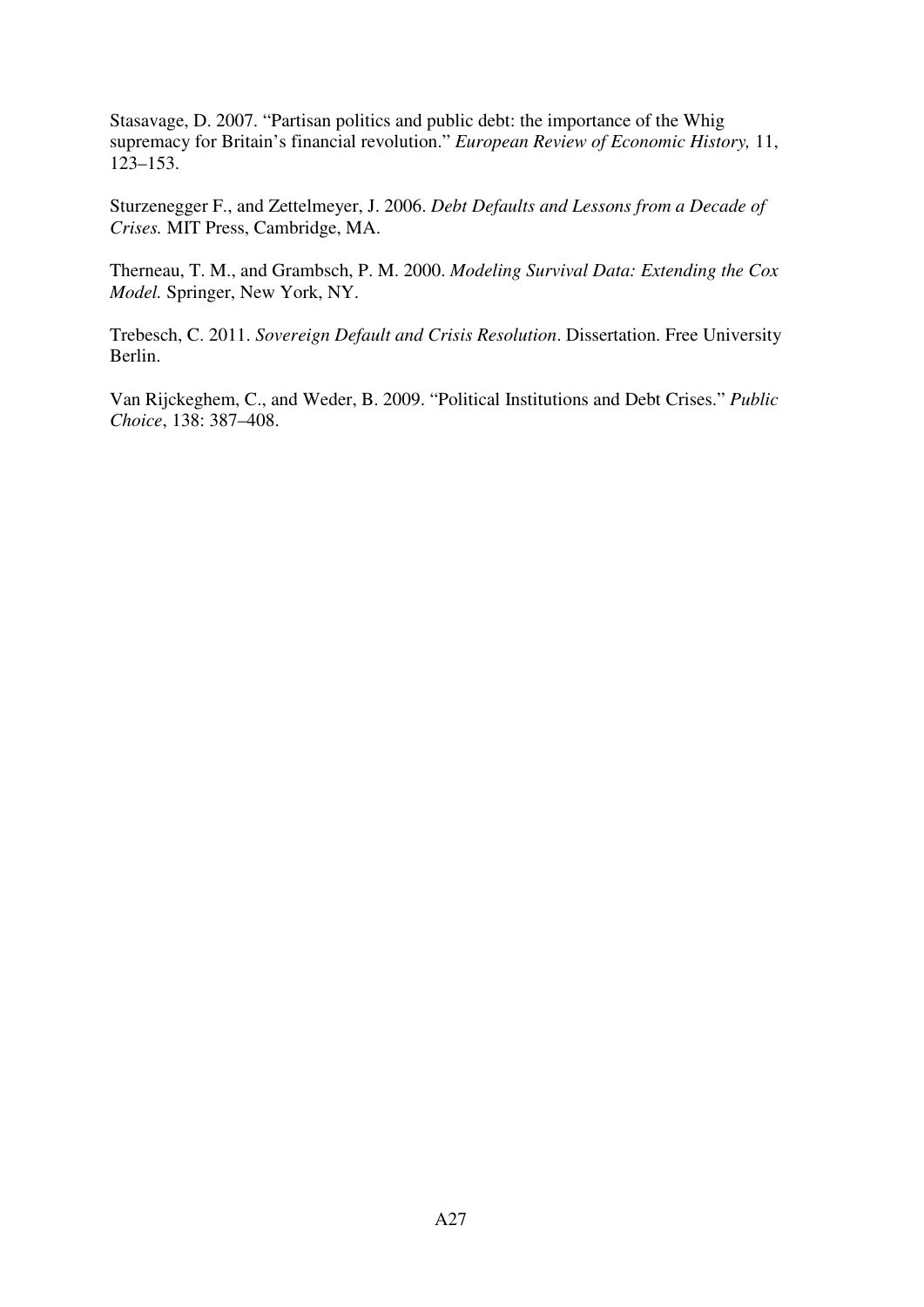## **Appendix: Narratives on Politically Induced Delay**

This Appendix summarises narratives on politically induced delay in sovereign debt crises, as collected by Trebesch (2011).

**Definition:** A 'political delay' event is included in case government behaviour reportedly lead to a delay or breakdown in debt negotiations of more than 3 months during any given crisis year. Also instances where governments explicitly refused to initiate negotiations are included as political delay events. However, delays that are caused by creditor coordination failure or outright inter-creditor disputes are excluded.

**Sample and Coverage:** The database includes only sovereign debt restructurings with private external creditors, i.e. commercial banks or bondholders and covers 34 main emerging market economies. The period under consideration is 1980-2007. Because of a lack of reliable information, most of the poorest, least developed countries (LDCs) were excluded. These countries usually have very limited access to private financing, and debt restructuring processes are mostly dominated by Paris Club and IMF talks while commercial creditors play a less important role. The limited attention on private debt renegotiations makes it difficult to draw any meaningful conclusions about negotiations in these countries. Note also that the dataset includes only cases that were officially concluded, not preliminary or incomplete agreements.

| Country          | Period | Details                                                                                                                                                                                                                                                                                                                                                                                                                                                                                                                                                                                  |
|------------------|--------|------------------------------------------------------------------------------------------------------------------------------------------------------------------------------------------------------------------------------------------------------------------------------------------------------------------------------------------------------------------------------------------------------------------------------------------------------------------------------------------------------------------------------------------------------------------------------------------|
| <b>Albania</b>   | 1992   | Debt negotiations are delayed over much of 1992 due to the failure to<br>come to an agreement with the IMF, a precondition for a bank debt<br>restructuring. One reason for the delay reported by the press is political<br>pressure due to municipal elections mid-year. In late 1992, after the<br>election, this obstacle is removed and there is a successful agreement<br>on an economic reform plan in coordination with the IMF. (Reuters, 10)<br>July 1992) (Reuters, 24 April 1993)                                                                                             |
| <b>Algeria</b>   | 1994   | There is nearly a one year delay in starting negotiations. Despite the<br>announcement of restructuring talks as early as late 1993, despite<br>mounting payment arrears and despite the successful IMF and Paris<br>Club deals in May 1994, the government does not formally approach<br>banks for rescheduling talks until Oct. of 1994. This hinders a quick<br>restructuring. (Reuters, 3 June 1994) (Reuters, 24 Aug. 1993) (Reuters,<br>13 Dec. 1993) (Reuters, 18 Dec. 1993) (Reuters, 13 Jan. 1994) (Reuters,<br>17 April 1994) (Reuters, 11 Oct. 1994) (Reuters, 27 Sept. 1994) |
| <b>Argentina</b> | 1982   | The Falkland war and the ongoing conflict with Britain is a serious<br>obstacle to rescheduling talks. The asset freezes and financial sanctions<br>by both sides hinder constructive talks. Until late Sept. Argentina<br>refuses to lift sanctions, which blocks negotiations. In mid Sept., after<br>pressure by the US intensifies considerably, both sides come to an<br>agreement and payments to British banks are resumed. (FT, 29 July<br>1982) (FT, 3 Sept. 1982) (FT, 3 Sept. 1982) (FT, 6 Sept. 1982) (FT, 14<br>Sept. 1982) (FT, 21 Sept. 1982)                             |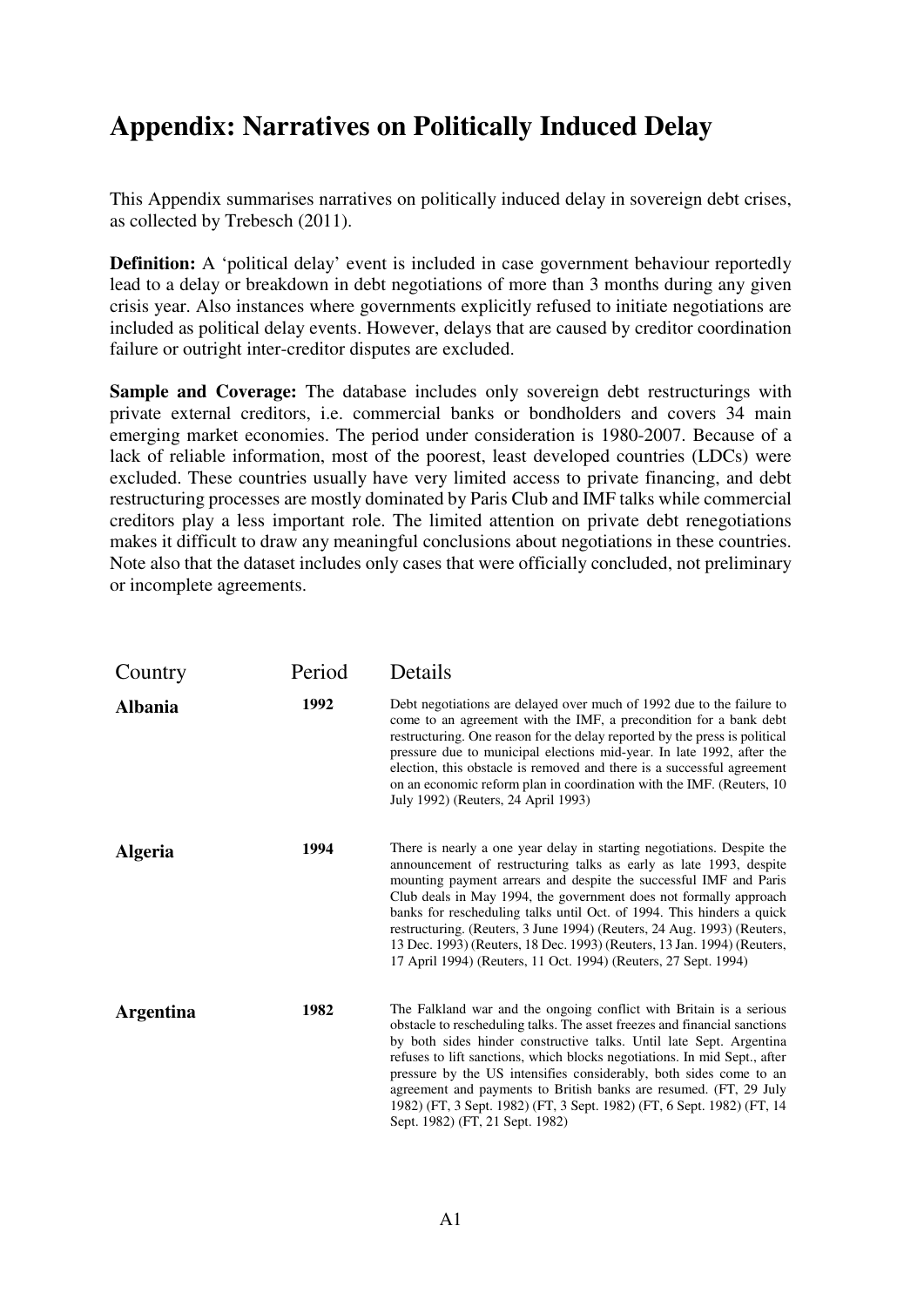- **1983** Legal problems with private sector debt, the government's sluggish response to lift sanctions towards Britain and the Oct. 1983 election lead to more than 6 months delay in the debt negotiations. (NYT, 13 Aug. 1983) (NYT 15 Dec. 1983) (FT, 16 Aug. 1983)
- **1984** In the first half of 1984 the newly elected government rejects to sign a new IMF program demanded by creditors and adopts a tough stance towards the IMF. An agreement can only be reached in Sept. In Jan., Central Bank President Vazquez announces that there will be a 6 month delay in debt negotiations stating that the new government needed time to determine which borrowings by the former military regime were legitimate. In April, the pressure by opposition groups and labour unions increases. As a result, a further delay in negotiations is announced by the Ministry of Finance. (FT, 12 Jan. 1984) (NYT, 27 April 1984) (WSJ, 13 June 1984) (WSJ, 26 Sept. 1984)
- **1985** Argentina falls out of compliance with its IMF program in March of 1985. This delays the implementation of the restructuring deal agreed in principal in Dec. 1984 until the end of Aug. Only after a new program with the IMF is signed in June of 1985, the deal with the banks could be implemented. (FT, 26 March 1985) (FT, 12 June 1985) (NYT, 27 Aug. 1985)
- **1988** The government under Alfonsin is not able to reach an agreement with the IMF over all of 1988 and stops making interest payments to banks from April 1988 on (complete moratorium). For these reasons, negotiations with banks start only in Sept. of 1988, despite mounting arrears and bank pressure to initiate talks. After talks are started, they remain in deadlock, a main reason being the nearing elections of May 1989. In early 1989, after it becomes obvious that no stand-by loan agreement with the IMF would be reached, the outgoing government publicly abandons its plan to reach an agreement with banks before the end of its term. (FT, 18 June 1988) (Reuters, 30 Jan. 1989) (Reuters, 24 April 1989) (WSJ, 21 Dec. 1988) (Reuters, 17 Jan. 1988) (Reuters, 5 July 1988).
- **1989 1991** After taking office, and despite several announcements to start negotiations on a Brady deal soon, the new government under Menem unilaterally delays the start of the talks from mid-1989 to 1992 and freezes payments. In late 1990 Central Bank President Fraga announces that debt restructuring talks are premature and that it was necessary to improve the economy and reach a fiscal surplus before any new debt deal is reached. Negotiations start in Jan. 1992. (Reuters, 6 Oct. 1989) (Reuters, 15 May 1989) (Reuters, 7 June 1989) (Reuters, 17 June 1989) (WSJ, 2 Oct. 1989) (Reuters, 19 April 1991) (Reuters, 7 May 1990) (Reuters, 25 Sept. 1990) (Reuters, 1 Oct. 1990) (Reuters, 8 May 1991) (Reuters, 9 Sept. 1991) (Reuters, 18 Nov. 1991) (Reuters, 30 Jan. 1992) (FT, 1 Feb. 1992)
- **2002** Despite several announcements and pressure by investor groups, the government does not start debt restructuring talks in 2002. There are only some minor informal contacts. Generally, Argentina rejects to negotiate with private creditors before an IMF deal is struck. Thus, the delay in coming to an IMF agreement postpones any serious restructuring efforts. (Reuters, 6 March 2002) (Reuters, 11 April 2002) (Reuters, 14 May 2002) (Reuters, 03 July 2002) (Reuters, 24 October 2002) (Reuters, 13 March 2002) (Reuters, 26 Sept. 2002)
- **2003** Over the entire year of 2003, Argentina refuses to engage in debt restructuring talks with creditors. In Jan. 2003, Argentine Economy Minister Roberto Lavagna announces that a restructuring will take at least two years. In July 2003 Argentina promises an offer by Sept., which is made but unilaterally and without meaningful prior consultations (Dubai proposal). The unilateral offer triggers massive protests by bondholders and a new wave of lawsuits. (Reuters, 17 Jan. 2003) (Reuters, 11 Feb. 2003) (Reuters 21 Feb. 2003) (FT, 31 July 2003) (Reuters, 7 Jan. 2004) (Reuters, 12 Jan. 2004) (Reuters, 30 Jan. 2004) (Sturzenegger and Zettelmeyer, manuscript p. 119)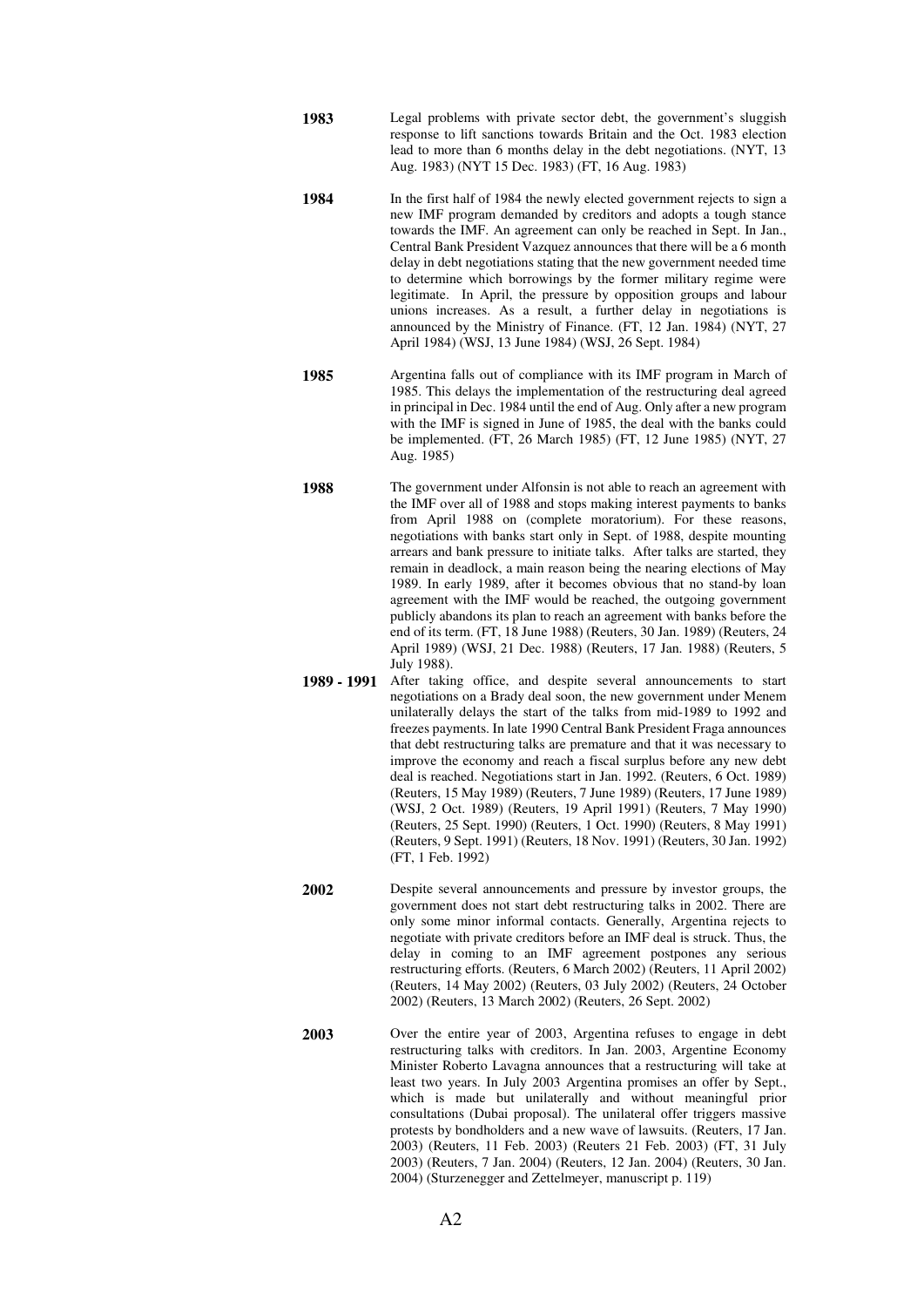| <b>Belize</b>          | Nothing reported.                                                                                                                                                                                                                                                                                                                                                                                                                                                                                                                                                                                                                                                                                           |
|------------------------|-------------------------------------------------------------------------------------------------------------------------------------------------------------------------------------------------------------------------------------------------------------------------------------------------------------------------------------------------------------------------------------------------------------------------------------------------------------------------------------------------------------------------------------------------------------------------------------------------------------------------------------------------------------------------------------------------------------|
| 1983<br><b>Bolivia</b> | After the agreement in principle with banks in mid May 1983, the deal<br>is not implemented due to the breakdown of negotiations with the IMF.<br>The successful agreement of an IMF program was an explicit<br>precondition for the finalization of the bank debt restructuring. (Stamm,<br>1987, p. 177) (WSJ, 25 Feb. 1983) (WSJ, 12 May 1983) (Dow Jones,<br>13 May 1983)                                                                                                                                                                                                                                                                                                                               |
| 1984                   | In end May 1984, the government of President Siles Zuazo, who is<br>under severe pressure by labour unions, announces the suspension of<br>principal and interest payments on commercial debt obligations. This<br>move blocks any serious agreement with banks. Moreover, general<br>strikes, a strike within the central bank and increasing political<br>instability, including the resignation of Finance Minister Oscar Bonifaz<br>in Oct. of 1984, lead to the postponement of talks in mid and late 1984.<br>(FT, 31 May 1984) (WSJ, 31 May 1984) (Stamm, 1987, p. 178) (Dow<br>Jones, 28 Nov. 1984) (Dow Jones, 1 June 1984) (WSJ, 17 Oct. 1984)                                                    |
|                        | The ongoing full payments suspension, increasing public deficits and<br>1985-1986<br>the severe economic crisis are major obstacles for any serious<br>negotiations with banks. A new round of talks starts in 1986 under the<br>rule of a new president, Paz Estenssoro, who had won the presidential<br>elections in late 1985. (NYT, 20 Feb. 1985) (FT, 14 June 1985) (WSJ,<br>12 Aug. 1985) (FT, 11 Sept. 1985) (FT, 6 June 1986) (FT, 14 July 1987)<br>(Latin American Weekly Report, 5 Feb. 1987) (Latin American Weekly<br>Report, 8 Jan. 1987)                                                                                                                                                      |
| 1985<br><b>Brazil</b>  | The elections of Jan. 1985 and the political turmoil after the death of<br>the newly elected President Tancredo Neves in April, leads to<br>negotiation delays in the first half of 1985. Additionally, the failure of<br>negotiations with the International Monetary Fund leads to a breakdown<br>of talks with creditor banks over most of the second half of 1985. In late<br>1985, there are serious tensions with creditors due to the government's<br>refusal to bail out major private Brazilian banks with considerable loans<br>to western banks. (Stamm, 1987, p. 179) (FT, 11 July 1985) (FT, 27<br>Nov. 1985) (FT, 17 Dec. 1985) (Henry 1999, p. 6) (FT, 15 March 1985)<br>(FT, 23 April 1985) |
| 1987                   | The government's unilateral debt policy results in a complete deadlock<br>in talks with banks from Feb. to Sept. 1987. Government actions<br>include a moratorium with a full suspension of payments, frequent<br>threats towards creditors and a tightening of capital controls. (WSJ, 9)<br>Jan. 1987) (FT, 23 Feb. 1987) (WSJ, 6 Nov. 1987)                                                                                                                                                                                                                                                                                                                                                              |
| 1989                   | In June 1989, the government returns to a confrontational stance as<br>payments are simply suspended and any further negotiations rejected.<br>This leads to a breakdown in negotiations with banks. Generally,<br>outgoing President Sarney is blamed for showing no effort to reach an<br>accord with banks but of intending to leave any further negotiations to<br>his successor to be elected in Nov. of 1989. (Reuters, 25 July 1989)<br>(AP, 16 Feb. 1989) (Reuters, 22 Jan. 1990) (Reuters, 5 July 1989)<br>(Reuters, 14 July 1989) (Reuters, 20 Jan. 1989)                                                                                                                                         |
| 1990                   | The new government under President Collor de Mello, which is in<br>office since March of 1990, initiates negotiations only in October of<br>that year. According to press reports, his administration shows little<br>efforts to come to a quick and sustainable agreement in 1990, despite a<br>strong increase in arrears and pressure by banks, by the US government<br>and by the IMF. (NYT, 10 Nov. 1990) (Reuters, 16 Nov. 1990)<br>(Reuters, 22 Jan. 1991) (Reuters, 12 Feb. 1991) (Reuters, 27 Feb. 1991)<br>(FT, 4 April 1991)                                                                                                                                                                     |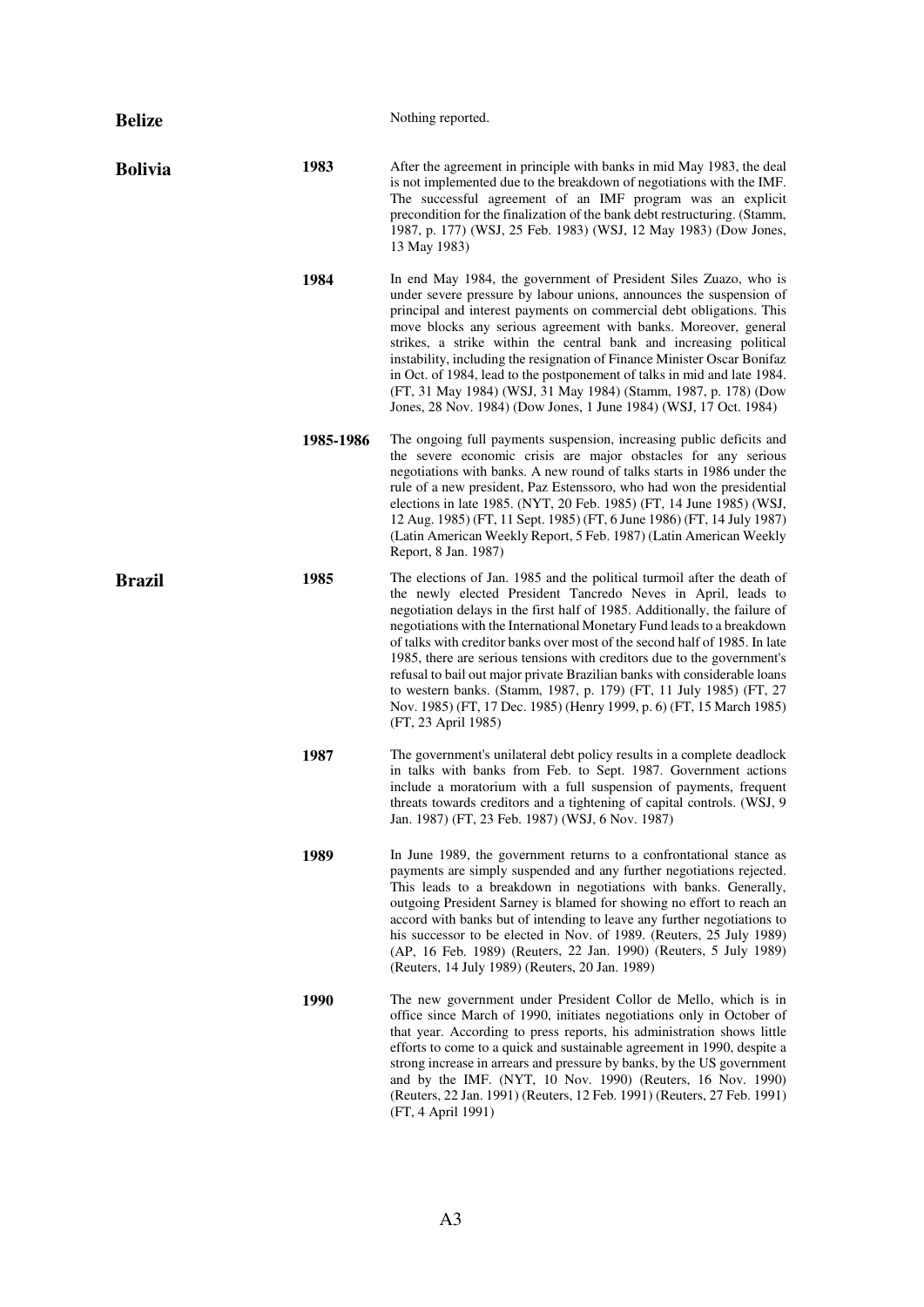|                           | 1992      | In the second half of 1992, political turmoil due to the impeachment of<br>President Collor de Mello delays the deal considerably. (Reuters, 30<br>Sept. 1992) (Reuters, 14 Dec. 1992)                                                                                                                                                                                                                                                                                                                                                                                                                                                                                                                                                                                                                          |
|---------------------------|-----------|-----------------------------------------------------------------------------------------------------------------------------------------------------------------------------------------------------------------------------------------------------------------------------------------------------------------------------------------------------------------------------------------------------------------------------------------------------------------------------------------------------------------------------------------------------------------------------------------------------------------------------------------------------------------------------------------------------------------------------------------------------------------------------------------------------------------|
|                           | 1993      | The government's failure to come to an agreement with the IMF leads<br>to month-long delays. The key issue in IMF negotiations is the<br>government's apparent unwillingness to fix a plan to combat soaring<br>inflation. Furthermore, legislation aimed to reduce the large budget<br>deficit remains blocked for months due to a massive corruption scandal<br>in congress. As a result, the conclusion of the restructuring deal is<br>postponed four times until April of 1994. The completion was originally<br>scheduled for June 1993. (Aggarwal, 1996, p. 511) (Reuters, 18 Sept.<br>1993) (Reuters, 4 Nov. 1993) (Reuters, 26 Nov. 1993). (Reuters, 20<br>Sept. 1993) (AP, 5 Nov. 1993) (Reuters, 4 Nov. 1993)                                                                                        |
| <b>Bulgaria</b>           | 1990-1991 | In 1990 and 1991 the government's refusal to guarantee the debt by the<br>Bulgarian Foreign Trade Bank blocks negotiations with banks. The<br>Foreign Trade Bank holds most of the public debt to western<br>commercial banks accumulated under communist rule and is owned by<br>the National Bank. Western banks insist that the Bulgarian government<br>should formally guarantee for these debts, but the government rejects.<br>Additionally, the elections in Oct. reportedly lead to a delay in<br>negotiations in the second half of 1991. (Reuters, 20 September 1991)<br>(Reuters, 12 Nov. 1990) (FT, 17 May 1991) (Reuters, 14 June 1991)<br>(Reuters, 12 Dec. 1991) (Reuters, 12 Nov. 1990)                                                                                                         |
| <b>Chile</b>              |           | Nothing reported.                                                                                                                                                                                                                                                                                                                                                                                                                                                                                                                                                                                                                                                                                                                                                                                               |
| <b>Costa Rica</b>         | 1981      | Talks break down in late 1981 due to the government's failure to come<br>to an agreement with the IMF. (NYT, 9 Dec. 1981) (NYT, 11 Dec 1981)                                                                                                                                                                                                                                                                                                                                                                                                                                                                                                                                                                                                                                                                    |
|                           | 1982      | Talks break down again in the first half of 1982 due to the elections in<br>Feb. and the ongoing problems of the government to reach an agreement<br>with the IMF. (WSJ, 15 Jan. 1982) (Latin American Weekly Report, 13<br>March 1982) (WSJ, 19 May 1982)                                                                                                                                                                                                                                                                                                                                                                                                                                                                                                                                                      |
|                           | 1986-1988 | The government takes a hard stance towards its creditors by partially<br>suspending debt payments in May of 1986. The increase in arrears and<br>the failure to come to an agreement with the IMF leads to a complete<br>deadlock with banks. In 1987 the stalemate in negotiations with banks<br>and the IMF continues. A major stumbling block is that a crucial<br>package on taxes and debt restructuring is blocked by opposition groups<br>in congress. (Reuters, 14 Oct. 1987) (Latin American Mexico and<br>NAFTA Report, 24 Sept. 1987) (Reuters, 10 Nov. 1987) (FT, 8 May<br>1986) (Latin American Weekly Report, 7 Aug. 1986) (FT, 27 Oct.<br>1986) (FT, 27 Oct. 1986) (Latin American Mexico and NAFTA Report,<br>15 Jan. 1987) (FT, 6 April 1988) (Latin American Weekly Report, 28<br>April 1988) |
| <b>Dominica</b>           |           | Nothing reported                                                                                                                                                                                                                                                                                                                                                                                                                                                                                                                                                                                                                                                                                                                                                                                                |
| <b>Dominican Republic</b> | 1983      | The implementation of the deal is delayed for nearly one year after the<br>IMF program, agreed on in Jan. 1983, breaks down. (Boughton, 2001,<br>pp. 691) (Latin American Weekly Report, 8 March 1985) (NYT, 2 July<br>1984)                                                                                                                                                                                                                                                                                                                                                                                                                                                                                                                                                                                    |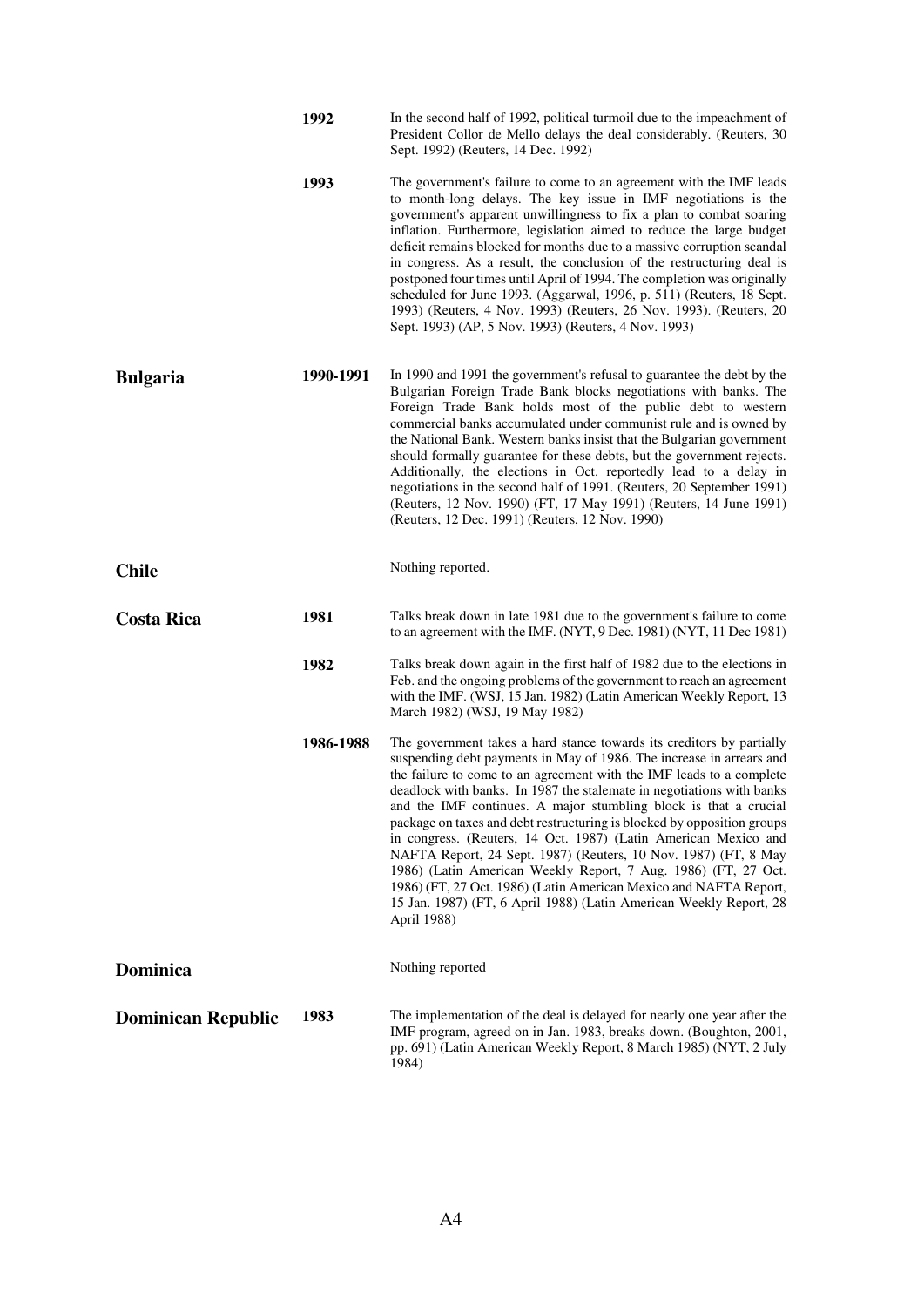- **1984** After major riots due to austerity measures in April of 1984, the government stops formal negotiations with the IMF, which leads to a breakdown in negotiations with banks over most of 1984. The deal with banks of Dec. 1983 is abandoned and never implemented. (Boughton, 2001, pp. 691) (NYT, 2 July 1984) (Latin American Weekly Report, 20 July 1984) (NYT, 12 Oct. 1984) (Latin American Weekly Report, 8 March 1985) (Latin American Caribbean and Central American Repo, 10 May 1985)
- **1987-1992** From 1987 on, newly elected president Balaguer refuses any relations with the IMF. This leads to a stall in relations to private and official creditors. The rejection of an IMF program continues until 1991. From 1989 to 1992 the government suspends all payments and even refuses to make symbolic interest payments to banks. This stance blocks any serious negotiations with banks until 1993. (WSJ, 20 Aug. 1987) (NYT, 24 July 1987) (Reuters, 29 Sept. 1988) (Reuters, 17 Aug. 1990) (Reuters, 2 Aug. 1991) (Dow Jones, 25 Nov. 1991) (Latin American Weekly Report, 15 Aug. 1991) (LDC Debt Report, 18 May 1992) (LDC Debt Report, 24 Aug. 1992) (LDC Debt Report, 18 May 1992)
- **1994** The final closing of the deal is postponed several times over a period of 9 months. A main reason was the election in May of 1994 and the political turmoil following it. Moreover, the congress delays the ratification of the deal. (LDC Debt Report, 30 May 1994) (LDC Debt Report, 20 June 1994) (Reuters, 24 June 1994) (LDC Debt Report, 11 July 1994) (LDC Debt Report, 5 Sept. 1994)
- **2004** Restructuring efforts start with nearly one-year delay, due to the election in May of 2004. Serious payment problems become obvious as early as Jan. 2004. However, the incumbent president opposes negotiations and a restructuring during his electoral campaign. After opposition candidate Fernandez wins in a landslide victory and takes office in Aug., a restructuring is finally announced in Oct. in 2004. Intense talks with creditor groups start in Jan. 2005. (FT, 11 Feb. 2004) (AP, 13 Feb. 2004) (NYT, 6 Aug. 2004) (AP, 28 April 2004) (Reuters, 11 Oct. 2004)
- **Ecuador 1987-1993** Debt restructuring talks break off after the government declares a unilateral payment standstill and suspends all payments from Jan. 1987 on. The government's refusal to resume any interest payments is the key obstacle in negotiations from 1987 to 1993. The government frequently breaks off talks unilaterally over this period. In 1988 a leadership change after the election of Rodrigo Borja in May 1988 leads to a further stall in negotiations. Negotiations are unilaterally suspended by the outgoing government In July of 88. The new government reactivates preliminary talks only in Nov. A similar situation returns in early 1992 due to the upcoming presidential elections. Finance Minister Better states that due to the elections there will be only 'explorations' and not formal negotiations.' until Aug. In July 1992 the departure of Ecuador's entire economic team leads to further delay. (Reuters, 29 Jan. 1992) (AP, 8 July 1988) (Reuters, 27 Oct. 1988) (Reuters, 29 Nov. 1988) (WSJ, 16 March 1987) (Reuters, 4 Sept. 1987) (Reuters, 18 June 1989) (Reuters, 29 May 1990) (Reuters, 23 Jan. 1991) (AP, 9 May 1991) (Reuters, 15 May 1991) (Dow Jones, 5 Aug. 1991) (Reuters, 18 March 1993) (Reuters, 19 March 1993) (LDC Debt report, 19 July 1993) (Dow Jones, 23 July 1993)
	- **1999** The failure to come to an agreement with the IMF in 1999 delays restructuring efforts considerably. Despite severe payment problems since early 1999, the government initiates serious restructuring talks only days before the actual default occurs. Generally, very little contact with creditor groups. In end 1999 the government unilaterally cancels a meeting with a bondholder consultative group. (Reuters, 29 Sept. 1999) (Reuters, 7 Dec. 1999) (Reuters, 23 Dec. 1999) (FT, 30 Sept. 1999) (IMF, 2001, p. 7)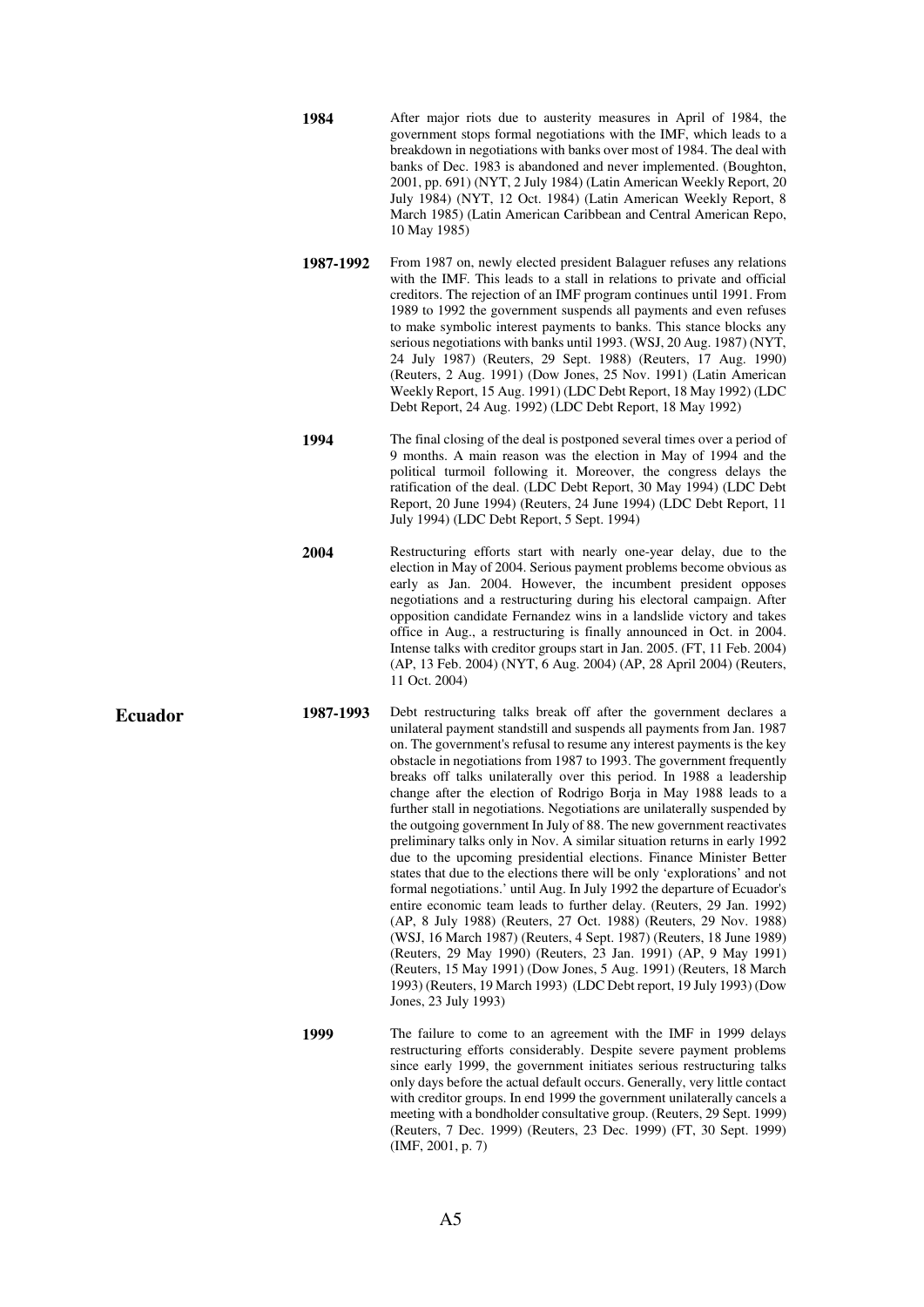|                | 2000      | A new round of talks and the planned launch of the offer is delayed until<br>mid-year after democratically-elected Jamil Mahuad is overthrown in a<br>brief, bloodless coup in January 2000. Apart of a round of talks in May,<br>the new administration of President Noboa rejects regular consultative<br>meetings. In June a planned meeting to discuss the forthcoming offer is<br>unilaterally cancelled. (Reuters, 26 March 2000) (Reuters, 20 Feb.<br>2000) (Reuters, 9 March 2000) (Reuters, 26 March 2000) (Reuters, 21<br>March 2000) (Reuters, 13 June 2000) (Reuters, 2 May 2000) (Reuters,<br>16 May 2000) (IMF, 2001, p. 7) (Sturzengger and Zettelmeyer,<br>manuscript, p. 99)                                                                                                                                                                                                                                                                                                                     |
|----------------|-----------|-------------------------------------------------------------------------------------------------------------------------------------------------------------------------------------------------------------------------------------------------------------------------------------------------------------------------------------------------------------------------------------------------------------------------------------------------------------------------------------------------------------------------------------------------------------------------------------------------------------------------------------------------------------------------------------------------------------------------------------------------------------------------------------------------------------------------------------------------------------------------------------------------------------------------------------------------------------------------------------------------------------------|
| Grenada        |           | Nothing reported                                                                                                                                                                                                                                                                                                                                                                                                                                                                                                                                                                                                                                                                                                                                                                                                                                                                                                                                                                                                  |
| Jordan         | 1989      | After having reached an agreement in principal relatively quickly in<br>Sept. of 1991, the government cancels the implementation of the bank<br>deal unilaterally and asks for a better deal. It takes more than 3 months<br>of intense negotiations to convince creditors to accept amended terms.<br>(Reuters, 11 Sept. 1989) (Reuters, 29 Nov. 1989) (Reuters, 30 Nov.<br>1989)                                                                                                                                                                                                                                                                                                                                                                                                                                                                                                                                                                                                                                |
|                | 1990      | In 1990 the government completely cancels the 1989 deal in a unilateral<br>move. This, and its new demand for a generous debt reduction deal<br>leads to long delays and a series of failed meetings. Additionally, in the<br>second half of 1990 negotiations are again suspended unilaterally due<br>to the Iraq war. (Reuters, 26 June 1990) (Reuters, 29 June 1990)<br>(Reuters, 27 July 1990) (Reuters, 18 Feb. 1991)                                                                                                                                                                                                                                                                                                                                                                                                                                                                                                                                                                                        |
| <b>Mexico</b>  | 1986      | Negotiations are delayed for many months as the government rejects<br>the IMF's demand to reduce its budget deficit. Additionally, there is<br>some delay in mid-year as Finance Minister Silvia Herzog is ousted.<br>(WSJ, 10 June 1986) (FT, 19 June 1986)                                                                                                                                                                                                                                                                                                                                                                                                                                                                                                                                                                                                                                                                                                                                                      |
| <b>Moldova</b> |           | Nothing reported                                                                                                                                                                                                                                                                                                                                                                                                                                                                                                                                                                                                                                                                                                                                                                                                                                                                                                                                                                                                  |
| <b>Morocco</b> | 1983-1985 | In 1983 negotiations are stalled due to a dispute over whether the<br>Central Bank of Morocco should be a co-signatory on the country's<br>rescheduling agreement and assume a guarantee on foreign exchange<br>provision. The creditors demand a formal guarantee for the<br>restructuring deal and wish to draw the Banque du Maroc into the<br>agreement - either as co-signer or co-guarantor of the document -<br>because of the fact that it holds Morocco's hard currency reserves. The<br>US banks are particularly keen on this point, while the French banks<br>show less concern. The dispute over the role of the Kingdom's central<br>bank in the rescheduling remains a key stumbling block and delays the<br>final signature. The Moroccan authorities reject any concessions on the<br>issue. A compromise is only found in mid-1985. (FT, 14 May 1984)<br>(FT, 29 May 1984) (FT, 15 Oct. 1984) (FT, 16 Jan. 1984) (FT, 15 Oct.<br>1984) (FT, 15 Oct. 1984) (FT, 18 July 1985) (FT, 18 July 1985) |
|                | 1986      | The government fails to stick to its IMF program and incurs a large<br>budget deficit. As a result, negotiations with banks were in deadlock for<br>months. An agreement with banks is only reached in Dec. (FT, 2 Oct.<br>1986) (Middle East Economic Digest, 11 Oct. 1986) (FT, 16 Dec. 1986)<br>(Dow Jones, 16 Dec. 1986)                                                                                                                                                                                                                                                                                                                                                                                                                                                                                                                                                                                                                                                                                      |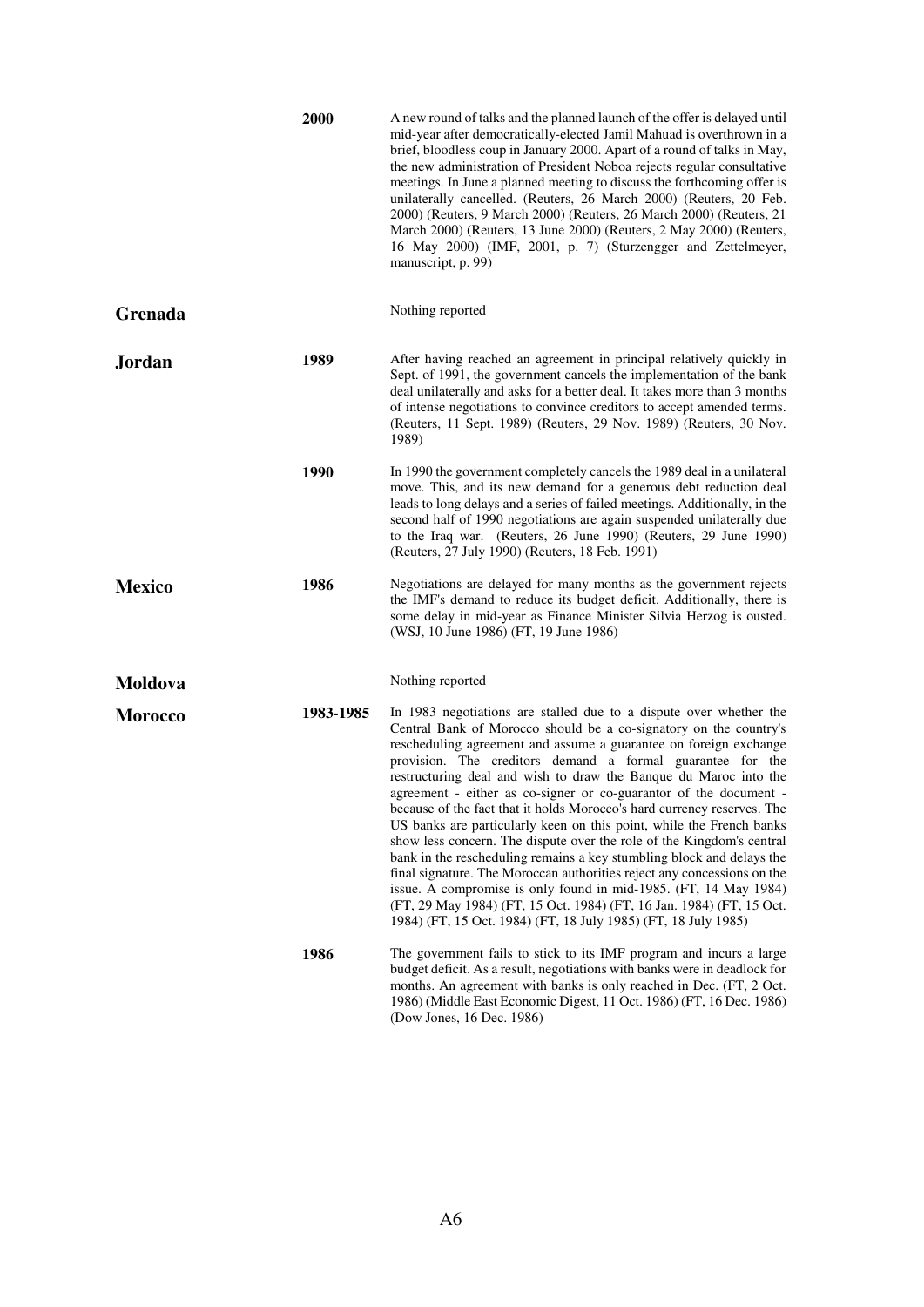| <b>Nigeria</b>  | 1987-1988   | After the agreement in principle in Nov. of 1986 the rescheduling deal<br>on medium- and long-term debt is delayed for months. The reason is<br>that Nigeria fails to make payments on the interest of rescheduled trade<br>debt from Jan. 1987 on, and fails to reach an agreement on the<br>considerable short-term debt arrears, which both leads to a serious<br>impasse with banks Additionally, Nigeria has effectively been out of<br>compliance with its IMF program over much of 1987, which is a<br>condition to conclude the agreement. In 1988 the deadlock in IMF<br>negotiations, mainly over raising the price of fuel, further delays the<br>debt rescheduling negotiations. (FT, 25 March 1988) (FT, 1 July 1988)<br>(Reuters, 1 Oct. 1987) (FT, 6 March 1987) (Reuters, 1 Oct. 1987)                                                                                                                                                                                                                                                                                                                                                                                                                                                                                                                             |
|-----------------|-------------|------------------------------------------------------------------------------------------------------------------------------------------------------------------------------------------------------------------------------------------------------------------------------------------------------------------------------------------------------------------------------------------------------------------------------------------------------------------------------------------------------------------------------------------------------------------------------------------------------------------------------------------------------------------------------------------------------------------------------------------------------------------------------------------------------------------------------------------------------------------------------------------------------------------------------------------------------------------------------------------------------------------------------------------------------------------------------------------------------------------------------------------------------------------------------------------------------------------------------------------------------------------------------------------------------------------------------------|
|                 | 1990        | The announcement in June 1990 that Nigeria would unilaterally reduce<br>the interest rate paid on its debt and the issue of mounting arrears lead<br>to several months of stalemate with banks. Moreover, negotiations are<br>suspended in autumn of 1990 due to the ousting of the Finance Minister.<br>(Reuters, 16 July 1990) (Reuters, 27 June 1990) (FT, 12 Sept. 1990)<br>(Reuters, 25 Jan. 1991) (Reuters, 12 Feb. 1991)                                                                                                                                                                                                                                                                                                                                                                                                                                                                                                                                                                                                                                                                                                                                                                                                                                                                                                    |
|                 | 1991        | There is a 6 months dispute on which collateral bonds to offer. The key<br>issue is that Nigeria offers a triple-A Refcorp paper as a guarantee<br>instead of an equally secure US government bond. However, this is<br>rejected by the banks. The government refuses to back down from its<br>offer for many months. Additionally, the considerable interest arrears<br>remain a main hurdle in negotiations and lead to some negotiation delay<br>in early 1991. (Reuters, 25 Jan. 1991) (Reuters, 12 Feb. 1991) (Reuters,<br>5 June 1991) (Reuters, 20 Dec. 1991) (Reuters, 27 Sept. 1991)                                                                                                                                                                                                                                                                                                                                                                                                                                                                                                                                                                                                                                                                                                                                      |
| <b>Pakistan</b> |             | Nothing reported                                                                                                                                                                                                                                                                                                                                                                                                                                                                                                                                                                                                                                                                                                                                                                                                                                                                                                                                                                                                                                                                                                                                                                                                                                                                                                                   |
| Panama          | 1987        | In mid-1987 negotiations break down after the government suspends<br>principal and interest payments. (Washington Post, 31 July 1987)<br>(Reuters, 26 Jan. 1988) (BBC Monitoring Service, 27 Oct. 1987)                                                                                                                                                                                                                                                                                                                                                                                                                                                                                                                                                                                                                                                                                                                                                                                                                                                                                                                                                                                                                                                                                                                            |
|                 | 1988 - 1989 | From late 1987 on the economy largely collapses. The US charges<br>Norriega of drug trafficking and human rights abuses. This leads to<br>increasing political unrest in early 1988. Over the rest of 1988 the<br>country faces harsh US sanctions, massive capital flight, a cut off in<br>foreign aid, general strikes and a complete shutdown of the banking<br>system for two months. In 1989, the economic and political chaos<br>continues. The crisis reaches its climax in Dec. 1989 when U.S. military<br>forces invade Panama, capture Noriega, and reinstall the democratically<br>elected Guillermo Endara as president. (Boughton 2001, pp. 799)<br>(Reuters, 26 January 1988) (AP, 3 February 1988) (Reuters, 24 Jan.<br>1992)                                                                                                                                                                                                                                                                                                                                                                                                                                                                                                                                                                                       |
|                 | 1990-1993   | From 1990 to 1993 the new government under Endara does not show<br>willingness to engage in serious negotiations. Over 1990 and 1991 there<br>are no formal negotiations with banks at all, as the government<br>announces to give priority of paying arrears to governments and<br>international institutions This strategy is supported by the US. In Feb.<br>1992 Panama reaches a deal with multilateral agencies. Despite its<br>promises to start serious restructuring talks shortly after, it postpones<br>negotiations several times and cancels planned meetings. The stated<br>reasons for delaying the negotiations are domestic troubles, the need for<br>further economic recovery and high debt repayments to the IMF and<br>debtor governments. In 1993 there are only two preliminary meetings<br>in April and Sept. of 1993. Nevertheless, a partial (relatively minor)<br>bond debt restructuring offer is launched in late 1993. (American<br>Banker, 13 Feb. 1990) (Reuters, 26 June 1990) (Reuters, 14 Nov. 1990)<br>(Reuters, 26 June 1990) (Latin American Mexico and NAFTA Report,<br>14 June 1990) (Reuters, 11 Oct. 1991) (Reuters, 12 May 1992) (LDC<br>Debt Report, 25 May 1992) (Reuters, 16 Dec. 1992) (Reuters, 9 Sept.<br>1992) (Reuters, 15 Sept. 1993) (Reuters, 7 Dec. 1993) (Reuters, 16 Dec. |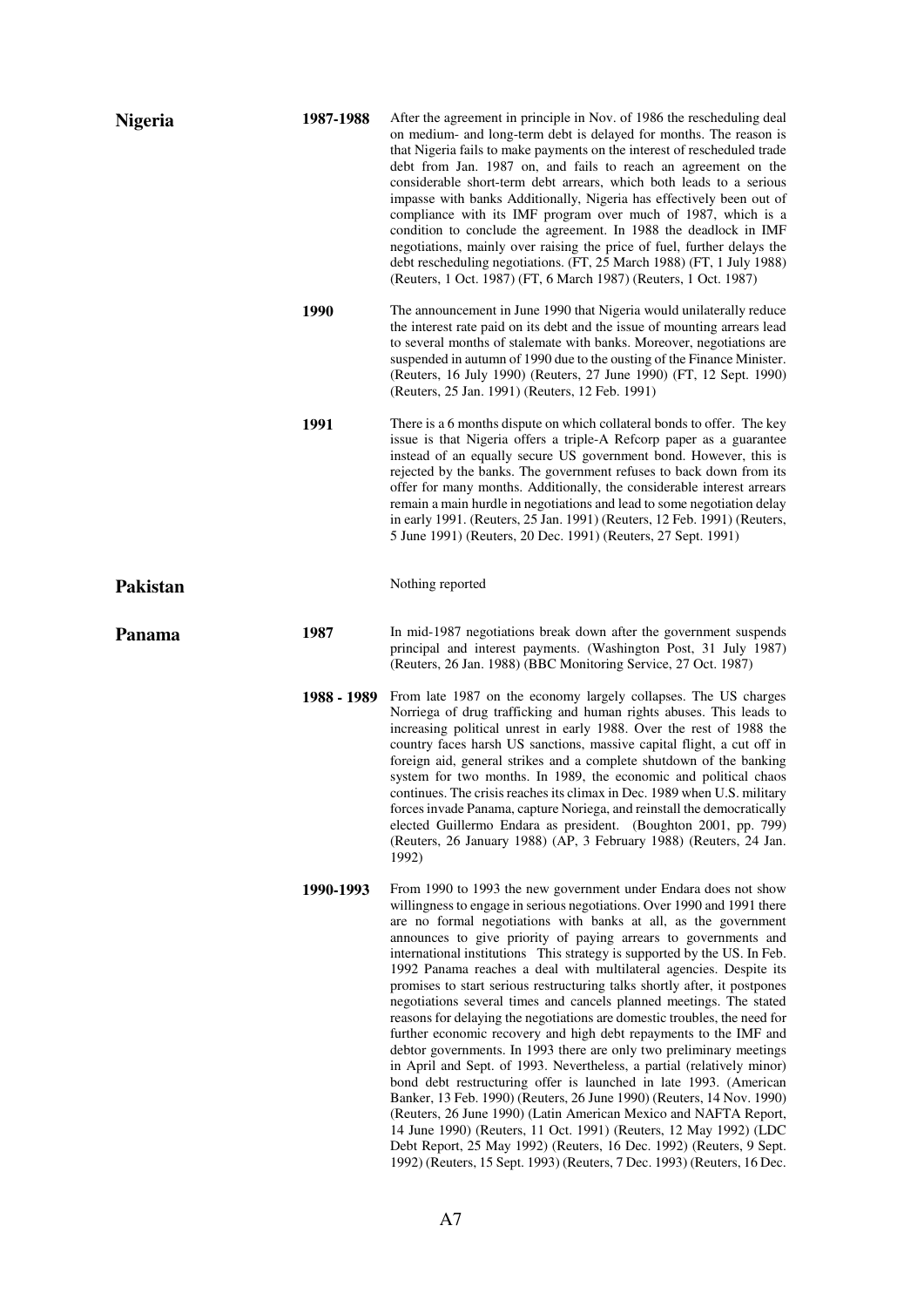|          |           | 1992) (Reuters, 21 April 1993) (Reuters, 17 Aug. 1993) (Reuters, 10<br>Sept. 1993) (Reuters, 12 Jan. 1994)                                                                                                                                                                                                                                                                                                                                                                                                                                                                                                                                                                                                                                                                                                                                                                                                                                           |
|----------|-----------|------------------------------------------------------------------------------------------------------------------------------------------------------------------------------------------------------------------------------------------------------------------------------------------------------------------------------------------------------------------------------------------------------------------------------------------------------------------------------------------------------------------------------------------------------------------------------------------------------------------------------------------------------------------------------------------------------------------------------------------------------------------------------------------------------------------------------------------------------------------------------------------------------------------------------------------------------|
|          | 1994      | Serious negotiations start in Feb. of 1994. However, the upcoming<br>elections in May delay the talks. The new administration of President<br>Balladares postpones further talks for several months to Dec. of 1994.<br>(Reuters, 16 Feb. 1994) (Reuters, 22 March 1994) (Reuters, 29 March<br>1994) (Reuters, 1 Aug. 1994) (LDC Debt Report, 24 Oct. 1994)<br>(Reuters, 14 Dec. 1994)                                                                                                                                                                                                                                                                                                                                                                                                                                                                                                                                                               |
| Paraguay | 1986-1990 | There is a three-year delay in starting restructuring negotiations.<br>Paraguay defaults in 1986 and incurs increasing arrears. However,<br>negotiations are initiated only after the military dictator Stroessner is<br>ousted after 34 years in a bloodless coup in Feb. of 1989. The new<br>government under General Andres Rodriguez immediately starts<br>negotiations. However, it also enacts a full suspension of payments to<br>commercial banks. Moreover, the government's initial unwillingness to<br>negotiate an IMF standby-agreement leads to tense relations with the<br>Paris Club member countries. As a result, negotiations with private<br>creditors break down several times, despite the large amount of arrears.<br>Serious negotiations start only in early 1991. (Reuters, 11 Sept. 1990)<br>(Reuters, 29 May 1986) (Reuters, 26 Feb. 1989) (FT, 4 Feb. 1989)<br>(Reuters, 11 Sept. 1990) (LDC Debt Report, 28 Jan. 1991) |
| Peru     | 1984      | The restructuring deal with banks agreed on in Feb. of 1984 is never<br>signed as Peru does not stick to its IMF guided austerity program (deal<br>breaks down) and due to the strong increase in interest arrears. (WSJ,<br>21 Sept. 1984) (WSJ, 6 Aug. 1984) (FT, 3 Oct. 1984)                                                                                                                                                                                                                                                                                                                                                                                                                                                                                                                                                                                                                                                                     |
|          | 1985-1989 | The confrontational and fully unilateral debt policy of President Garcia<br>from 1985 to 1990 leads to a complete breakdown of negotiations with<br>banks. In his inaugural speech Garcia announces a unilateral ceiling on<br>debt payments leading to a strong increase in arrears in subsequent<br>years. In parallel there is an open dispute with the IMF. (FT, 29 July<br>1985) (NYT, 25 Dec. 1984) (NYT, 30 July 1985) (NYT, 5 Feb. 1985)<br>(WSJ, 29 July 1986) (FT, 30 June 1987) (FT, 28 July 1987) (WSJ, 29<br>July 1985) (FT, 12 Feb. 1986) (FT, 1 Aug. 1986) (FT, 16 Aug. 1986)<br>(FT, 20 Feb. 1987) (WSJ, 3 June 1987)                                                                                                                                                                                                                                                                                                                |
|          | 1990-1993 | Delay from 1990 to 1993 in starting negotiations. The newly elected<br>Fujimori administration continues Garcias policy of full payment<br>suspension and rejects to start debt restructuring negotiations, despite<br>pressure by the banks. Until 1996 the government even refuses to make<br>token payments. The government states repeatedly that it wants to wait<br>with repayments and restructuring until the economy has improved.<br>Serious debt restructuring talks are initiated only in late 1993. (WSJ, 22<br>Oct. 1990) (Reuters, 12 Oct. 1990) (WSJ, 24 Nov. 1992) (Reuters, 26<br>July 1993) (Reuters, 30 Oct. 1995) (WSJ, 22 Oct. 1990) (Reuters, 7<br>April 1992) (Reuters, 8 Sept. 1993) (Reuters, 1 Dec. 1993) (Reuters, 20<br>Dec. 1993)                                                                                                                                                                                      |
|          | 1994      | An investigation in Congress about a minor amount of debt is postponed<br>several times. This leads to a stall of negotiations for more than 9<br>months. (Reuters, 29 June 1994) (Reuters, 26 Aug. 1994) (FT, 17 Sept.<br>1994)                                                                                                                                                                                                                                                                                                                                                                                                                                                                                                                                                                                                                                                                                                                     |
|          | 1996      | In 1996 differences between the IMF and the government delay the<br>finalization of the term sheet for several months. (FT, 21 May 1996)                                                                                                                                                                                                                                                                                                                                                                                                                                                                                                                                                                                                                                                                                                                                                                                                             |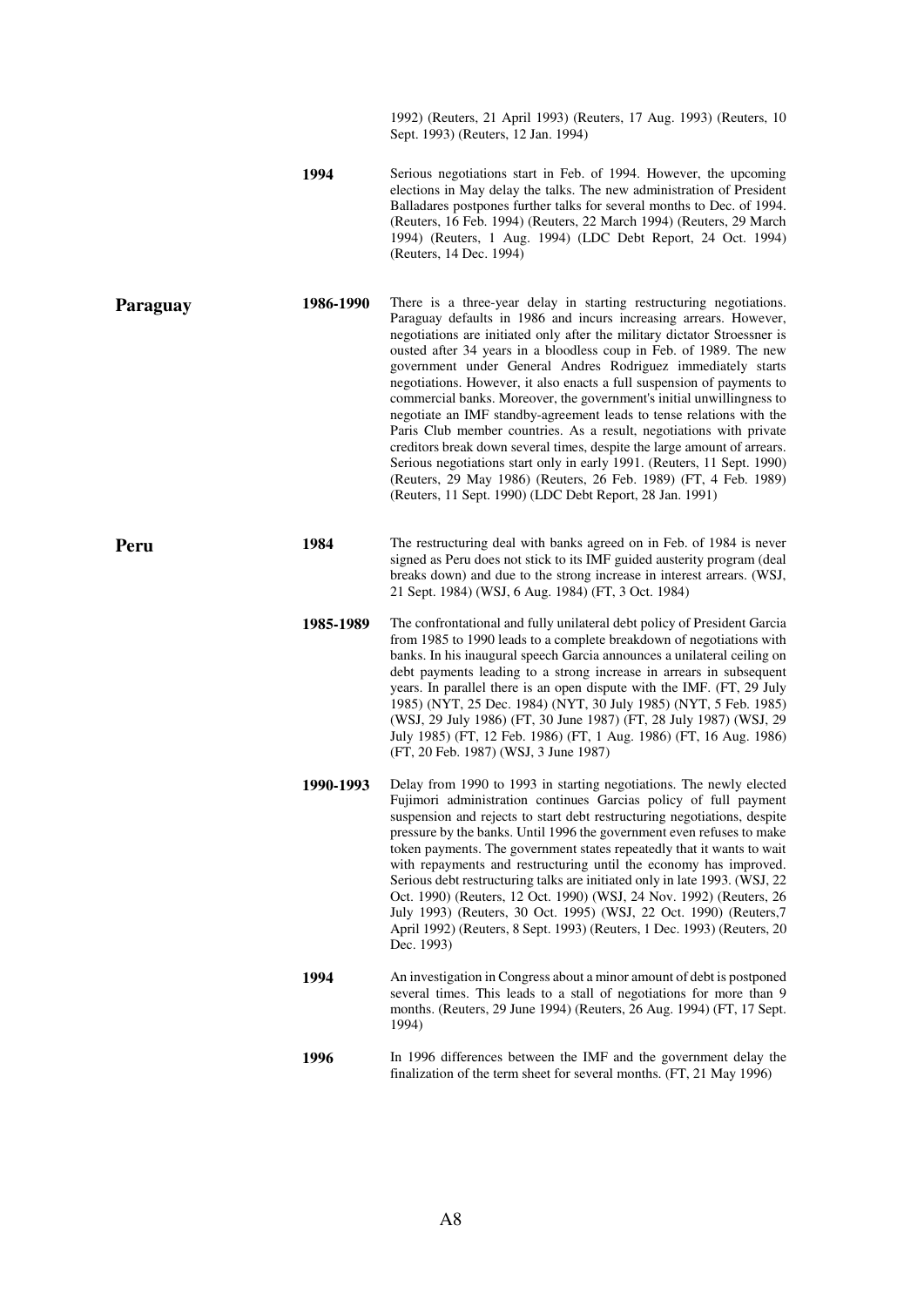| <b>Philippines</b> | 1983        | The debt negotiations with banks are delayed considerably as the<br>government fails to reach a speedy agreement with the IMF.<br>Additionally, there is considerable uncertainty about the true level of<br>Philippine debt and foreign exchange reserves. This leads to further<br>delays in 1983. (FT, 17 Dec. 1983) (FT, 20 Dec. 1983) (FT, 24 Dec.<br>1983)                                                                                                                                                                                                                                                                                                                                                                                                                                                                                                                                                                                                                                                                                                        |
|--------------------|-------------|-------------------------------------------------------------------------------------------------------------------------------------------------------------------------------------------------------------------------------------------------------------------------------------------------------------------------------------------------------------------------------------------------------------------------------------------------------------------------------------------------------------------------------------------------------------------------------------------------------------------------------------------------------------------------------------------------------------------------------------------------------------------------------------------------------------------------------------------------------------------------------------------------------------------------------------------------------------------------------------------------------------------------------------------------------------------------|
|                    | 1984        | The discovery that false financial figures had been published by the<br>government and the reluctance to adopt austerity measures leads to<br>month-long delays in IMF negotiations. This, in turn, delays an<br>agreement with banks. (FT, 10 Feb. 1984) (Dow Jones, 31 May 1984)<br>(WSJ, 6 June 1984) (FT, 18 June 1984)                                                                                                                                                                                                                                                                                                                                                                                                                                                                                                                                                                                                                                                                                                                                             |
|                    | 1987        | The deal agreed on in March 1987 is delayed for 3 months from April<br>on as Finance Minister Ongpin insist to renegotiate terms after news<br>had spread that Argentina got a better deal than the Philippines. In June<br>a compromise is found. In Nov. 1987 there is a further 40-day delay as<br>the Philippine government requests a 40-day extension on the Nov. 15<br>deadline for concluding the rescheduling package. (FT, 16 April 1987)<br>(WSJ, 17 Apr 87) (Reuters, 11 June 1987) (NYT, 17 July 1987) (WSJ,<br>6 Nov. 1987)                                                                                                                                                                                                                                                                                                                                                                                                                                                                                                                               |
|                    | 1991        | In end 1991 implementation of the deal is delayed several months due<br>to internal political problems and because the country does not fulfil the<br>IMF program's monetary and fiscal targets. (LDC Debt Report, 20 Jan.<br>1992) (Reuters, 9 Jan. 1992)                                                                                                                                                                                                                                                                                                                                                                                                                                                                                                                                                                                                                                                                                                                                                                                                              |
| Poland             | 1982        | The imposition of martial law in Dec. of 1981 leads to a 4 month delay<br>in concluding the deal, originally agreed on in Oct. of 1981. Moreover,<br>Poland fails to pay the promised amount of interest arrears until March,<br>which was a precondition for the signature of the agreement. This leads<br>to further delay. (NYT, 15 Dec. 1981) (NYT, 30 Dec. 1981) (Dow<br>Jones, 11 Feb. 1982) (NYT, 3 March 1982) (WSJ, 15 March 1982).                                                                                                                                                                                                                                                                                                                                                                                                                                                                                                                                                                                                                            |
|                    | 1987 - 1988 | From mid-1987 to 1988 there is nearly one year of delay in signing the<br>agreement agreed in July 1987. The reason is that Poland aims to alter<br>the terms agreed on in July and changes its negotiation team. (Reuters,<br>2 March 1988) (Reuters, 17 March 1988).                                                                                                                                                                                                                                                                                                                                                                                                                                                                                                                                                                                                                                                                                                                                                                                                  |
|                    | 1990 - 1993 | The government's refusal to make any interest payments and the slow<br>response to banker proposals leads to a deadlock in debt restructuring<br>talks from 1990 to 1993. In 1991, the dismissal of the central bank<br>president and the chief debt negotiator due to a scandal contributes to<br>the delay. In 1992 the deal with the IMF breaks down further<br>undermining the talks. Creditors frequently complain that Poland<br>rejects to engage in serious debt restructuring talks. After Poland starts<br>first interest payments talks break down as the government refuses to<br>increase the payments. (FT, 10 March 1993) (FT, 22 July 1999)<br>(Reuters, 11 Aug. 1993) (Reuters, 1 Sept. 1993) (Reuters, 9 Sept. 1993)<br>(Reuters, 11 March 1992) (Reuters, 14 April 1992) (LDC Debt Report,<br>14 Sept. 1992) (Reuters, 10 Dec. 1992) (Financial Times, 12 May 1992)<br>(Reuters, 1 March 1991) (Reuters, 9 July 1991) (Reuters, 31 Aug. 1991)<br>(Dow Jones, 23 Aug. 1991) (Reuters, 28 Feb. 1990) (Reuters, 8 Oct.<br>1990) (Reuters, 5 Nov. 1990). |
| Romania            |             | 1981 - 1982 The government rejects to engage in debt negotiations in 1981 and does<br>not admit its payment problems until 1982. Negotiations in 1982 are<br>further delayed due to confusing proposals and a lack of information<br>exchange. (FT, 3 March 1982) (FT, 2 April 1982) (FT, 29 March 1982)<br>(FT, 22 May 1982) (FT, 16 June 1982) (FT, 3 July 1982).                                                                                                                                                                                                                                                                                                                                                                                                                                                                                                                                                                                                                                                                                                     |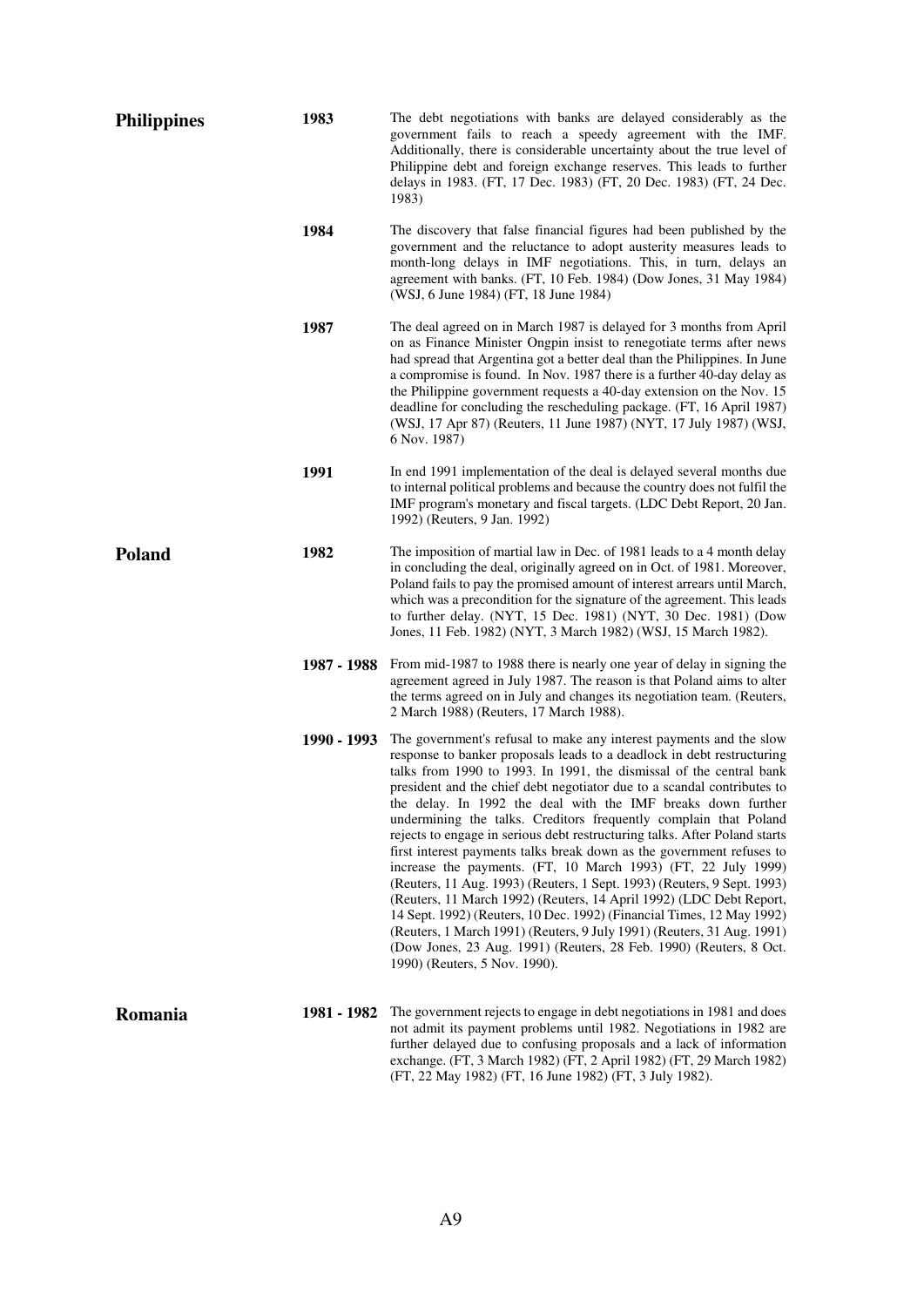| <b>Russia</b> | <b>1992 - 1995</b> From 1992 to 1995 political turnoil and strong opposition pressure |
|---------------|---------------------------------------------------------------------------------------|
|               | block a final agreement and delay negotiations considerably. In July                  |
|               | 1993 Russia reaches an interim deal with banks after tedious                          |
|               | negotiations. However, the agreement in principle is not implemented                  |
|               | as the government refuses to accept the requirement that sovereign                    |
|               | immunity be waived. As a result, talks break down in Oct. of 1993. In                 |
|               | 1994, Russia continues to refuse signing the 1993 deal and fails to make              |
|               | the promised down payment of interest arrears. Political instability and              |
|               | frequent changes in the government's top economic team add to the                     |
|               | delays. By 1995 plans to conclude the 1993 deal are completely                        |
|               | abandoned by the government. Negotiations in 1995 are postponed                       |
|               | several times due to the parliamentary elections in Dec. and due to                   |
|               | problems in the debt negotiations with the Paris Club. (LDC Debt                      |
|               | Report, 14 Dec. 1992) (Reuters, 27 Nov. 1992) (GDF, 2001 p. 72) (Dow                  |
|               | Jones, 11 Oct. 1993) (Reuters, 11 Oct. 1993) (Reuters, 3 Nov. 1993)                   |
|               | (WSJ, 12 Oct. 1993) (Dow Jones, Feb. 1994) (Reuters, 3 Nov. 1994)                     |
|               | (LDC Debt Report, 7 Nov. 1994) (Reuters, 1 March 1995) (Reuters, 16                   |
|               | June 1995) (LDC Debt Report, 5 June 1995) (Reuters, 7 June 1995)                      |
|               | (Reuters, 15 Nov. 1995).                                                              |

- **1996-1997** In Nov. of 1996 Russia agrees to a new agreement in principal. However, the negotiation process had been considerably delayed due to problems in reaching agreement with the IMF and due to uncertainty due to the presidential elections in June of 1996. In 1997 the government unilaterally postpones the closure of the deal several times, despite the agreement in principal since Nov. 1996. The deal, negotiated since 1992, is finally concluded in Dec. of 1997. (Reuters, 14 July 1997) (Reuters, 1 Sept. 1997) (Reuters, 6 Oct. 1997) (Reuters, 14 July 1997) (Reuters, 1 Sept. 1997) (Reuters, 6 Oct. 1997) (Reuters, 15 Feb. 1996) (Reuters, 10 June 1996) (Reuters, 1 Sept. 1997) (Reuters, 2 Dec. 1997)
- **1998** Political instability and frequent cabinet reshuffles cause significant delays. The first round of new negotiations (from July 1998 on) and an offer orchestrated by Goldman Sachs fails. The government's decision to default makes a new lengthy round of negotiations necessary. (Reuters, 28 Oct. 1998) (Reuters, 30 Oct. 1998)
- **1999** Political instability remains a main hurdle for quick agreement according to the press and market observers. In the first half of 1999, talks break off after the government is blamed for its non-transparent negotiation strategy and unsatisfactory communications with creditors. (Reuters, 26 Feb. 1999) (Dow Jones, 2 March 1999) (NYT, 1 June 1999)
- **South Africa** Nothing reported **Trinidad and Tobago** Nothing reported **Turkey** Nothing reported **Ukraine** Nothing reported
- **Uruguay** Nothing reported
- **Venezuela 1983** Substantial arrears by the government and its rejection to implement an IMF guided austerity program lead to a deadlock in negotiations with banks over much of 1983. A main reason for the government's tough stance towards the IMF and private creditors was believed to be the elections in Dec. of 1983. (Stamm, 1987, p. 214) (NYT, 13 Aug. 1983) (NYT, 25 July 1983) (Dow Jones, 27 July 1983) (FT, 15 Aug. 1983) (Dow Jones, 14 Dec. 1983)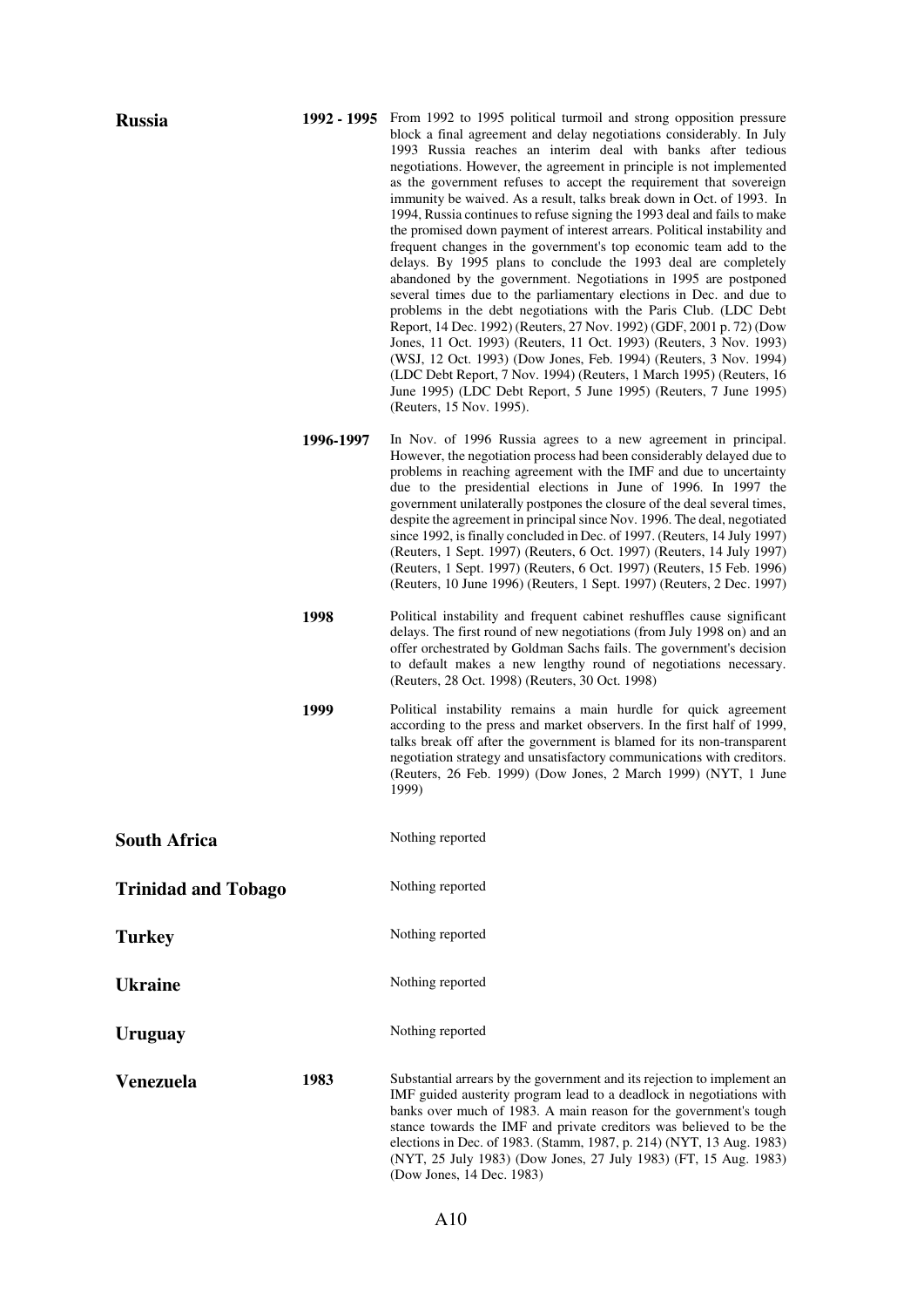- **1984** Further delay due to Venezuela's reluctance to adopt an IMF program. Finally, banks agree to a debt restructuring even without a formal IMF program in mid-year. However, talks break down again in June 1984 and Oct. as Venezuela, despite its promise to do so, refuses to foster debt repayment of the private sector, which accumulated USD 1 bn. in arrears. (Dow Jones, 18 April 1984) (Dow Jones, 22 June 1984) (WSJ, 27 July 1984) (Stamm, 1987, p. 214) (FT, 25 Jan. 1985) (Dow Jones, 8 June 1984) (NYT, 25 July 1984) (FT, 5 Feb. 1985)
- **1986** Negotiations are delayed between Feb. and April due to a dispute over temporary interest arrears. A real breakdown of negotiations occurs in July 1986 as the Congress surprisingly passes a law that would limit payments on about \$7 billion of external debt by private Venezuelan businesses. The law foresees to unilaterally exchange private sector debt to long-term bonds with annual interest payments limited to 5%, a rate below the creditor banks' cost of funds. After considerable pressure by bank creditors the law is not put into effect and is abolished in Sept. 1986. (FT, 24 July 1986) (WSJ, 16 July 1986) (Stamm, 1987, p. 214) (FT, 3.July 1986) (Stamm, 1987, p. 214).
- **1987** A political conflict within the government leads to month-long delays in signing the agreement, which had been agreed on in February. The opponents to the deal argue in favor of a debt moratorium or, at least, a further modification of the deal. The deal is finally signed in September. (Reuters, 3 Aug. 1987) (Dow Jones, 29 July 1987) (WSJ, 7 Aug. 1987) (FT, 7 Sept. 1987) (WSJ, 8 Sept. 1987) (AP, 18 Sept. 1987).
- **Vietnam 1982 1993** Barely any negotiations from 1982 to 1993. After the default in 1982 the government runs into increasing arrears to private and official creditors and fails to come to an agreement with the IMF. There are some negotiations with Japanese banks only and a minor restructuring deal with them in the period 1982 to 1985. Yet, the government shows no meaningful restructuring efforts regarding the commercial debt to Western commercial banks. In 1993, as the US lifts its sanctions against the country step by step, Vietnam normalises its relations to the IMF and the World Bank and repays its arrears. Additionally, a deal with the Paris Club is reached. Negotiations with banks start only in 1994. (AP, 6 April 1997) (WSJ, 22 May 1985) (FT, 8 April 1982) (FT, 12 March 1985) (Reuters, 28 Sept. 1993) (Reuters, 12 Dec. 1994) (Reuters, 12 Dec. 1994) (Reuters, 7 Aug. 1995) (LDC Debt Report, 25 March 1996).
	- **1995-1996** Although the government announces its aim to reach a quick deal, a series of issues delay the negotiations considerably. In 1985, there are disagreements between the Ministry of Finance and the State Bank on how to lead negotiations. The eighth congress of the Vietnamese communist party in mid-1996 leads to further political tensions and delays. Moreover, there are barely any meetings with the London Club. Instead, negotiations go on mostly via fax, which hinder speedy progress. (FT, 11 Oct. 1995). (FT, 11 Oct. 1995) (LDC Debt Report, 25 March 1996) (Reuters, 12 April 1996) (Reuters, 6 May 1996) (Reuters, 20 May 1996).
	- **1997** In 1997 technical issues delay the closure of the deal. Generally, the central bank is slow in finishing the necessary documentation and causes a series of smaller administrative delays. Additionally, in Oct. of 1997, central bank chief Cao Si Kiem is ousted, which makes it necessary to redo paperwork and repeat the signature process. (Reuters, 28 Aug. 1997) (FT, 15 Oct. 1997) (Reuters, 2 Dec. 1997) (Reuters, 16 Feb. 1998).

Yugoslavia **Nothing reported** Nothing reported